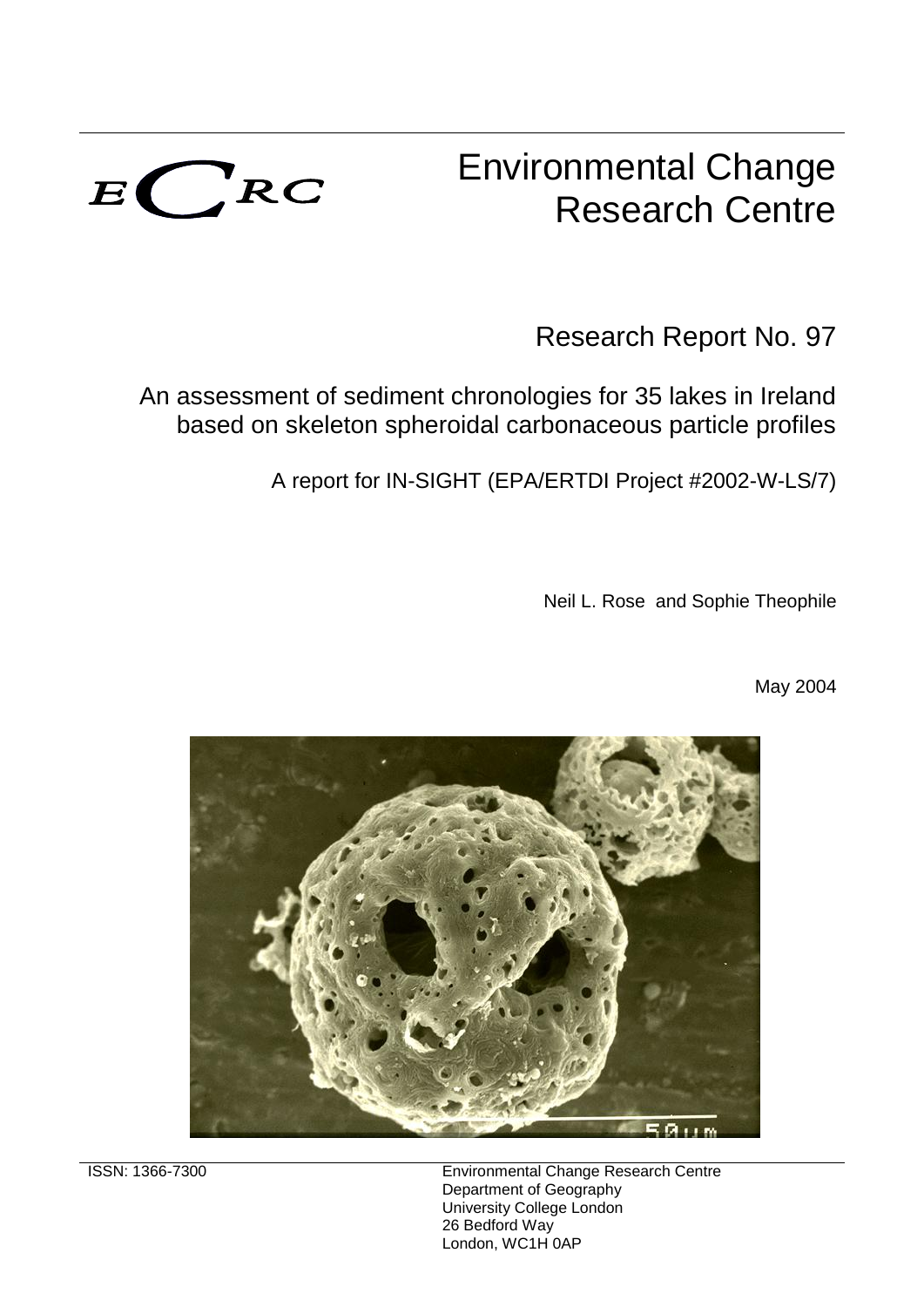## **Contents**

| <b>Executive summary</b>                          | 3              |
|---------------------------------------------------|----------------|
| <b>Introduction</b>                               | 5              |
| <b>Methods</b>                                    | $\overline{7}$ |
| <b>Results</b>                                    | 9              |
| <b>Section 1: Incomplete SCP profiles</b>         | 11             |
| <b>Section 2: Complete SCP profiles</b>           | 22             |
| <b>Section 3: Short or curtailed SCP profiles</b> | 35             |
| Section 4: Some notes on spatial distribution     | 42             |
| <b>Conclusions</b>                                | 43             |
| <b>References</b>                                 | 44             |
| <b>Appendix: Full SCP data for all samples</b>    | 45             |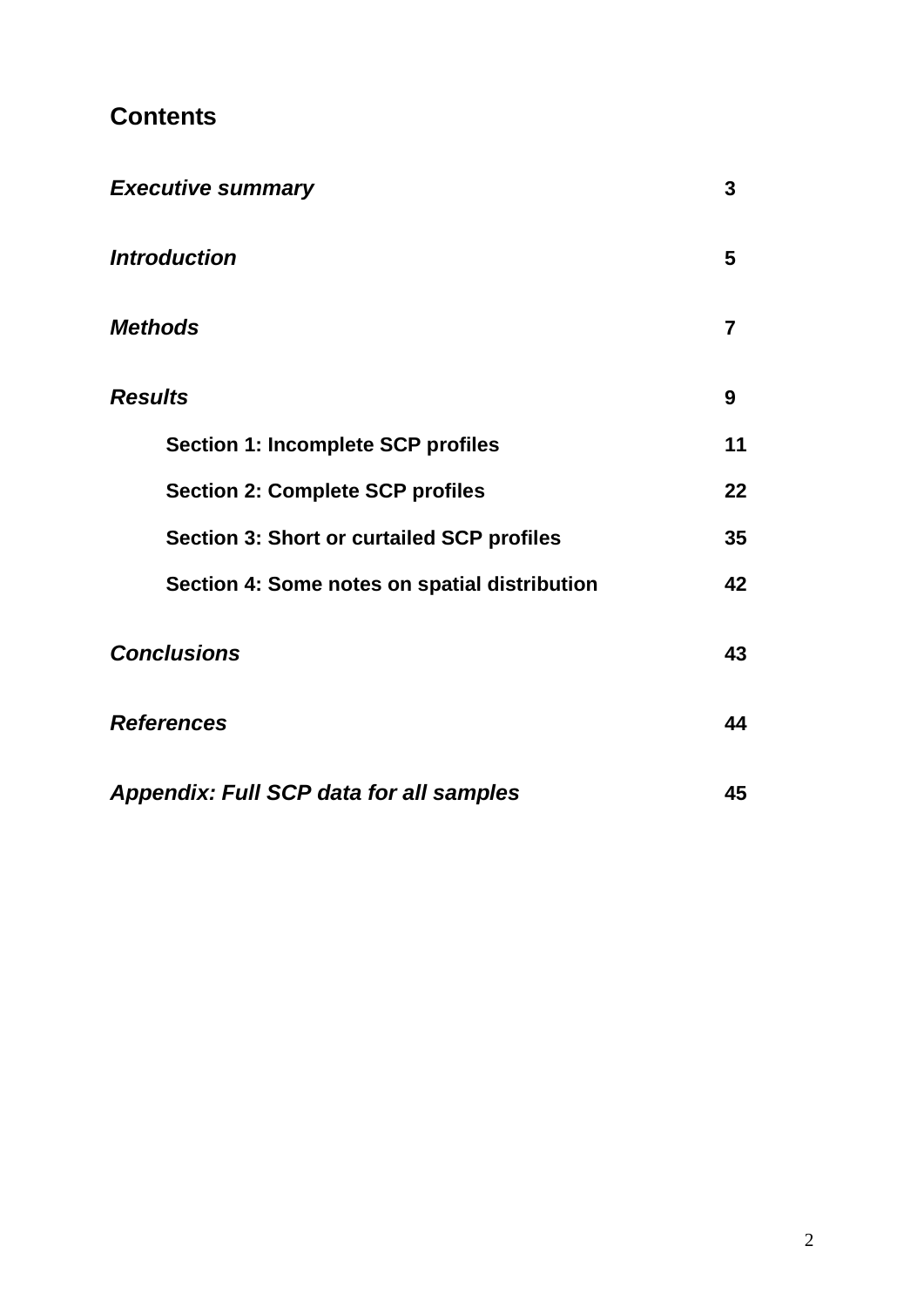### **Executive summary**

- Five samples from each of 35 sediment cores were received for SCP analysis in order to determine an estimate for 1850 and if possible a rough sediment chronology for each core.
- Dates were ascribed using three SCP profile features for which dates had been attributed from previous studies: The start of the SCP record (1850  $\pm$  25); the rapid increase in SCP concentration (1950  $\pm$  10) and the SCP concentration peak (1980  $\pm$  3).
- SCP profiles were seen to fall into three categories:
- 1. Incomplete, where SCPs were present in all samples. In these cases a depth for 1850 was extrapolated below the base of the core.
- 2. Complete, where the start of the SCP record, and hence 1850, lies within the length of the core. In these cases, depths for 1950 and 1980 were extrapolated assuming a reasonably constant sediment accumulation rate and assessed against available data.
- 3. Short or curtailed SCP profiles, where SCPs were only present in the upper one or two samples. These were assumed to be due to slow sediment accumulation rates and were found to be clustered in the mid-west and south-west.

Approximately one third of cores were found in each category.

- Given the very small number and the coarse interval between samples any estimated chronology contains a lot of uncertainty. Further, to produce any chronology at all requires a number of assumptions. The main one of these is that sediment accumulation rate has not varied greatly over the last 150 years. Without this assumption, no chronologies can be attributed to the profiles, however, the lack of samples also means that it is not possible to determine whether this is a reasonable assumption or not. A number of external driving factors can influence sediment accumulation rate and it is therefore probable that this assumption is not valid in many cases.
- Further, it is possible that all SCP concentration profiles could be the result of sediment accumulation rate alterations. However, in general the main SCP features remain identifiable unless major sediment accumulation rate changes occur at key points in the profile. Such changes can usually be identified in a more detailed profile, but is not possible here.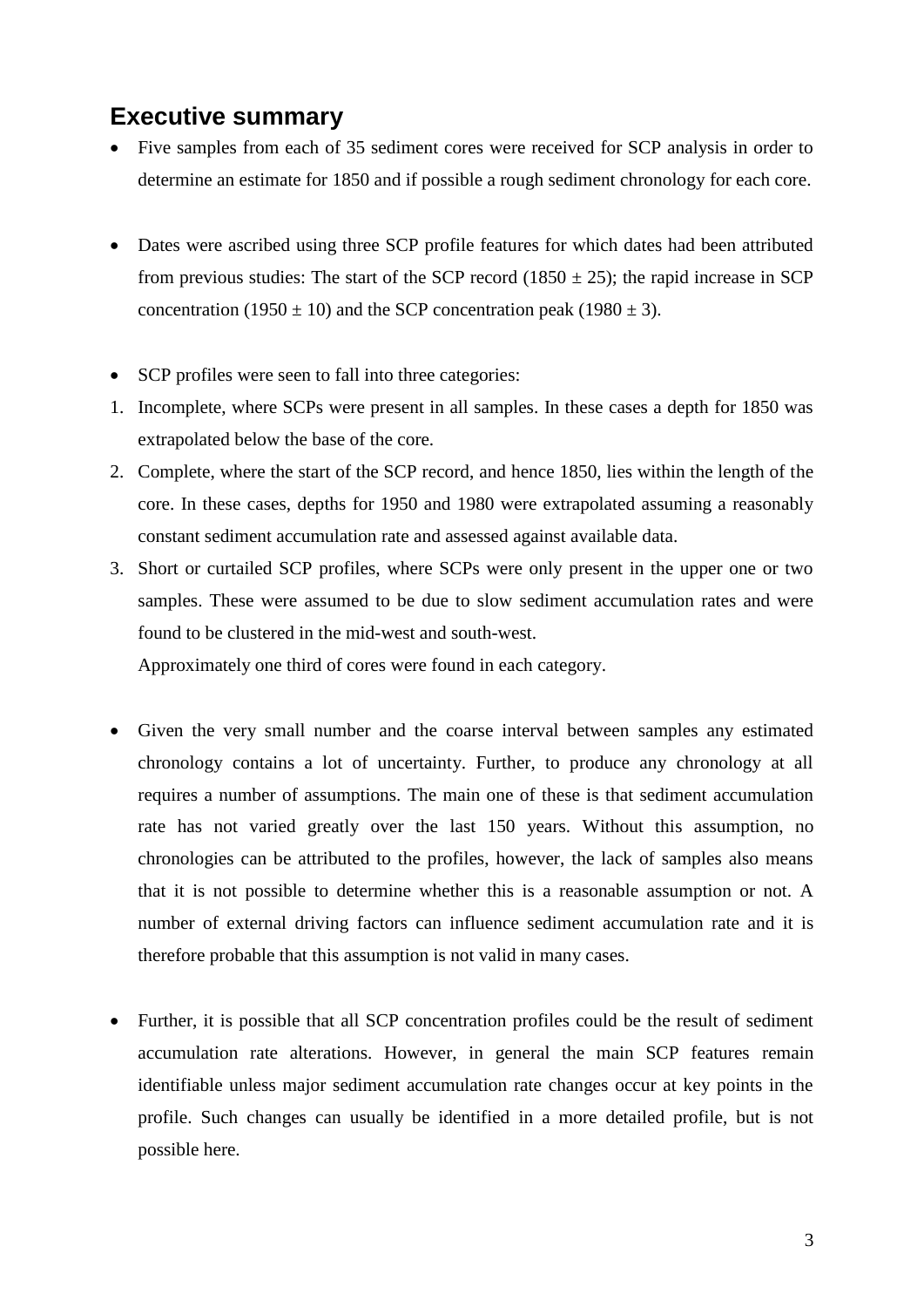- At one site, Nambrackkeagh, where radiometric data were available, estimated SCP chronologies appear to give good agreement with the preliminary  $^{210}Pb$  dates.
- Estimated depths for 1850 and rough chronologies were produced for almost all sites. However, given the coarse nature of the samples it was not possible to say anything further about regional variability of the profiles. Independent dating of more detailed SCP profiles are required from across Ireland in order to calibrate the SCP chronology. This work would make the SCP dating technique more useful and reliable in future Irish studies.
- Spatial distributions of SCP surface sediment concentrations and inventories were found to agree well with data from the EU funded project 'FLAME' (1994 – 1996). Areas of low contamination were identified in central areas and the mid- and south-west. Areas of high contamination were identified in the north (possibly influenced by the power station at Coolkeragh, north of Derry), the east (from industry around Dublin) and around the Shannon Estuary (Moneypoint and Tarbert power stations).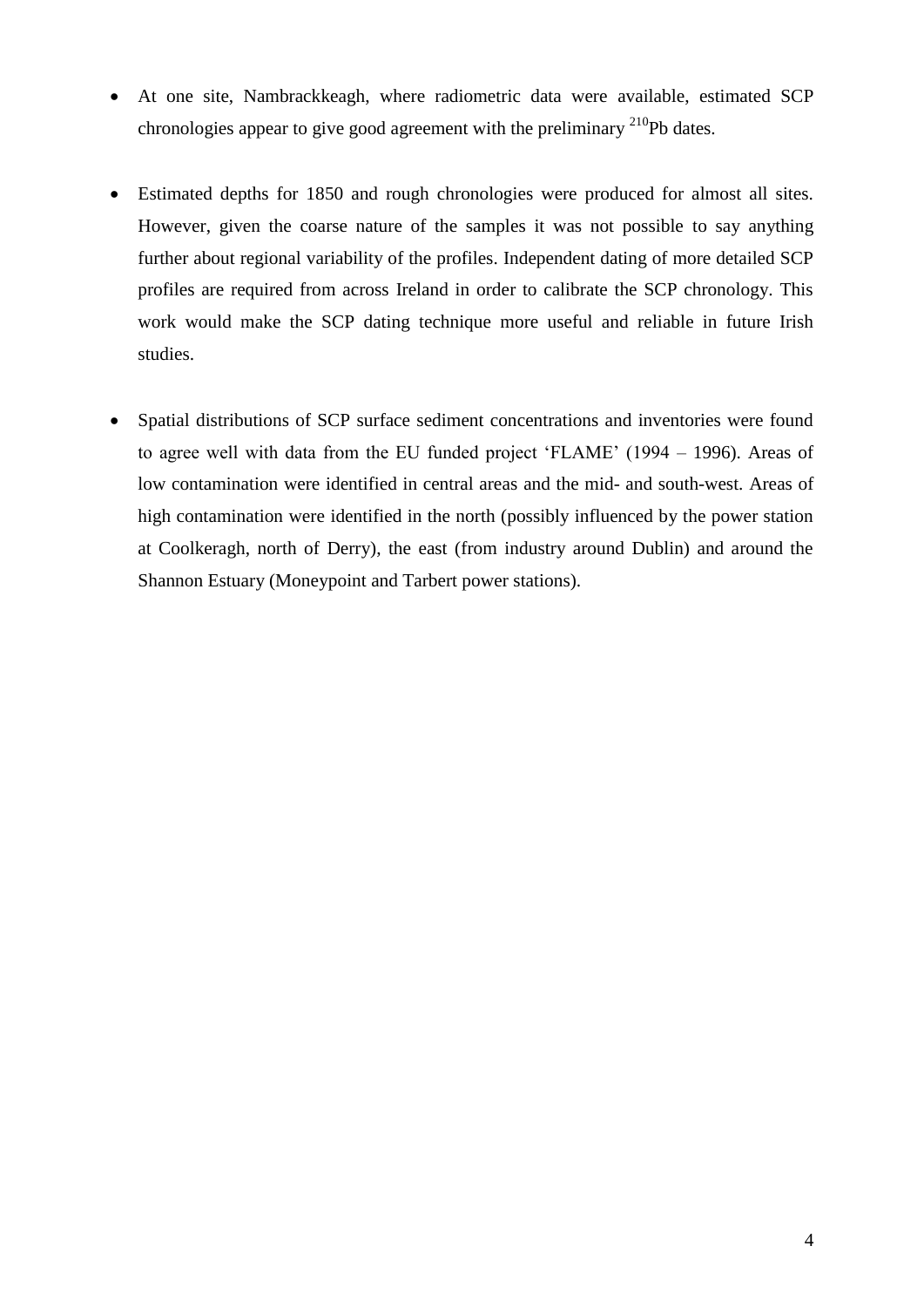### **Introduction**

#### *IN-SIGHT*

The priority area Palaeolimnological Investigation for candidate reference lakes (2002-W-LS/7), established under Phase 3 of the ERTDI Programme 2000-2006, recognises the importance of palaeolimnological research to the effective implementation of the EU Water Framework Directive (WFD). Palaeolimnological techniques can help to establish baseline reference conditions in lakes, including those that have been heavily impacted by humans, and indicate the timing, rate and direction of changes to the ecological quality of aquatic ecosystems. The IN-SIGHT project (**I**dentification of refere**N**ce-**S**tatus for **I**rish lake typolo**G**ies using palaeolimnological met**H**ods and **T**echniques) builds upon recent and current monitoring programmes in Irish lakes, results from palaeolimnology techniques developed and applied in previous research, the varied experiences of the project personnel and ideas derived in co-operation with current work in Ireland, UK and further afield.

The project is comprised of three work packages that aim to a) identify candidate reference lakes; b) establish reference status across the spectrum of Irish lake typologies, including those for which no reference sites exist at present; c) contribute to the development of effective strategies for monitoring environmental changes in Irish lakes; and d) provide an indication of targets for restoration of water quality in anthropogenically-impacted lakes.

#### *Spheroidal carbonaceous particles*

In order to identify reference conditions for lakes selected for IN-SIGHT an estimate of sediment chronology is required so that analyses can be undertaken at appropriate sediment depths, equivalent to a date at which reference conditions were thought to prevail. There are a number of techniques available to provide such chronologies, and spheroidal carbonaceous particle (SCP) analysis was selected as the sediment concentration profiles of these contaminants can provide a rapid and reliable means of sediment dating (see below).

SCPs are produced only from the high temperature combustion of fossil-fuels and have no natural sources. Therefore, in lake sediments they provide an unambiguous record of industrially-derived, atmospherically deposited pollution. Apart from physical mixing, by bioturbation for example, little post-depositional alteration of the SCP record occurs and, once calibrated to an independent chronology, the resulting robust and replicable SCP concentration profile can be used to date sediment cores from across broad regions.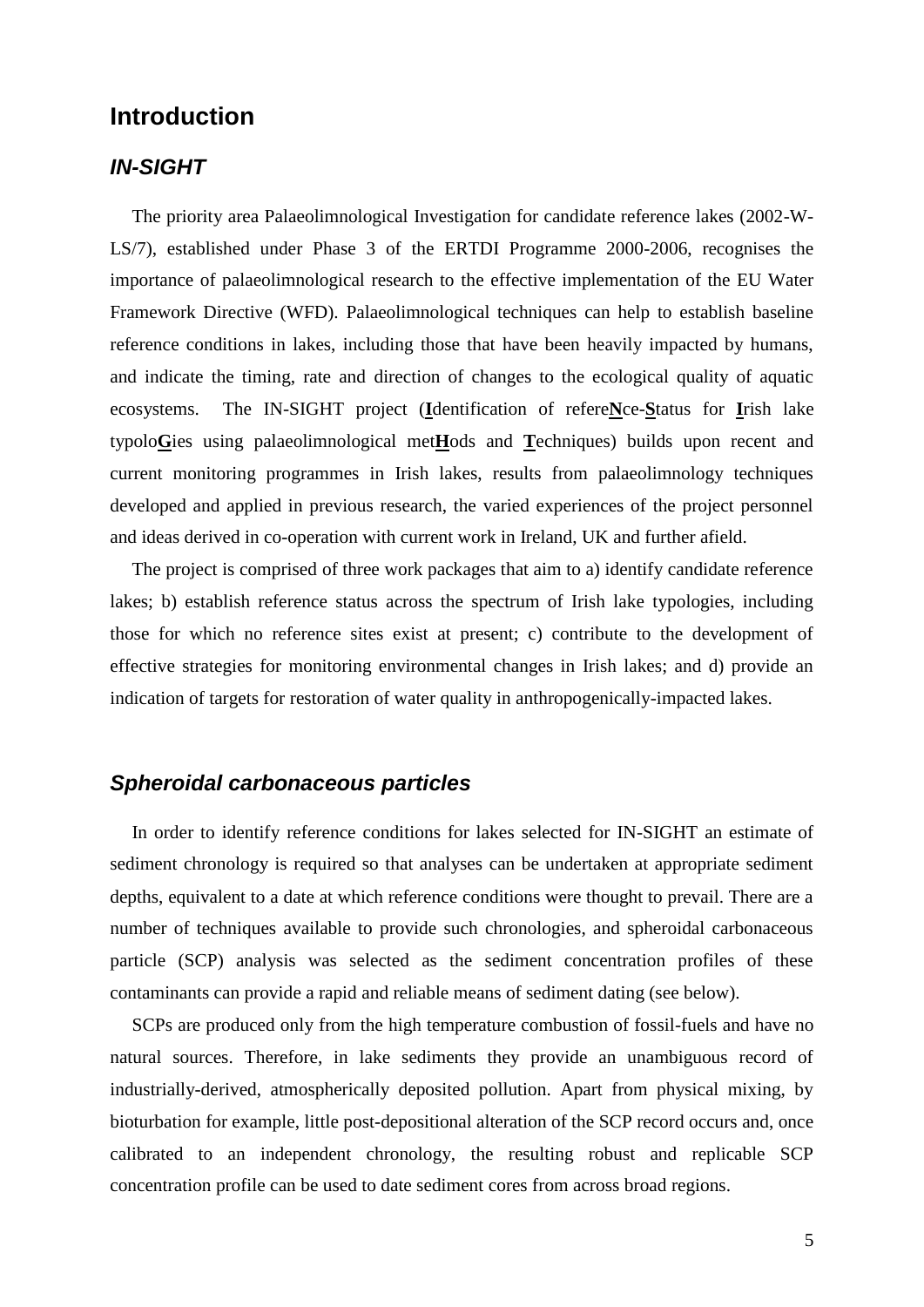Sediment material from 35 selected lakes from the Republic of Ireland was received for SCP analysis. Five samples from within a single sediment core, taken at roughly equidistant levels from the sediment surface to the core base, were analysed with the aim of providing a broad estimate of sediment chronology for each core. The selected lakes were located mainly in the west of Ireland with a few sites in central and eastern areas. The names and locations of these sites are shown in Figure 1.



Figure 1. INSIGHT site location map.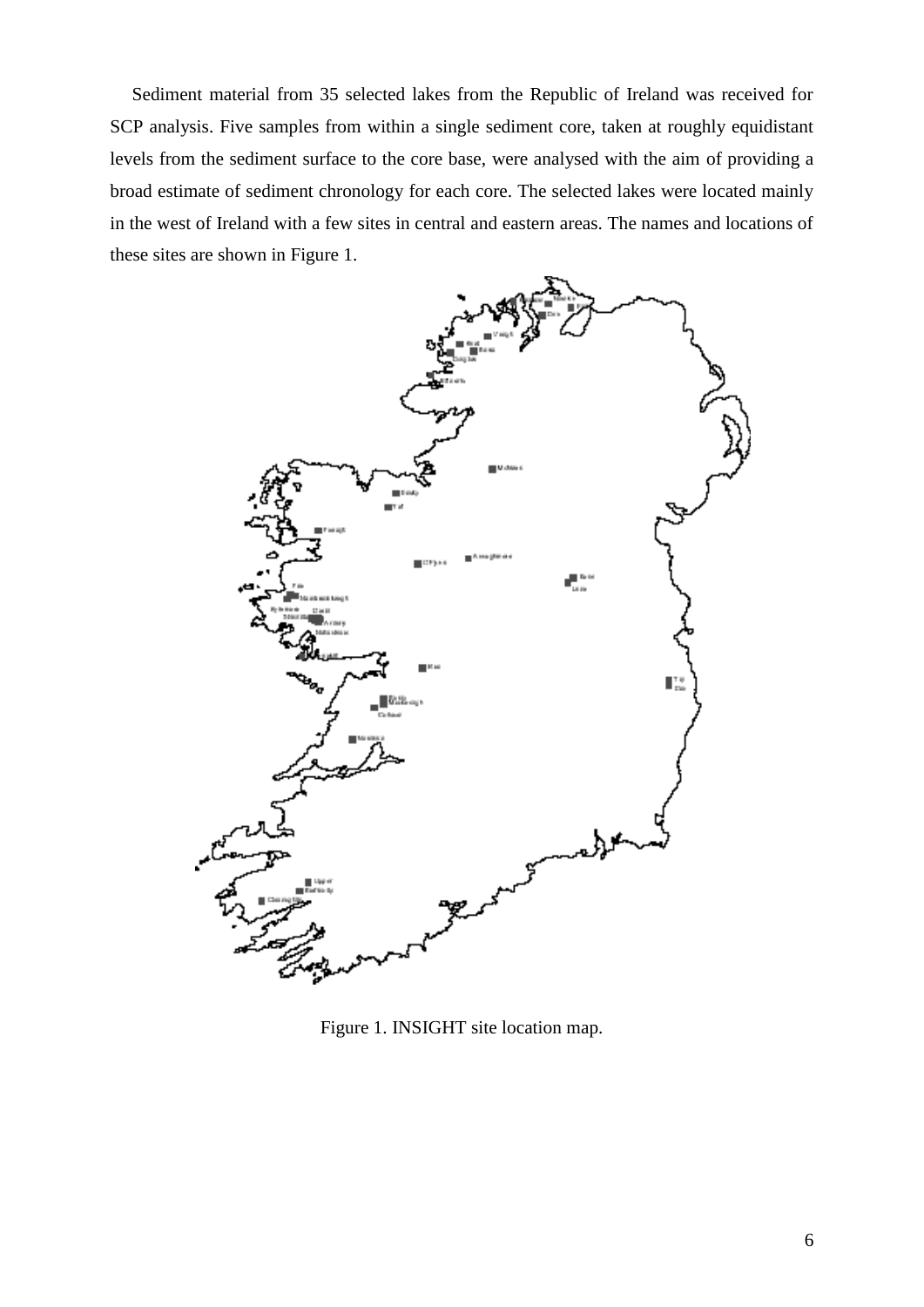### **Methods**

#### *Spheroidal carbonaceous particle analysis*

SCPs are composed mainly of elemental carbon and therefore although physically fragile are chemically robust. Unwanted fractions of the sediment can therefore be removed by the use of strong mineral acids without affecting the particles. The procedure for extraction and enumeration of SCPs from the sediment samples followed Rose (1994). Sequential attack using  $HNO<sub>3</sub>$ , HF and HCl removed organic, siliceous and carbonate fractions respectively resulting in a suspension of mainly carbonaceous material in water. A known fraction of this suspension was then evaporated onto a coverslip and the number of SCPs counted at 400 times magnification under a light microscope. Where no SCPs were found in a sample, slides were re-made and re-counted in order to confirm this result. Sediment concentrations are calculated in units of 'number of SCP per gram dry mass of sediment' or  $gDM^{-1}$ . Cumulative SCP inventories were also calculated for each core.

For each set of sediment digestions, a SCP reference sediment was also included. This SCP standard is currently under development (Rose, unpublished data) but allows an indication as to the comparability of the data resulting from each sediment digestion. Reference SCP concentrations for the INSIGHT sample digestions had a mean of  $6395$  gDM<sup>-1</sup> compared to the SCP reference mean (currently  $N = 24$ ; this work is still in progress, so this value will eventually change) of  $6152$  gDM<sup>-1</sup> suggesting that the SCP concentration data from the INSIGHT sediment digestions are reliable.

#### *Sediment dating*

The identification of SCP dating horizons for Irish sediment cores, used in this study, is mainly based on Rose et al (1995). In this paper, good agreement was found for the main SCP dating features at all Irish sites for which <sup>210</sup>Pb-dated SCP profiles existed. These were as follows: the start of the SCP record: 1880s; the start of the rapid increase in SCP concentration: 1960s and the peak in SCP concentration,  $1981 \pm 2$ . However, these Irish cores were few and were limited to sites in Donegal. It is therefore uncertain how these dates relate to sediment cores further south.

More recently, further work has been undertaken in the north of Ireland (including Northern Ireland) where the dated SCP features were found to relate closely to a broad geographic area covering much of northern UK (Rose & Appleby, in prep). Here, the start of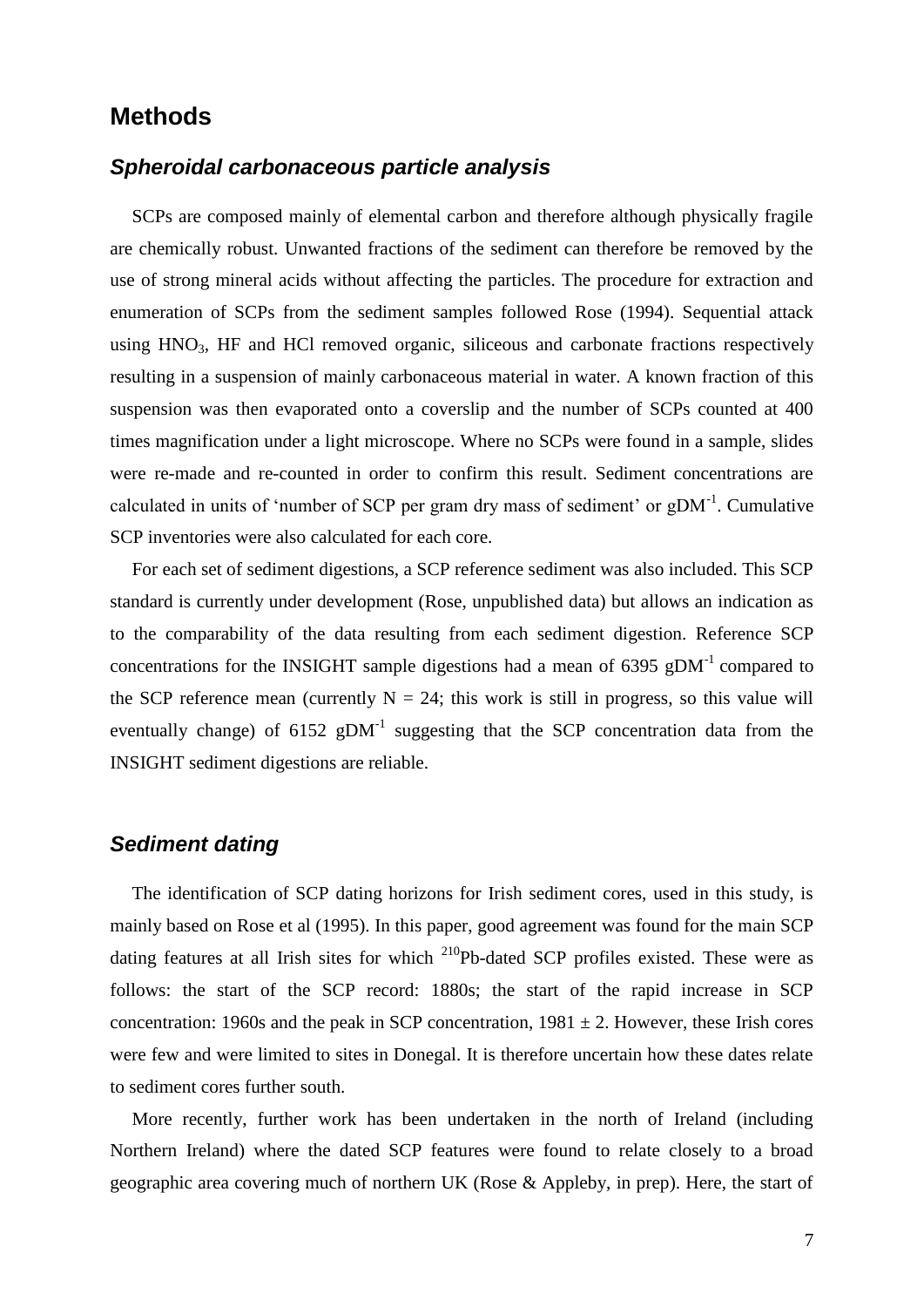the SCP record was found to be  $1850 \pm 25$ , whilst the SCP concentration peak was found to be  $1980 \pm 3$ . Hence, whilst there are differences between the two datasets, given the errors involved in the calibration chronologies, they do give broad, reasonable agreement. However, there is currently a lack of independently dated SCP profiles in southern Ireland with which to calibrate a SCP dating chronology.

SCP records for many sites across Europe (Rose et al., 1999) show the start of the record to be c. 1850, whilst the rapid increase is found to be c.1950 resulting from the post-Second World War boom in the electricity generation industry and the first widespread availability of cheap oil. Therefore, it may be that the later dates for the start of the SCP record in the Donegal sites (Rose et al., 1995) is due to the detection limit of the technique (these early studies employed an early variation on the SCP digestion; Rose, 1990) and given the transboundary pollutant transfer between the UK and Ireland (Bowman & Harlock, 1998; Rose & Harlock, 1998) it is likely that the start of the SCP record in Ireland is similar to that of the UK and much of Europe i.e  $1850 \pm 25$ .

The peak in SCP concentration, whilst being the most reliable and easily definable feature in a SCP profile, is also the most locally variable (Rose & Appleby, in prep) and this results from regional differences in industrial emissions, introduction of particle arrestor technology and flue-gas desulphurisation, and changes in fuel-types and industry. This feature has been seen to vary considerably across the UK (Rose & Appleby, in prep) from 1970 in southern England to 1990 in the north-east and it is therefore currently unknown uncertain how this varies across the Republic of Ireland. However, as the Donegal sites gave a date of  $1981 \pm 2$ and the north of Ireland (including Northern Ireland) gives a date of  $1980 \pm 3$ , a date of 1980 is probably not unreasonable, especially given the coarseness of the sampling interval within this project.

The rapid increase in concentration is likely to be reasonably consistent as it relates to a Europe-wide phenomenon. Rose & Appleby (in prep) suggest that regionality of the SCP record within the UK converges at this point and it is likely, given the European dimension to this feature and its cause, that this is similar across Ireland.

Finally, Rose & Appleby (in prep) have found that the use of a cumulative SCP percentage profile allows more dates to be allocated to each core. However, such an approach is not applicable here due to the low numbers of samples from each core and the lack of calibration in most of the country. A future project to properly calibrate the SCP record across the whole of Ireland would therefore be a very useful exercise.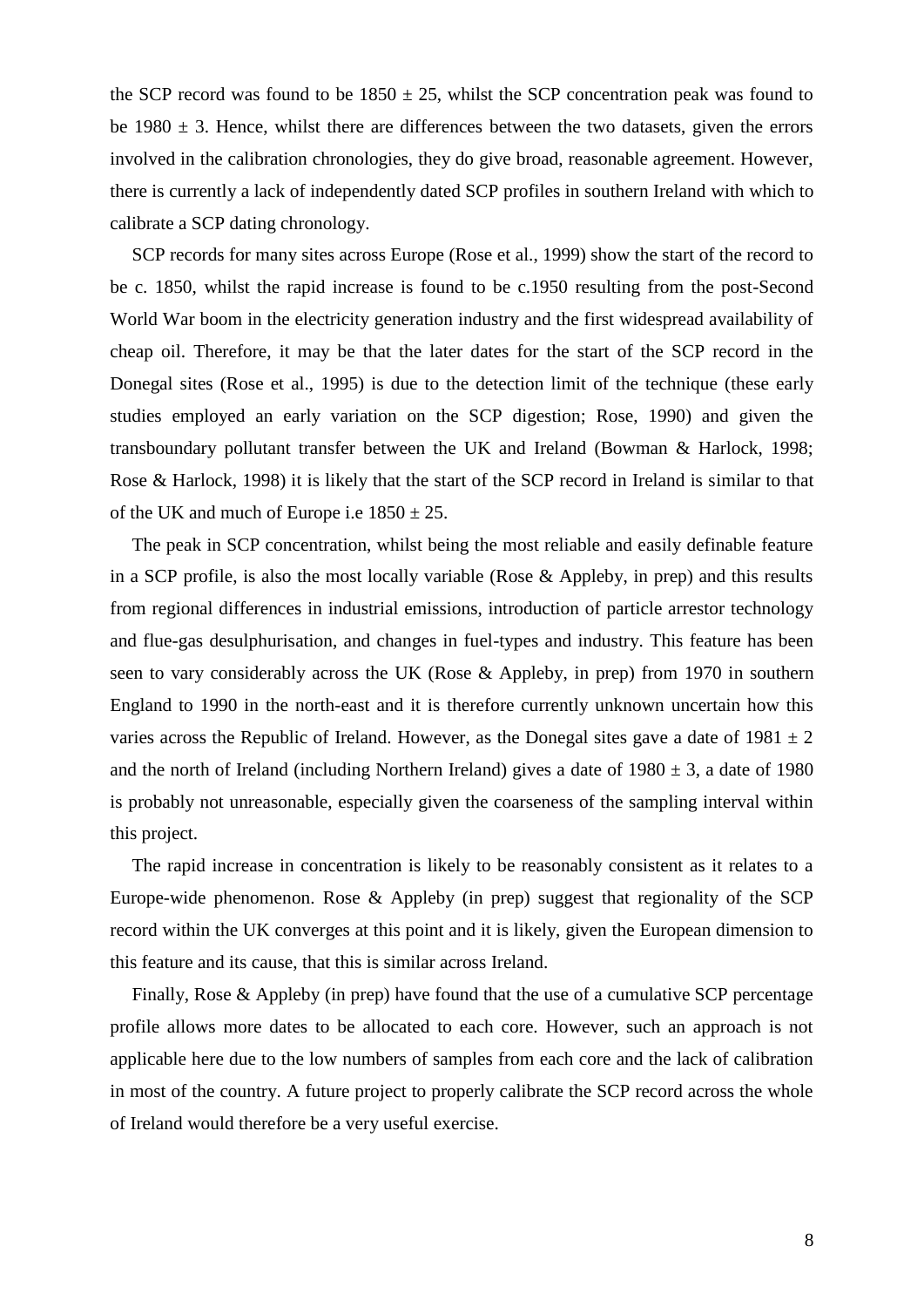In summary, the following dates are employed in this report to allocate chronologies to the INSIGHT sediment cores:

| The start of the SCP record:            | $1850 \pm 25$ |
|-----------------------------------------|---------------|
| The rapid increase in SCP concentration | $1950 \pm 10$ |
| The peak in SCP concentration           | $1980 \pm 3$  |

### **Results**

Sediment chronologies based on coarse sampling intervals will have high levels of uncertainty. The main aim of this work was to provide an estimate for the date 1850 AD identifiable as the start of the SCP record. Therefore, identification of the presence or absence of SCPs in the lower samples was crucial and additional counts were made on samples where SCP concentrations were found to be  $0 \text{ gDM}^{-1}$ .

Given this primary aim, three main profile types were identified amongst the 35 sediment cores.

- 1. Those in which SCPs were found in all samples, including the basal sample. This suggests that the full core represents a post-1850 period, and any estimate of this date will be an extrapolation beyond the base of the core.
- 2. Profiles in which at least the bottom sample has  $0 \text{ gDM}^{-1}$ . This allows an estimate of 1850 to be made within the current core, with the obvious caveats relating to the sampling interval for that core.
- 3. Profiles for which SCPs only appear in the surface sample or in the two uppermost samples where the lower sample has low SCP concentration. Profiles of this sort imply one of three things. First, this is a very slow accumulation rate core and the entire profile is contained within the interval of the upper one or two samples. Second, the sediment record, or core, has been disturbed (e.g. by dredging) thereby removing some of the profile. Third, this is a clean area into which a recent, new source has been commissioned thereby taking the SCP record from below to above detection limit in recent times. If the second hypothesis is true then it is not possible to interpret the SCP profile. It is also difficult to do this in the third case, unless there is knowledge of the new source. However, the analytical detection limits within this project are good (where available sample weight allows) and therefore it is unlikely that recent sediments would be below detection limit anywhere in Ireland unless accumulation rate was very high. Therefore,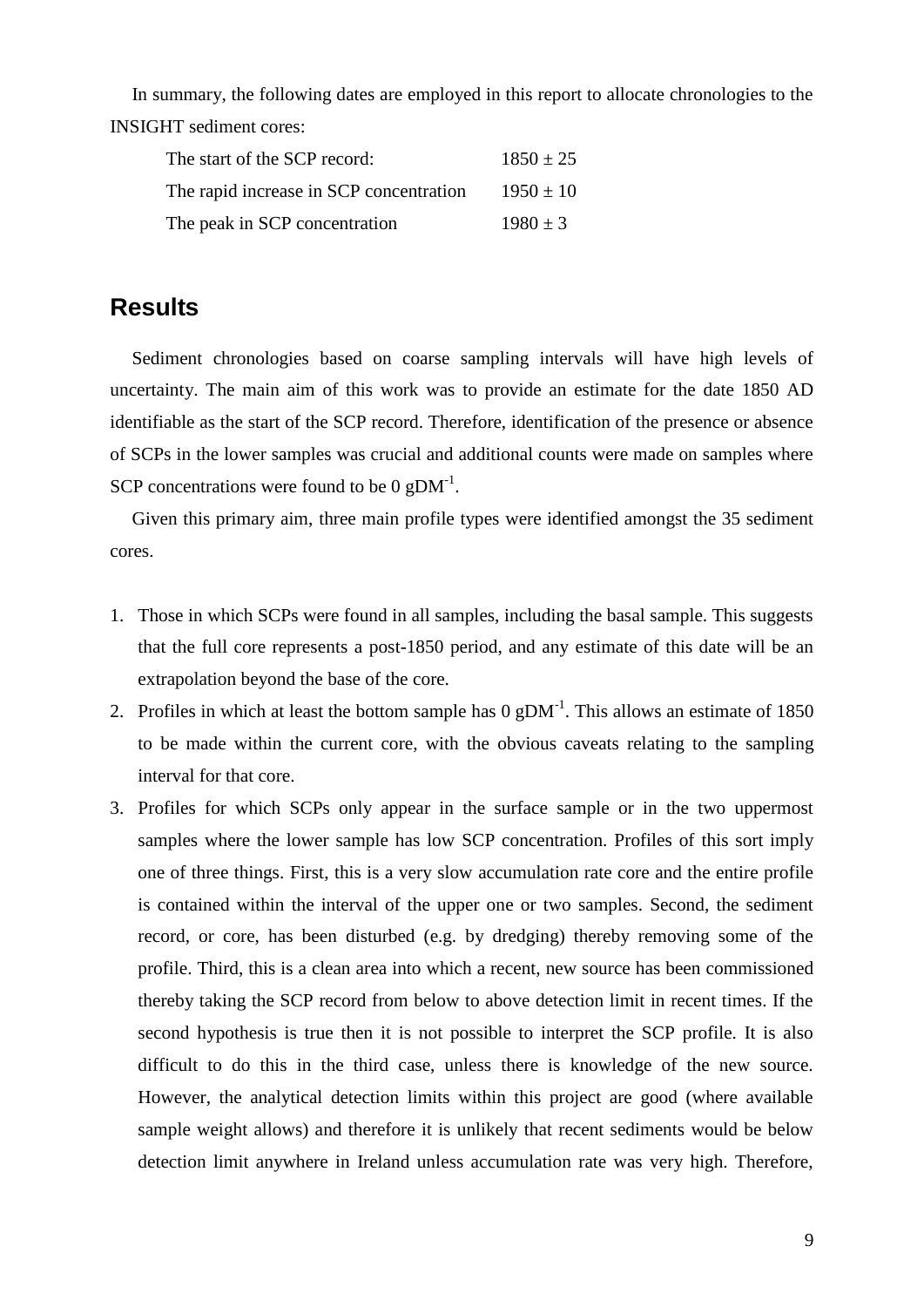here it has been assumed that the record is intact and that these profiles are due to slow accumulation rates.

For a few samples, only a very small sediment weight was received. This increases the limit of detection, makes error margins large and in one instance suggests a concentration of 0  $gDM<sup>-1</sup>$ in the surface sample of a core where SCP concentrations are elevated below it. Such small sample weights therefore make interpretation more difficult. These instances are discussed in more detail with the relevant sites.

The results for each site are given below sub-divided into the three profile categories. Summary figures are presented for each site whilst full data are provided in an Appendix. At a few sites (Veagh, Naminna) previous data are available and these are used to provide additional interpretation. At two other sites (Tay, Nambrackkeagh) preliminary dates from INSIGHT itself were available and these are also used. It may be that more recent dating is now available for these or other sites but if so, these have not been made available at the time of writing this report.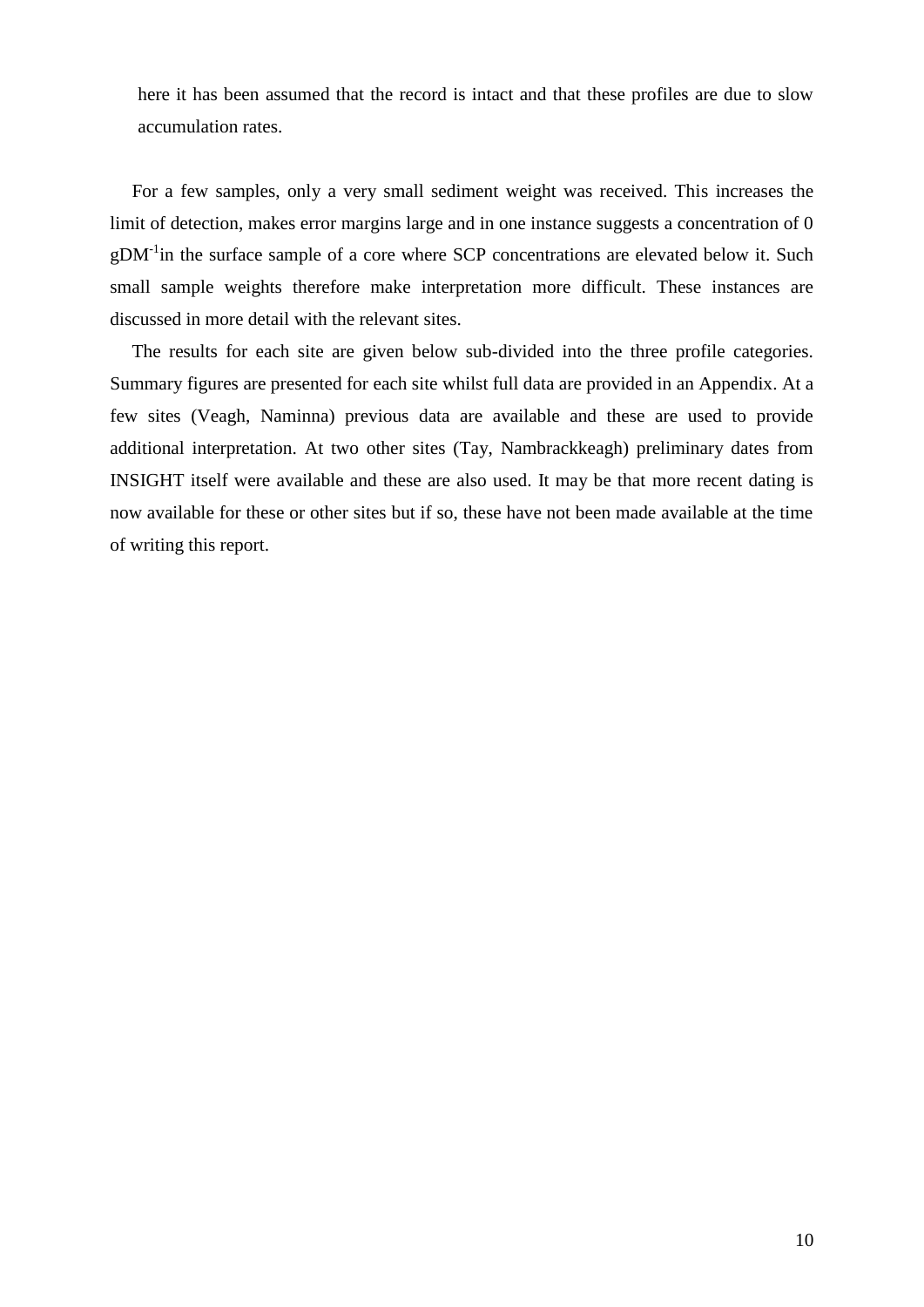### *Section 1: Incomplete SCP profiles.*



**Barra: (B 935 120)**

SCPs are present in all samples from Barra suggesting that the entire core represents a post-1850 period. The maximum observed SCP concentration of almost 5000 gDM<sup>-1</sup> is in the surface sample and the peak concentration therefore probably lies somewhere between 0.25 and 9.5 cm. However, unless there has been a great change in sediment accumulation rate over the course of the period covered by the core it is unlikely that the SCP concentration peak is in this surface sample.

Assuming a reasonably constant accumulation rate then if the peak concentration falls between 5.5 cm and 9.5cm then this would be sufficient for the start of the SCP record (and hence 1850) to fall below the base of the core. Given the concentration at 36cm is still easily detectable, it is likely that the peak lies somewhere near the mid-point of this range. This being the case, then 1950 would lie between 17 and 22 cm and 1850 would fall between 50 and 63 cm.

| Therefore, best estimate chronology: | 1980: $7.5 - 9.5$ cm |
|--------------------------------------|----------------------|
|                                      | 1950: $17 - 22$ cm   |
|                                      | 1850: $50 - 63$ cm   |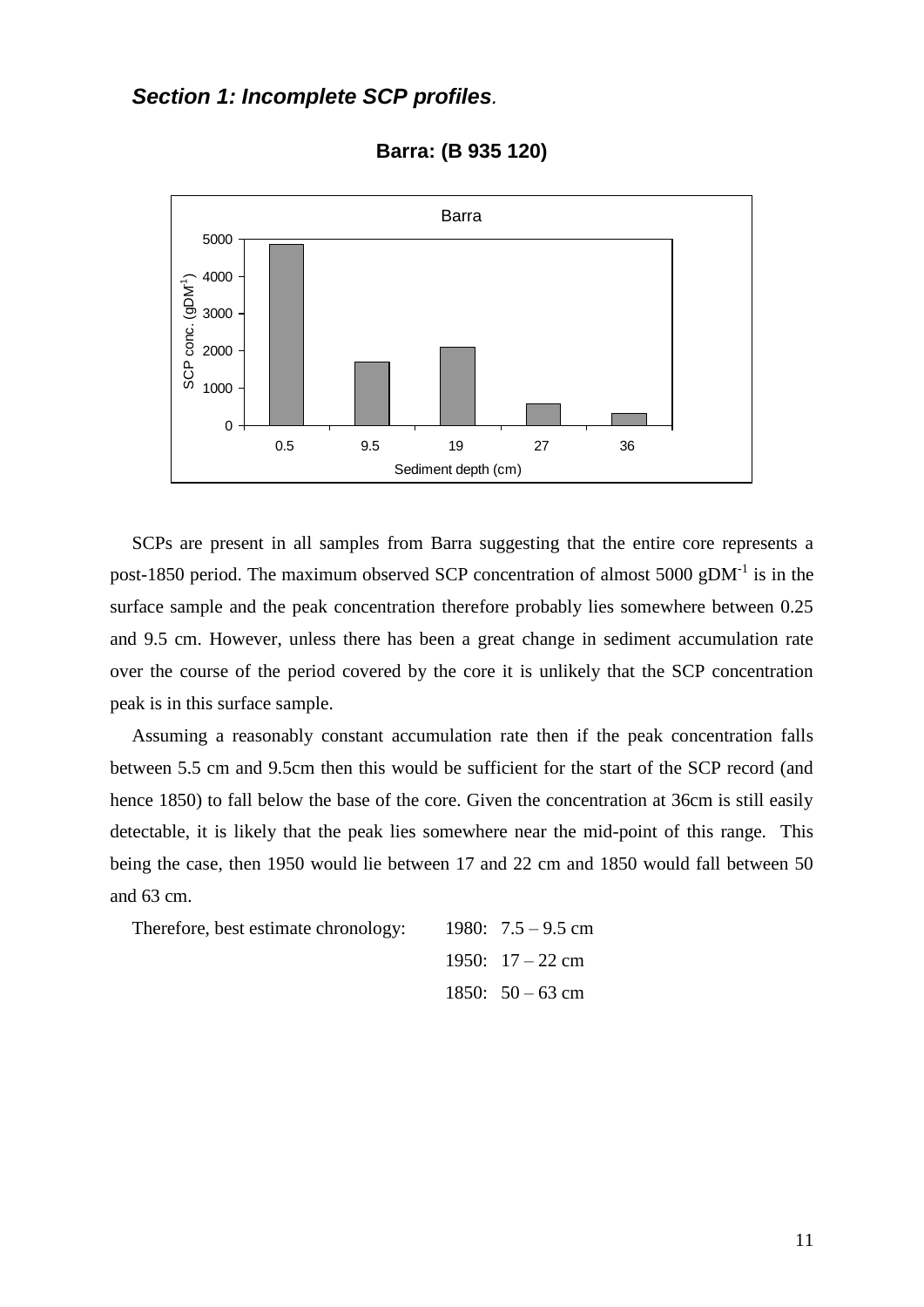

**Dan: O 150 040**

SCPs are present in all samples from Dan suggesting that the entire core represents a post-1850 period. The profile is also similar to that of Barra. The maximum observed SCP concentration of just over 5000 gDM<sup>-1</sup> is in the surface sample and the peak concentration therefore probably lies somewhere between 0.25 and 8.5 cm. However, unless there has been a great change in sediment accumulation rate over the course of the period covered by the core it is unlikely that the SCP concentration peak is in this surface sample.

Assuming a reasonably constant accumulation rate then if the peak concentration falls between 5 cm and 8.5cm then this would be sufficient for the start of the SCP record (and hence 1850) to fall below the base of the core. Given the concentration at 31cm is still easily detectable, it is likely that the peak lies somewhere near the mid-point of this range. This being the case, then 1950 would lie between 17 and 22 cm and 1850 would fall between 50 and 63 cm.

| Therefore, best estimate chronology: | 1980: $6.5 - 8.5$ cm |
|--------------------------------------|----------------------|
|                                      | 1950: $15 - 20$ cm   |
|                                      | 1850: $43 - 57$ cm   |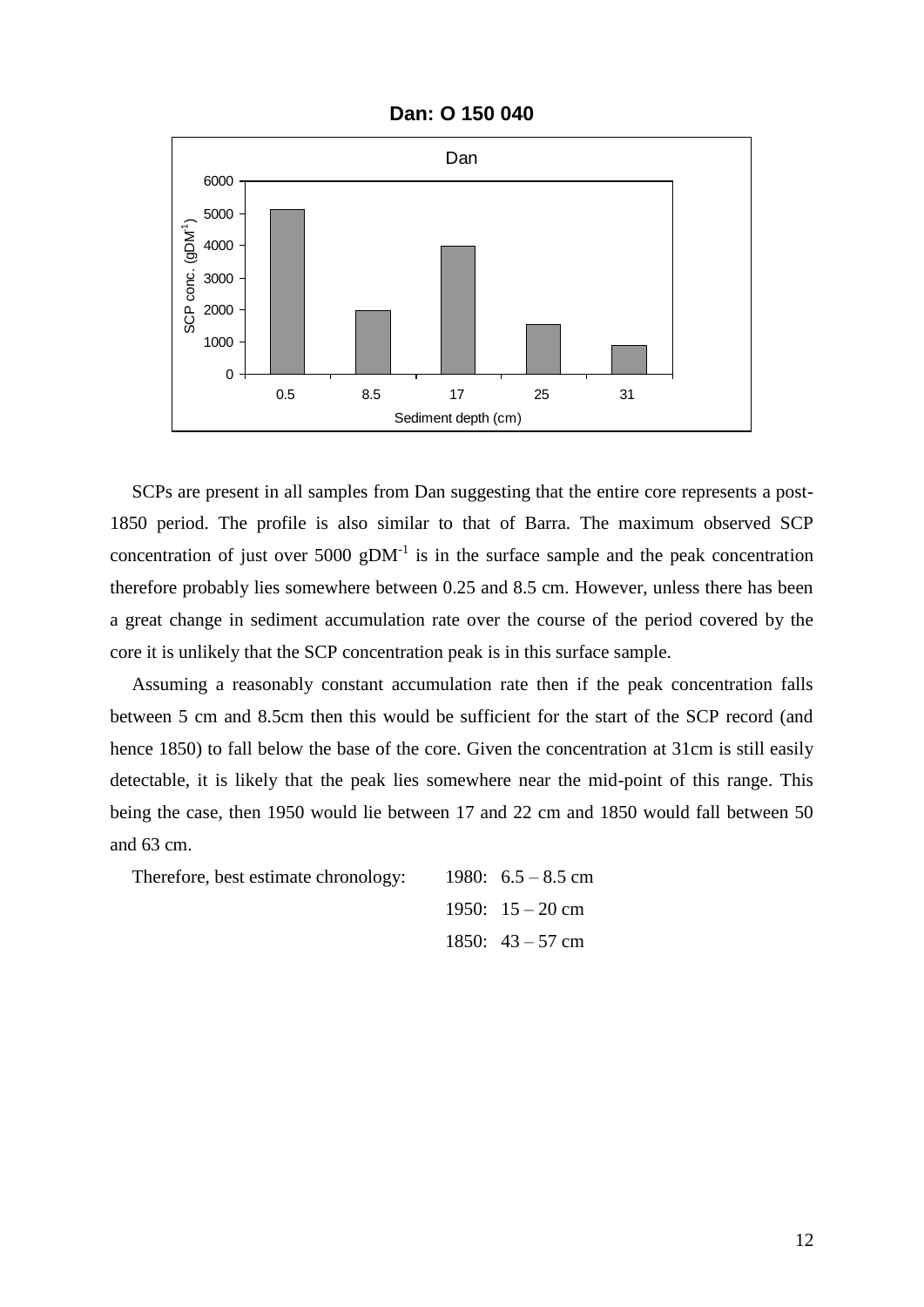

**Doo: C 359 394**

SCPs are present in all samples from Doo suggesting that the entire core represents a post-1850 period. The maximum observed SCP concentration of almost 7500 gDM<sup>-1</sup> is in the 15 – 16cm sample and the peak concentration therefore probably lies somewhere between 8 and 23 cm. If the peak were to lie towards the bottom of this range this would imply a sediment accumulation rate of almost 1 cm  $yr^{-1}$  and this seems high given the SCP concentrations present throughout the core.

If the trend observed in the lower samples is real then it maybe the rapid increase in concentration lies between 25 and 30 cm suggesting an accumulation rate of c. 0.5 cm  $yr^{-1}$ . Assuming a reasonably constant accumulation rate this would place the SCP concentration peak between 10.5 cm and 13 cm and the start of the SCP record (and hence 1850) somewhere between 72 and 86cm. This certainly fits the observed data, but remains rather speculative.

| Therefore, best estimate chronology: | 1980: $10.5 - 13$ cm |
|--------------------------------------|----------------------|
|                                      | 1950: $25 - 30$ cm   |
|                                      | 1850: $72 - 86$ cm   |

Further note:

This site is located reasonably close to Barra but the (incomplete) SCP inventory is almost three times higher and, despite being incomplete, is one of the highest inventories in the INSIGHT dataset. It is difficult to explain these data unless Doo lies downwind of a local source and Barra, upwind.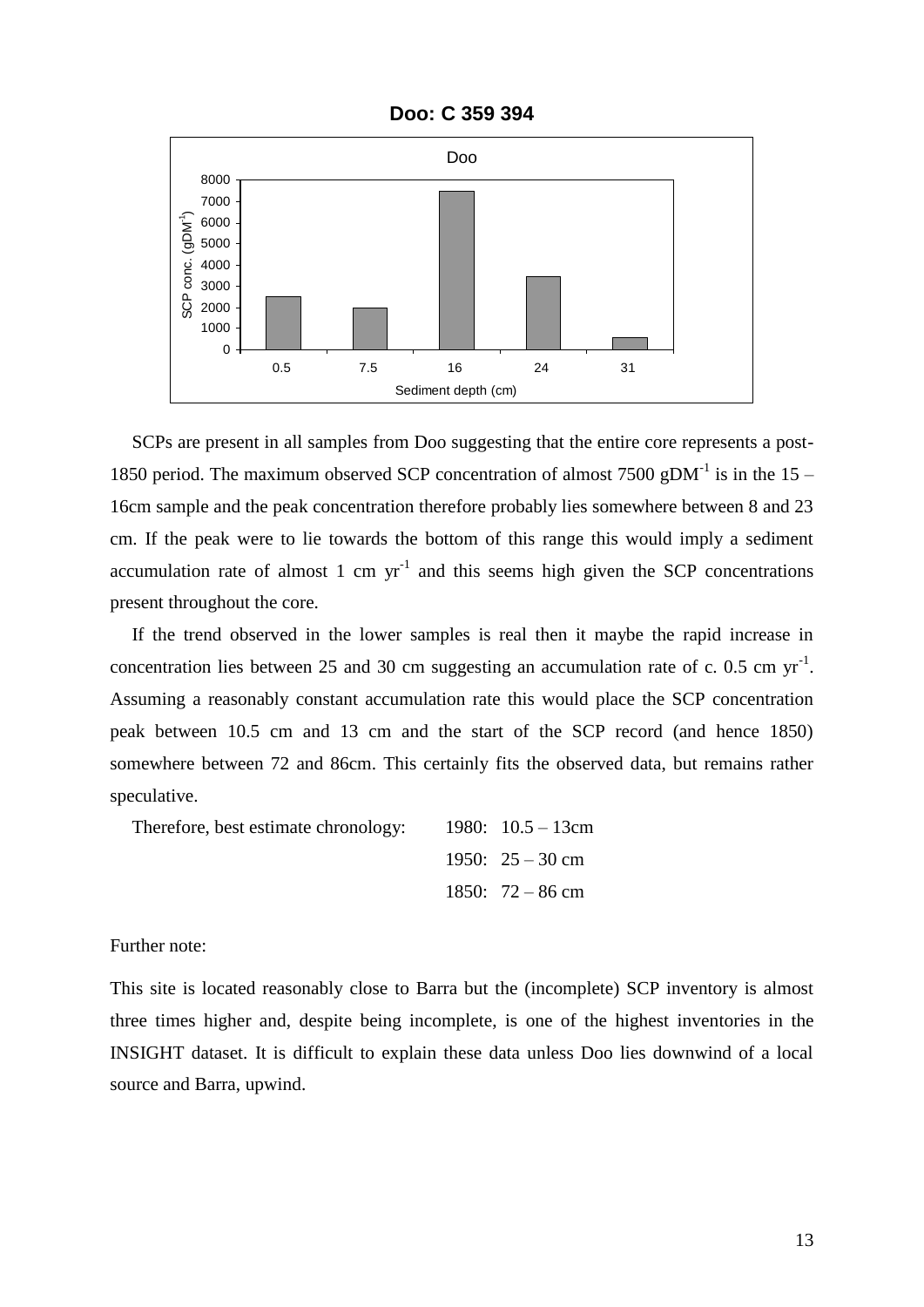**Dunglow: B 782 117**



SCPs are present in all samples from Dunglow suggesting that the entire core represents a post-1850 period. However, this is a short core and so perhaps this is not surprising. The maximum observed SCP concentration of just over  $6000$  gDM<sup>-1</sup> is in the surface sample and the peak concentration therefore probably lies somewhere between 0 and 3 cm. However, unless there has been a great change in sediment accumulation rate over the period covered by the core it is unlikely that the SCP concentration peak is in this surface sample.

Assuming a reasonably constant sediment accumulation rate then the dating must be reasonably constrained in order to fit the observed data. If the SCP peak is above 1.5cm then the start of the record should be observed. If the peak is below 2.5 cm then the start of the rapid increase (1950) would be between 6.5 and 9.5cm which would seem unlikely. If the peak is at 2cm, then the rapid increase would start at c. 4.5 cm and the SCP record would start at c. 13 - 14 cm, just below the base of the core, which from the data seems reasonable. It should be stressed that all this speculation is reliant on a constant sediment accumulation rate. The data could also be explained by a period of elevated accumulation rate at some earlier point in the lake's history, in which case 1850 could be lower than 13 – 14cm. If recent accumulation rate had increased then this would shift the SCP concentration peak to a lower depth, but it cannot move too far in this direction as the  $3 - 3.5$ cm concentration is considerably lower than the surface concentration.

Therefore, best estimate chronology:  $1980: 1.5 - 2.5$  cm 1950:  $4 - 6$  cm 1850: c.  $13 - 15$  cm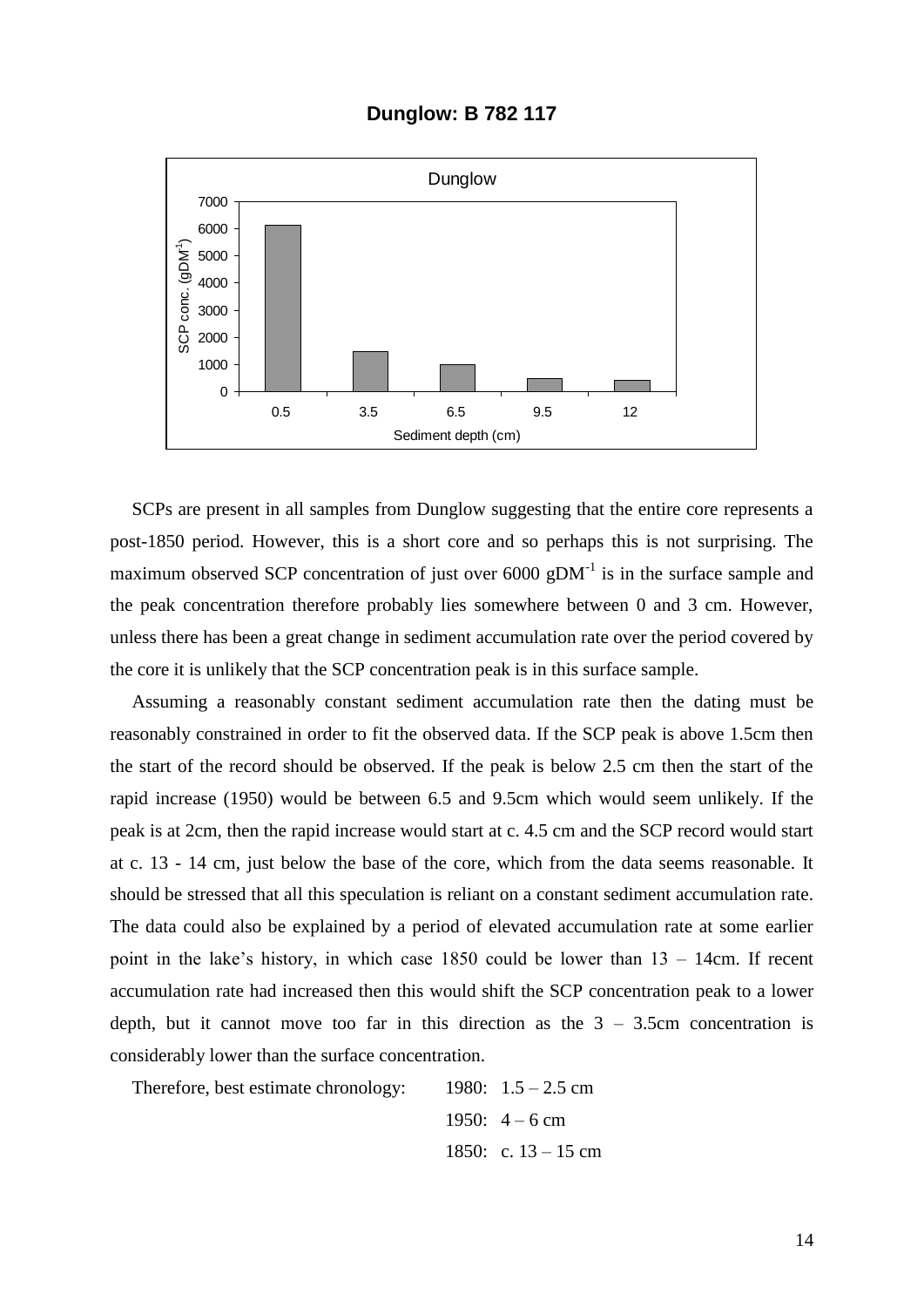#### **Fad Inishowen East: C 439 439**



SCPs are present in all samples from Fad suggesting that the entire core represents a post-1850 period. The maximum observed SCP concentration of over  $13000$  gDM<sup>-1</sup> is in the surface sample and the peak concentration therefore lies somewhere between 0.25 and 6 cm. If there has been a reasonably constant sediment accumulation rate then the concentration peak needs to be below 4 cm in order that 1850 lie below 27cm. However, the shape of the profile would suggest that the rapid increase should also fall above the  $6 - 7$ cm sample. If this is the case then for SCPs still to be present at 27cm then there must have been a period of elevated sediment accumulation rate at some earlier point in the lake's history.

It would seem that the lowest sediment depth at which the start of the rapid increase (1950) could lie would be  $6 - 7$ cm. If this is the case then the SCP peak would be at  $2.5 - 3$ cm but 1850 would be at c. 19cm unless a period of elevated accumulation rate had occurred prior to 1950. Assuming sediment accumulation rate variations at this site does not preclude the identification of any of the key SCP dating features, then the best estimate chronology is:

1980: 
$$
2 - 4
$$
 cm  
1950:  $6 - 7$  cm  
1850:  $> 27$  cm

#### Further note:

This site is located reasonably close to Doo, has a high surface concentration and a reasonably high (incomplete) SCP inventory. It would therefore seem likely that the site is impacted by the same source as Doo.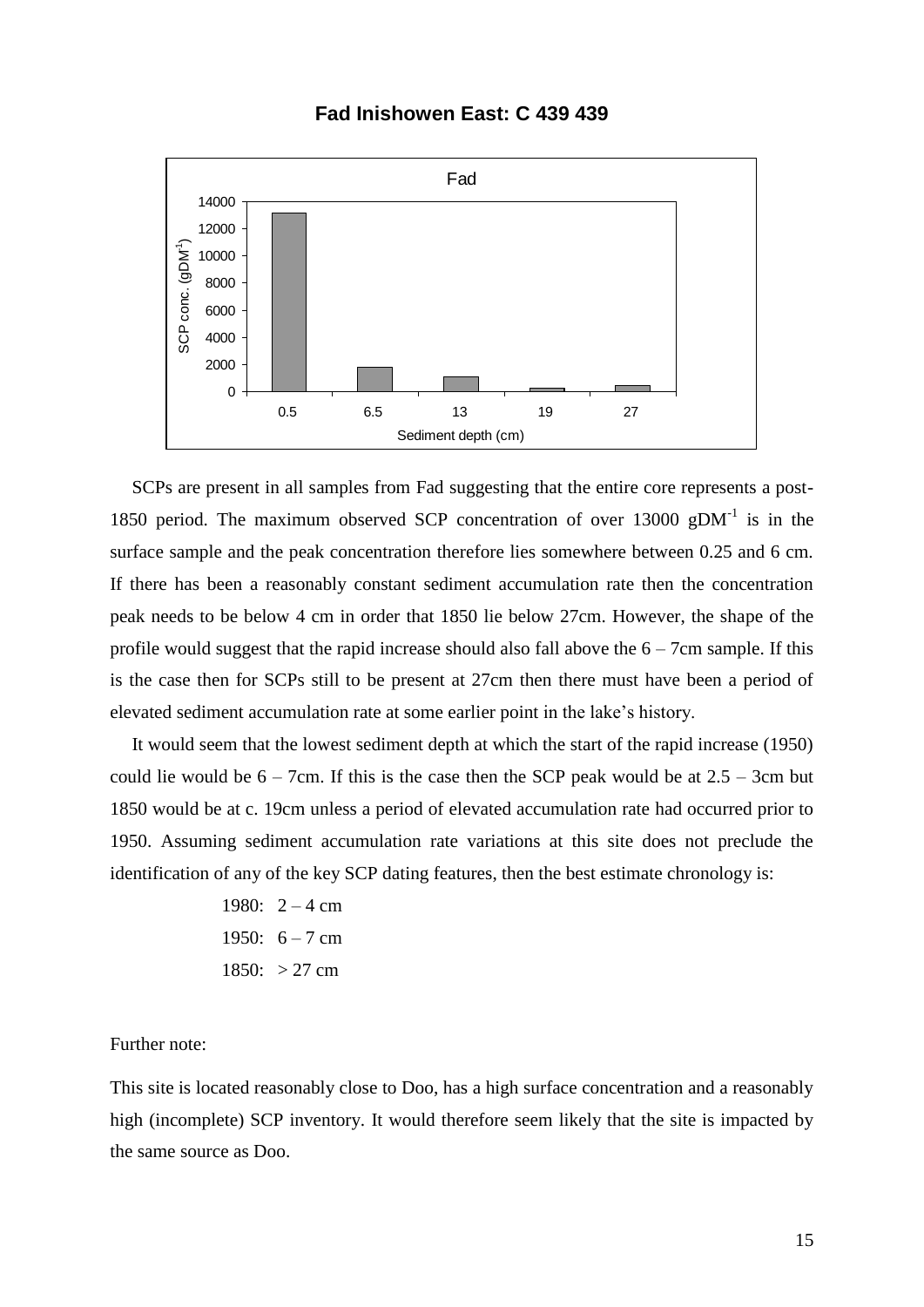

**Feeagh: F 965 000**

SCPs are present in all samples from Feeagh suggesting that the entire core represents a post-1850 period. The maximum observed SCP concentration of almost 3000 gDM<sup>-1</sup> is in the 18 – 19 cm sample and the peak concentration therefore probably lies somewhere between 10 and 27 cm.

Assuming a reasonably constant accumulation rate then any depth below 4.5 cm for the SCP concentration peak is sufficient for the start of the record to fall below 37 cm. If the trend observed in the lower samples is real then it maybe that the rapid increase in SCP concentration lies between 19 and 27 cm. If this is the case, then for the SCP concentration peak to fall below 10 cm then the rapid increase should lie below 23 cm. Further, an accumulation rate sufficient to put the rapid increase at the bottom of its possible depth range would place the SCP concentration peak at around 12 cm. A peak between 10 and 12 cm and a rapid increase between 23 and 17cm would 1850 and hence the start of the record in the range 66 – 76cm. This certainly fits the observed data, but remains rather speculative.

Therefore, best estimate chronology: 1980: 10 – 12cm 1950: 23 – 27 cm 1850: 66 – 76 cm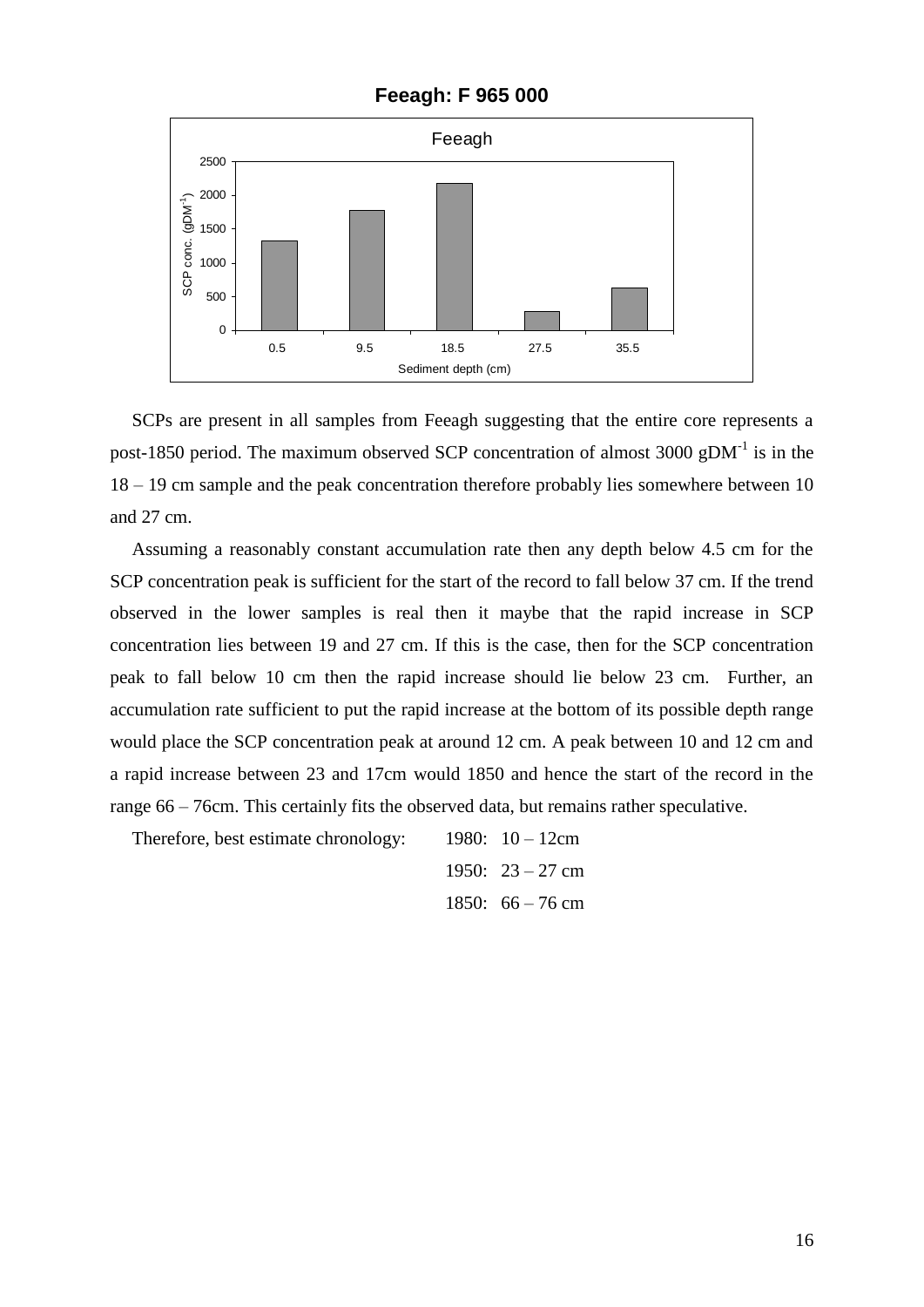

#### **Kiltooris: G 676 972**

SCPs are present in all samples from Kiltooris suggesting that the entire core represents a post-1850 period. The maximum observed SCP concentration of over 4000 gDM $^{-1}$  is in the 18 – 19 cm sample and the peak concentration therefore probably lies somewhere between 10 and 26 cm. Assuming a reasonably constant accumulation rate then any depth below 4.5 cm for the SCP concentration peak is sufficient for the start of the record to fall below 35 cm. Unlike Feeagh, the data does not allow an estimate of possible 1950 dates. However, assuming a reasonably constant rate of sediment accumulation, the depth range for the SCP concentration peak provides ranges for the rapid increase  $(1950)$  of  $23 - 53$ cm and for the start of the record  $(1850)$  of 66 – 150cm.

Given the shape of the profile from the available data and assuming that sediment accumulation rate variations at this site are not obscuring the identification of any of the key SCP dating features then it would seem more probable that these features fall in the upper half of these ranges.

Therefore, best estimate chronology:  $1980: 10 - 19$  cm (possibly  $10 - 26$ cm)

1950: 23 – 40 cm (possibly 23 – 53cm) 1850: 66 – 110 cm (possibly 66 – 150cm)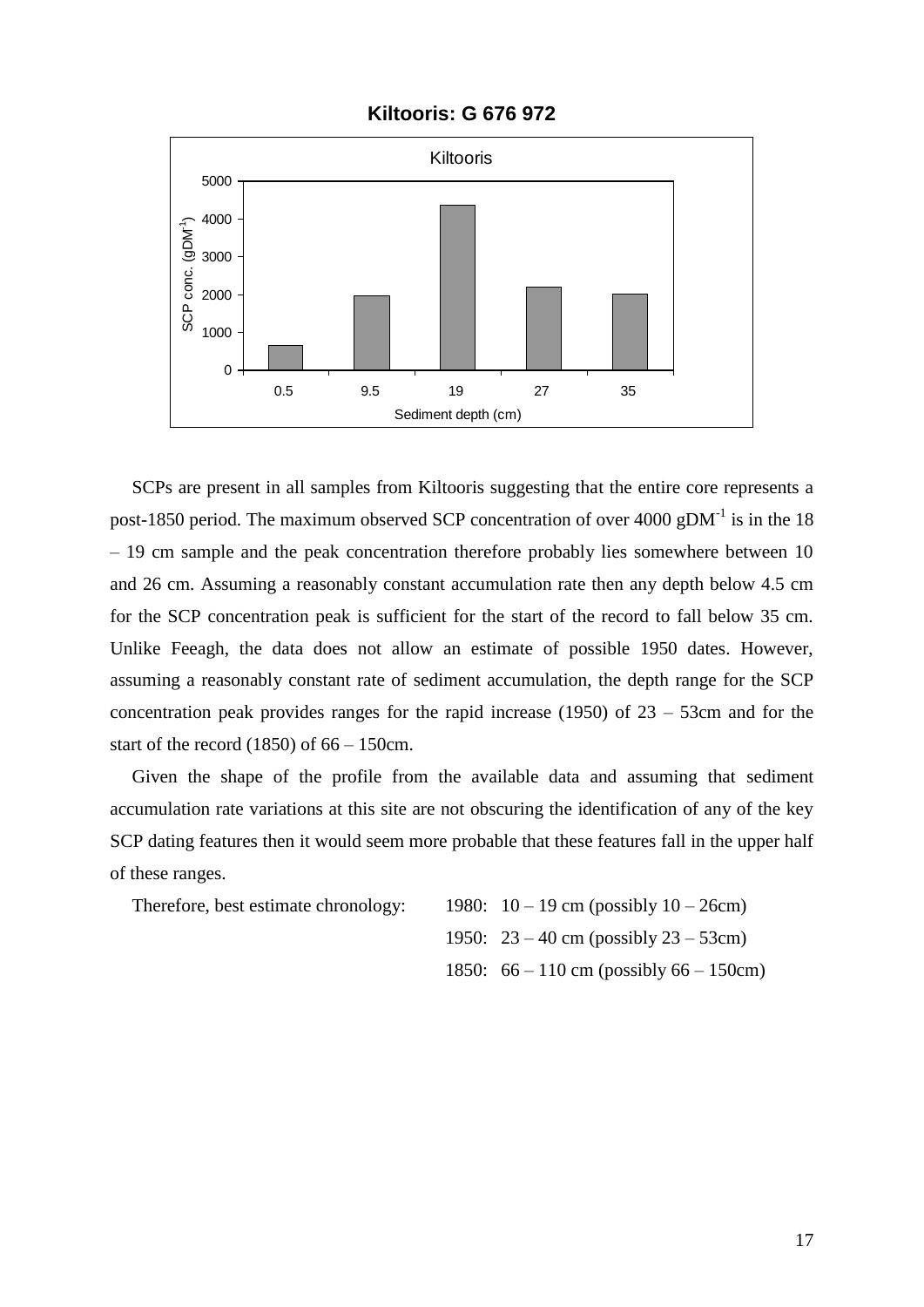

**Lene: N 510 685**

SCPs are present in all samples from Lene suggesting that the entire core represents a post-1850 period. The maximum observed SCP concentration of just less than 1500  $gDM^{-1}$  is in the surface sample, but the  $13 - 14$ cm sample shows similar concentrations and given the low resolution of sampling interval it is not possible to determine where the true SCP concentration peak might lie. Indeed, assuming a reasonably constant sediment accumulation rate then for SCPs to be present below 29cm then the SCP concentration peak should lie below 4.5 cm. Given the concentration at 6.5 cm it would seem more likely that the peak would therefore lie between 7 and 20cm.

If the rapid increase lies between 14 and 21 cm as seems possible, then this accumulation rate would place the peak at  $6 - 9.5$  cm and the start of the record at  $40 - 62$ cm. Again, given the concentration at 6.5 cm it would seem more likely that these features lie in the bottom half of these ranges. These dates certainly fit the observed data, but remain very speculative. The observed data would also be explained by a rapid, variable accumulation rate or a disturbed sediment record. In fact, the only definite conclusion is that 1850 lies below 29cm.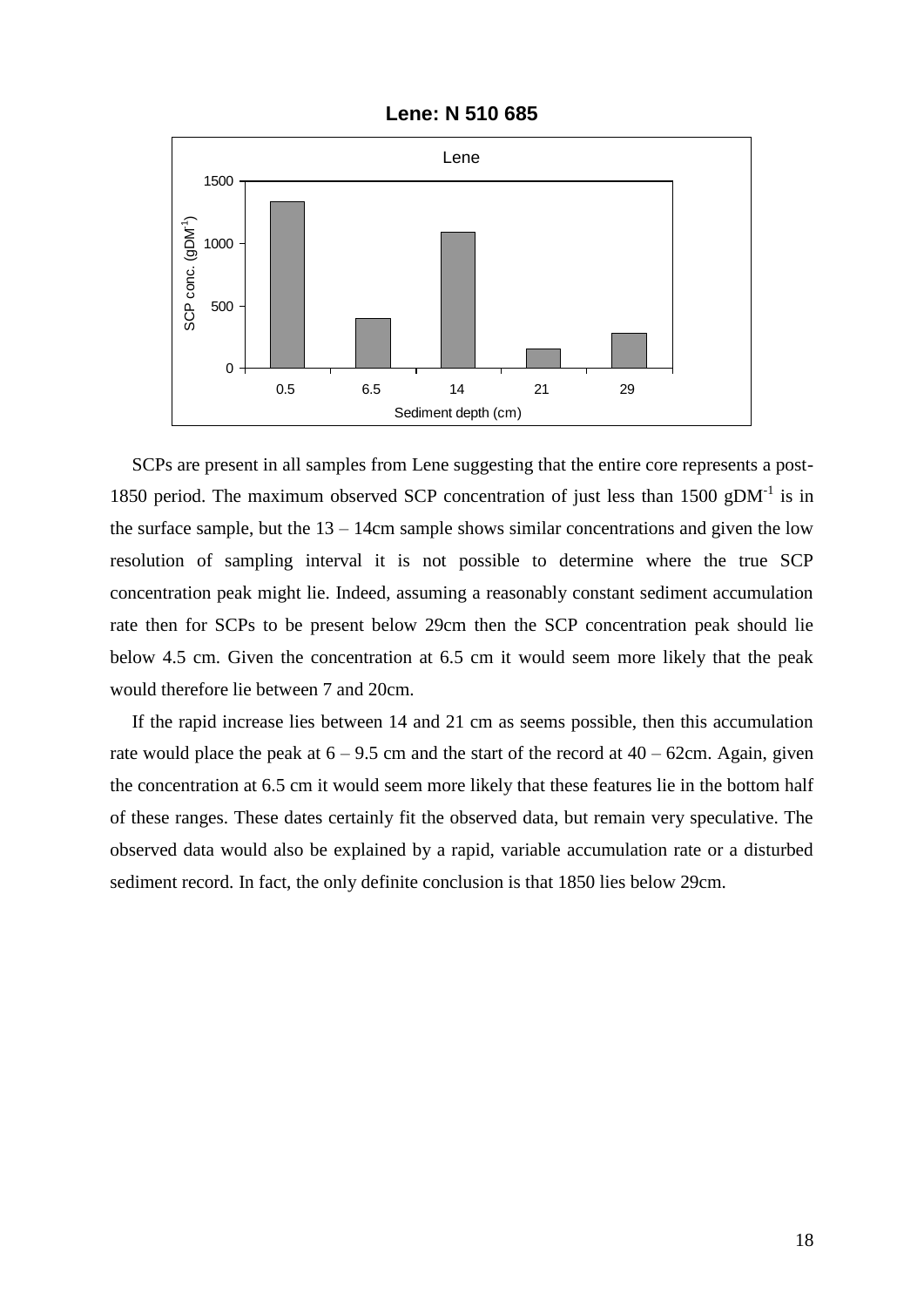

**O'Flynn: M 585 795**

No surface sample was received for this core and the  $1 - 1.5$ cm sample was very small (< 0.03g). No SCPs were detected in this sample and the low sample weight raised the detection limit considerably. However, this detection limit is still much lower than the concentration in the 9 – 10cm sample suggesting that the SCP concentration peak lies between 1.5 and 19 cm.

Assuming a reasonably constant sediment accumulation rate then for SCPs to be present at 42 cm then the peak must be below 6 cm. Similarly, if the rapid increase lies between 30 and 41 cm as seems possible, then the peak would lie in the range  $13 - 17$  cm and the start of the record would lie between 85 and 120 cm. However, as with Kiltooris, the only definite conclusion is that 1850 lies below 42 cm.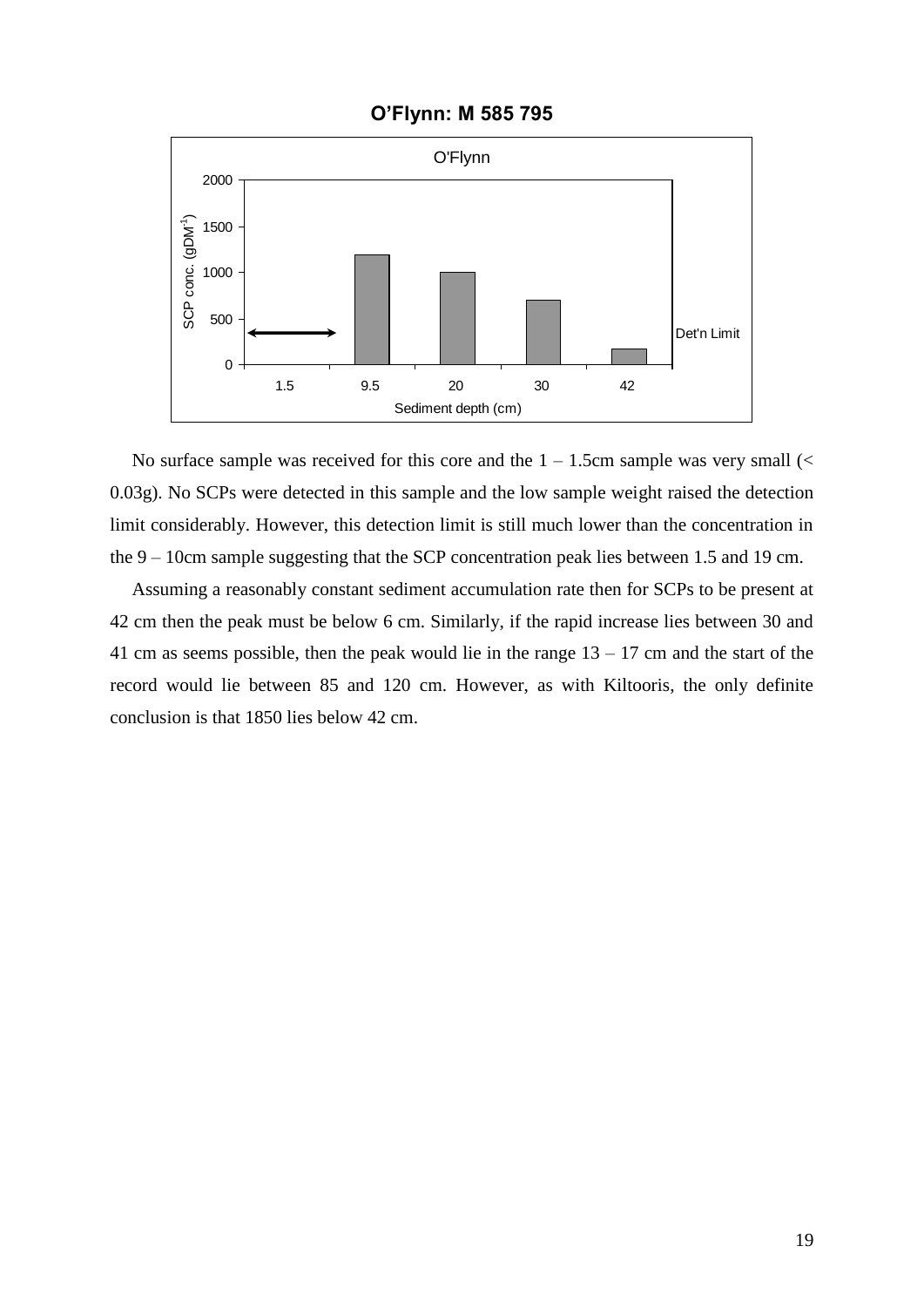**Tay: O 160 750**



SCPs are present in all samples from Tay suggesting that the entire core represents a post-1850 period. The maximum observed SCP concentration of almost 3500 gDM<sup>-1</sup> is in the 17 – 18 cm sample and the peak concentration therefore probably lies somewhere between 9 and 26 cm. Although, the surface concentration is similar, assuming a reasonably constant accumulation rate then a depth of below 5.5 cm for the SCP concentration peak is required for the start of the record to fall below 36 cm. If the rapid increase lies between 18 and 26 cm as seems possible, then the peak would lie in the range  $8 - 12$  cm and the start of the record would lie between 50 and 75 cm. Given the SCP concentration at  $8 - 9$  cm it seems likely that these features lie in the lower half of these ranges.

However, data from radiometric dating (David Taylor's e-mail of 4 Dec 2003) suggests that the upper 15cm is disturbed possibly as a result of in-washes from the catchment or disturbance during coring. If this is the case then the SCP profile is impossible to interpret except that 1850 lies somewhere below 36cm.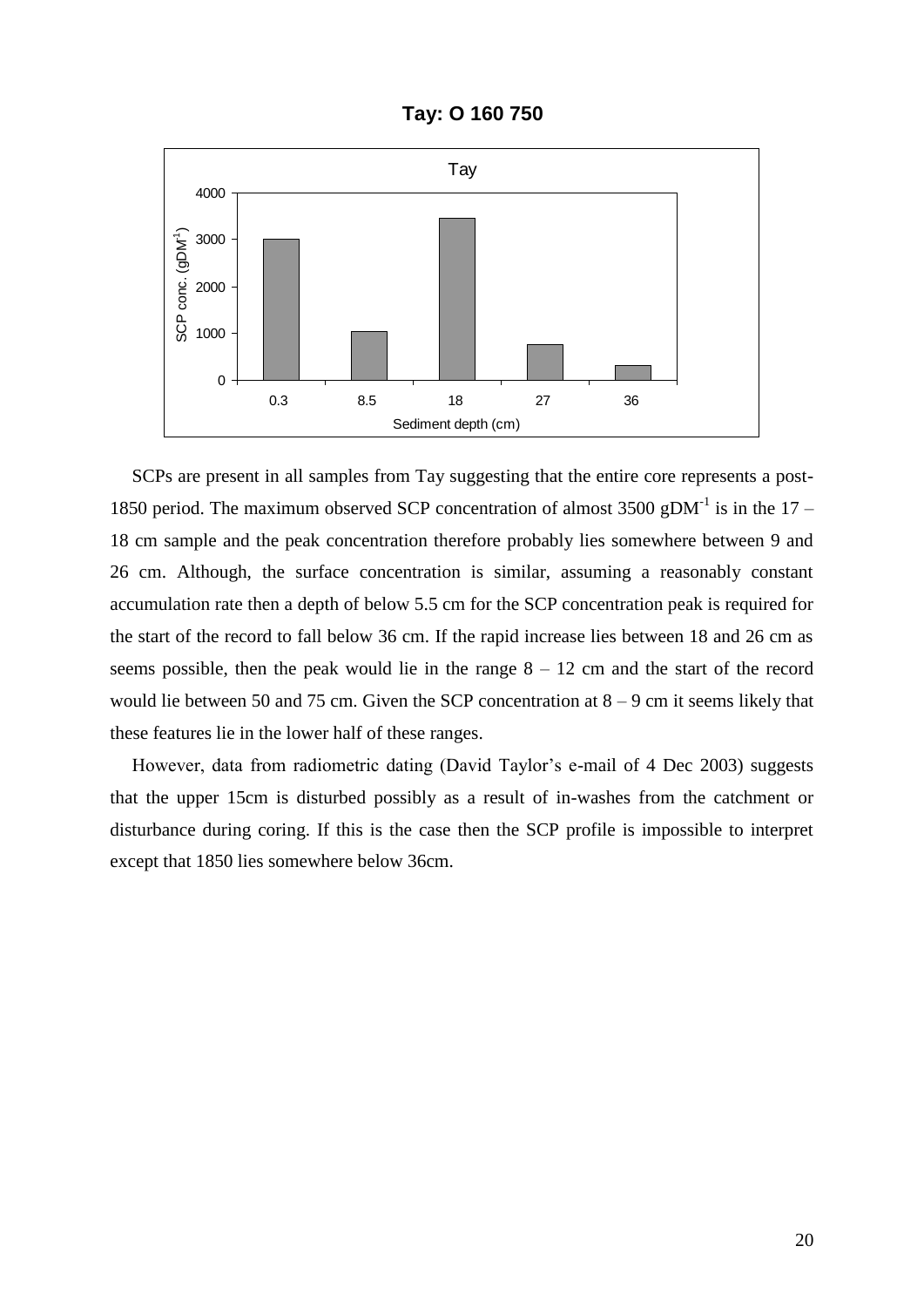

**Veagh: C 022 215**

SCPs are present in all samples from Veagh suggesting that the entire core represents a post-1850 period. The maximum observed SCP concentration of almost  $4500$  gDM<sup>-1</sup> is in the surface sample and the peak concentration therefore probably lies somewhere between 0.5 and 9 cm. However, unless there has been a great change in sediment accumulation rate over the course of the period covered by the core it is unlikely that the SCP concentration peak is in this surface sample. Indeed, assuming a reasonably constant accumulation rate then a depth of below 5.5 cm for the SCP concentration peak is required for the start of the record to fall below 34 cm. A core taken from Veagh in 1988 and <sup>210</sup>Pb-dated (Rose et al., 1995) showed a constant sediment accumulation rate of  $0.145$  cm yr<sup>-1</sup> throughout, but the accumulation rate of the current core is considerably faster than this as 1850 would otherwise be at 22-23 cm.

If sediment accumulation rate in the current core is also constant, although faster, then if the SCP peak is between 5.5 and 9 cm, then the rapid increase would lie at  $12.5 - 20$ cm and the start of the record at  $37 - 60$ cm. The shape of the current profile would suggest that the rapid increase lies below 19cm and therefore the lower ends of these ranges seems more likely. This suggests an accumulation rate  $2.5 - 3$  times faster than the 1988 core, as long as a constant rate is assumed, whilst for SCPs to be present at 34 cm the rate must be at least twice as fast. Interestingly, the peak concentration in the 1988 core is 2.6 times higher than that observed here.

Therefore, best estimate chronology:

\n1980: 
$$
c
$$
. 9cm

\n1950:  $c$ . 20cm

\n1850:  $c$ . 60cm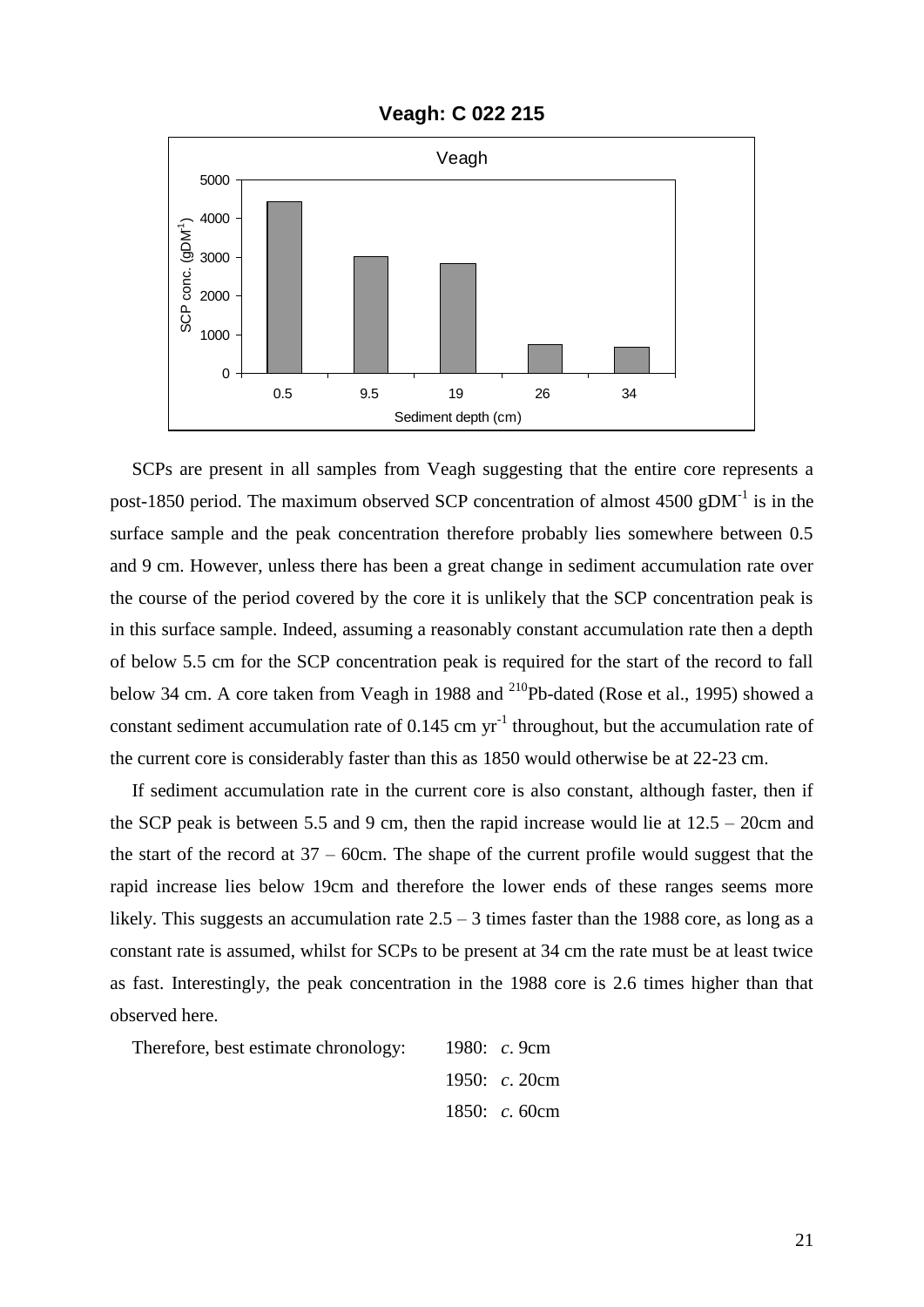### *Section 2: Complete SCP profiles.*



#### **Annaghmore: M 900 837**

No SCPs are recorded in the  $19 - 20$  cm sample of Annaghmore suggesting that 1850 lies between 15 and 19 cm. The shape of the profile suggests that it is probably towards the lower end of this range.

Assuming a reasonably constant rate of accumulation, this depth range for 1850 would suggest a depth of between  $2 - 3$ cm for 1980 (the SCP concentration peak), and  $5 - 7$ cm for 1950 (the start of the rapid increase in SCP concentration). The available data do not contradict these possibilities.

Therefore best estimate chronology:

\n
$$
1980: 2-3 \text{cm}
$$

\n $1950: 5-7 \text{cm}$ 

\n $1850: 17-19 \text{cm}$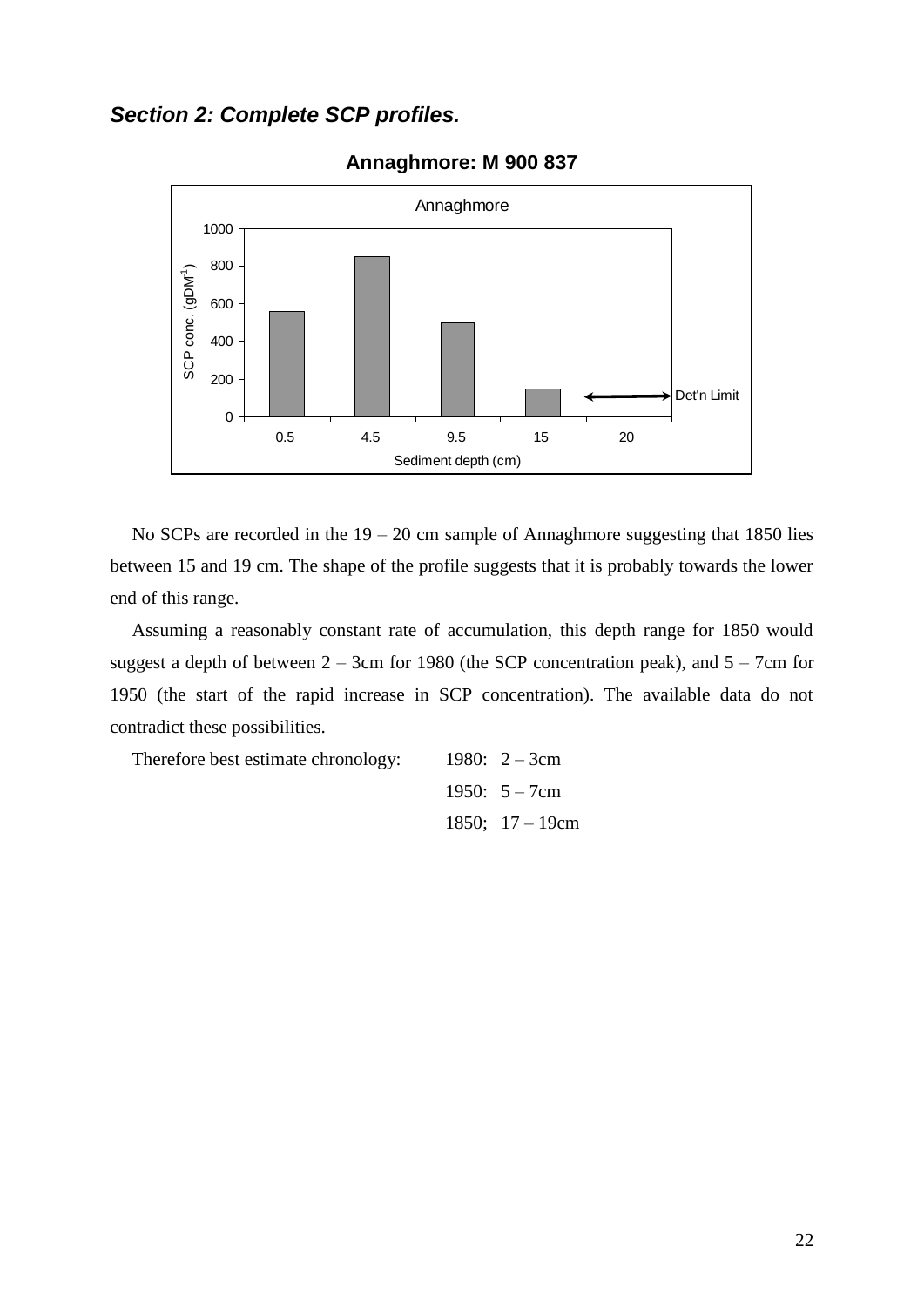#### **Ballynakill: L 856 225**



No SCPs are recorded in the  $35 - 36$  cm sample of Ballynakill suggesting that 1850 lies between 27 and 35 cm. The shape of the profile suggests that it is probably towards the lower end of this range.

Assuming a reasonably constant rate of accumulation, this depth range for 1850 would suggest a depth of between  $4 - 5.5$  cm for 1980 (the SCP concentration peak), and  $9 - 13$  cm for 1950 (the start of the rapid increase in SCP concentration). However, the available data would suggest that the rapid increase is likely to be below 10 cm.

| Therefore best estimate chronology: | 1980: $4 - 5.5$ cm |
|-------------------------------------|--------------------|
|                                     | 1950: $10-13$ cm   |
|                                     | 1850; $29 - 35$ cm |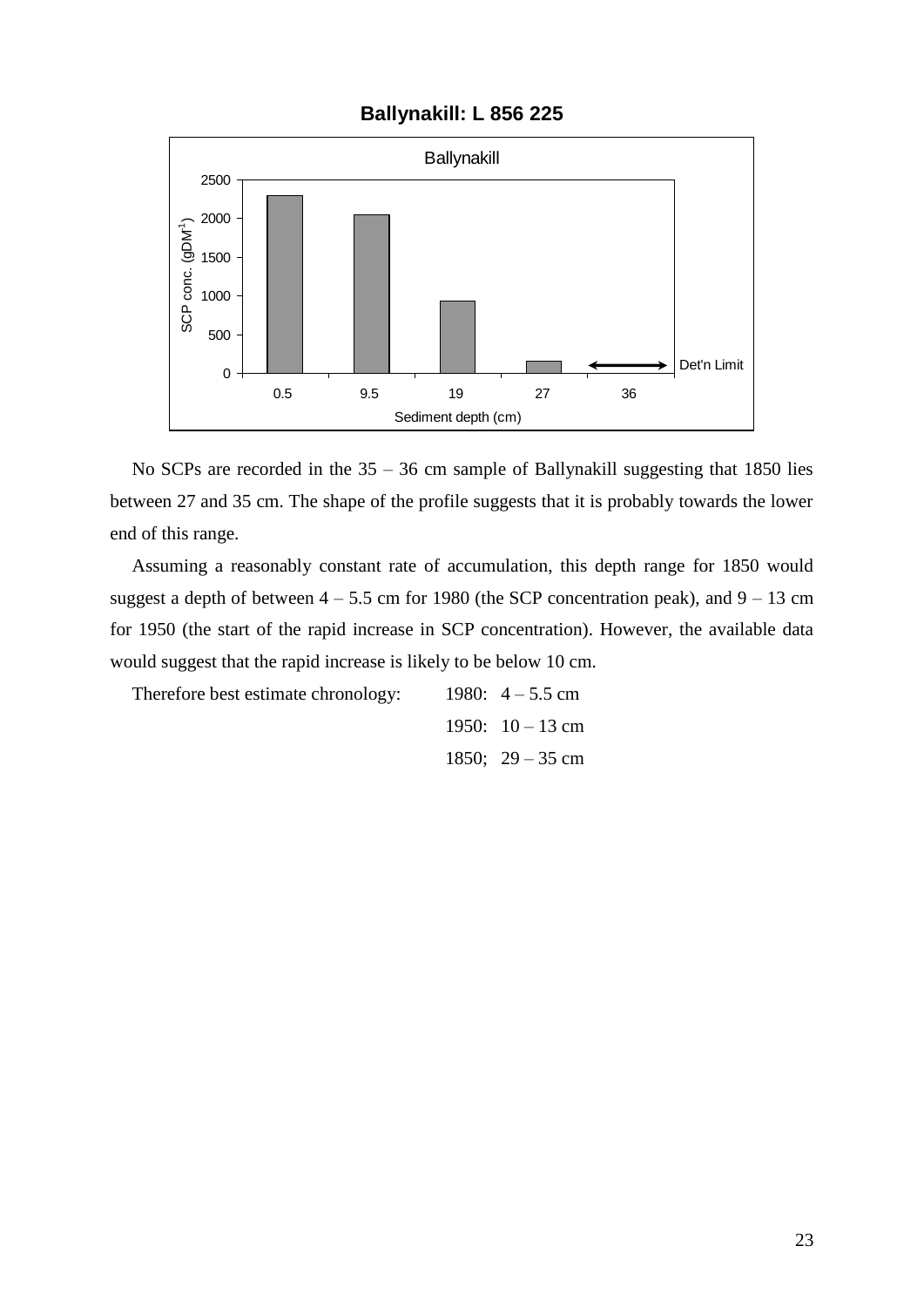

#### **Bunny: R 375 967**

No SCPs are recorded in the  $24 - 25$  cm sample at Bunny suggesting that 1850 lies between 19 and 24 cm. The shape of the profile suggests that it is probably towards the lower end of this range.

Assuming a reasonably constant rate of accumulation, this depth range for 1850 would suggest a depth of between  $2.5 - 4$  cm for 1980 (the SCP concentration peak), and  $6 - 8.5$  cm for 1950 (the start of the rapid increase in SCP concentration). However, the available data would suggest that the rapid increase is likely to be below 7 cm and hence the other ranges shifting down slightly.

| Therefore best estimate chronology: | 1980: $3 - 4$ cm   |
|-------------------------------------|--------------------|
|                                     | 1950: $7 - 8.5$ cm |
|                                     | 1850: $21 - 24$ cm |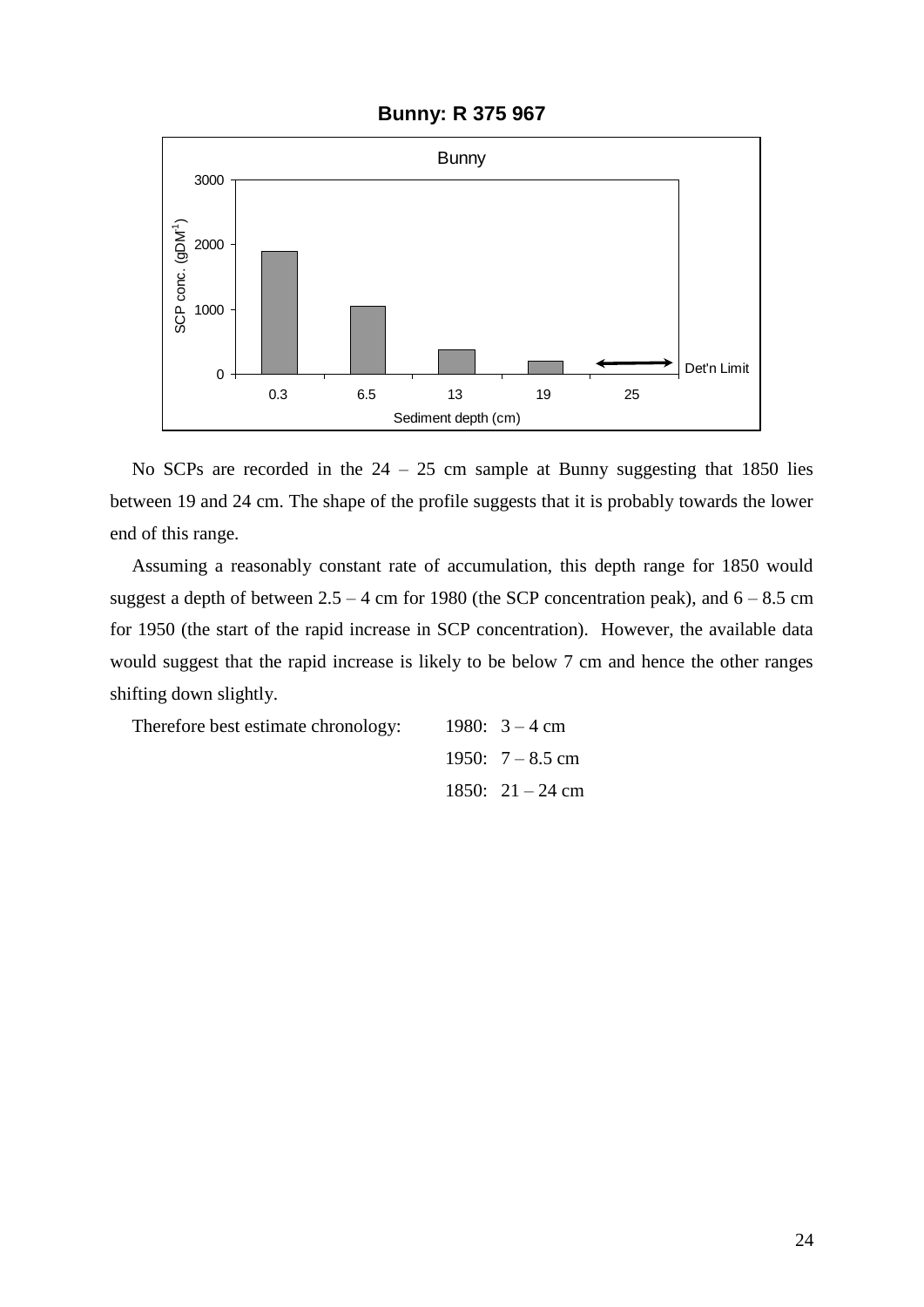

**Easky: G 442 225**

No SCPs are recorded in the  $26 - 27$  cm sample at Easky suggesting that 1850 lies between 20 and 26 cm. The shape of the profile suggests that it is probably towards the lower end of this range.

Assuming a reasonably constant rate of accumulation, this depth range for 1850 would suggest a depth of between  $3 - 4$  cm for 1980 (the SCP concentration peak), and  $7 - 9$  cm for 1950 (the start of the rapid increase in SCP concentration). However, the available data would suggest that the rapid increase is likely to be below 8 cm and hence the other ranges shift down slightly.

| Therefore best estimate chronology: | 1980: $3 - 4$ cm   |
|-------------------------------------|--------------------|
|                                     | 1950: $8-9$ cm     |
|                                     | 1850: $23 - 27$ cm |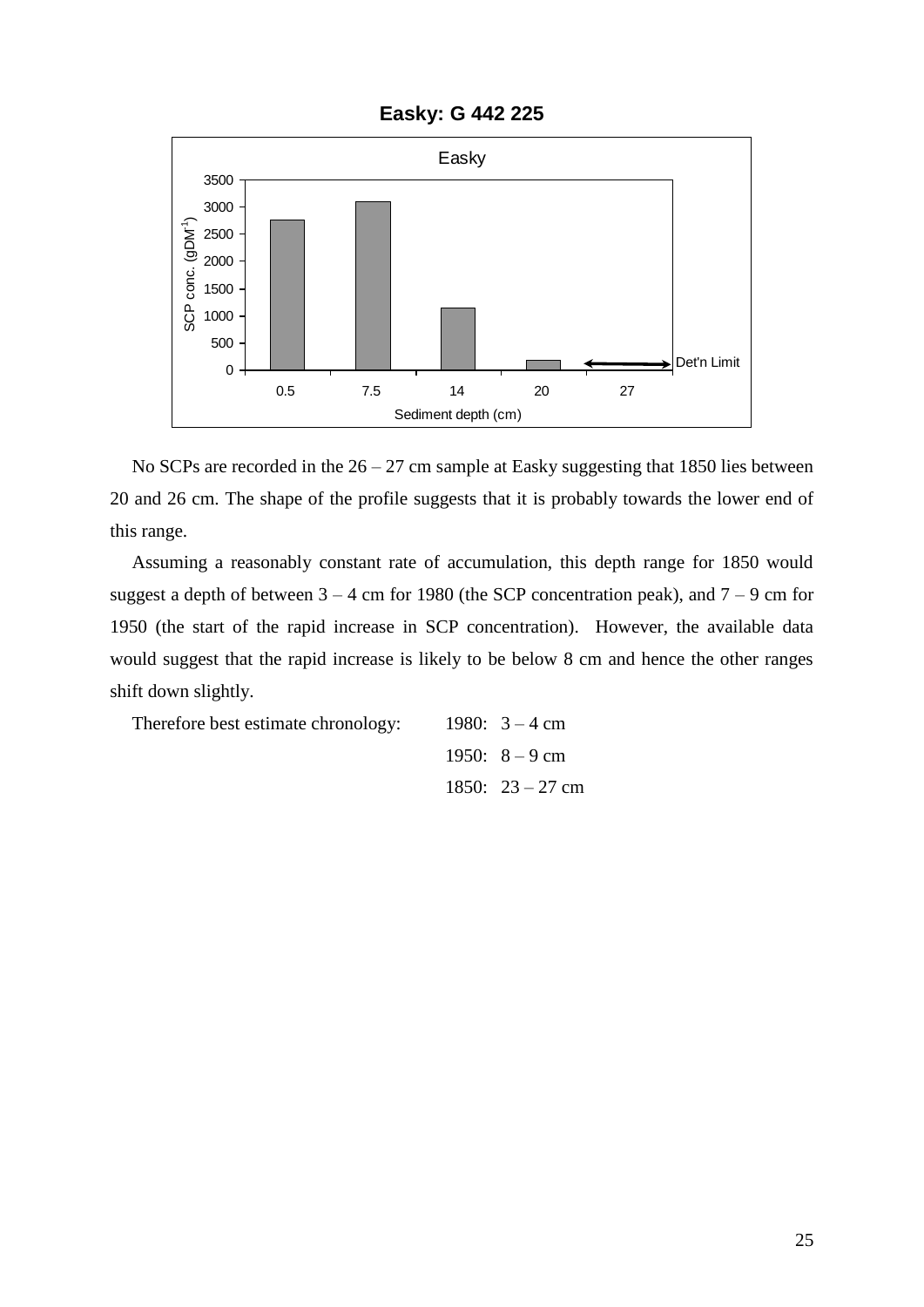

**Keel: B 847 162**

No SCPs are recorded in the  $30 - 31$  cm or  $40 - 41$  cm samples at Keel suggesting that 1850 lies between 22 and 30 cm. The shape of the profile suggests that it is probably towards the lower end of this range.

Assuming a reasonably constant rate of accumulation, this depth range for 1850 would suggest a depth of between  $3 - 4.5$  cm for 1980 (the SCP concentration peak), and  $7 - 11$  cm for 1950 (the start of the rapid increase in SCP concentration). However, the available data would suggest that the rapid increase is likely to be below 11 cm and in which case there may have been changes in sediment accumulation rate in this core.

Therefore, without any further available information, the best estimate chronology is as follows: 1980: 3 – 4.5 cm

1950: 11– 15 cm 1850: 28 – 30 cm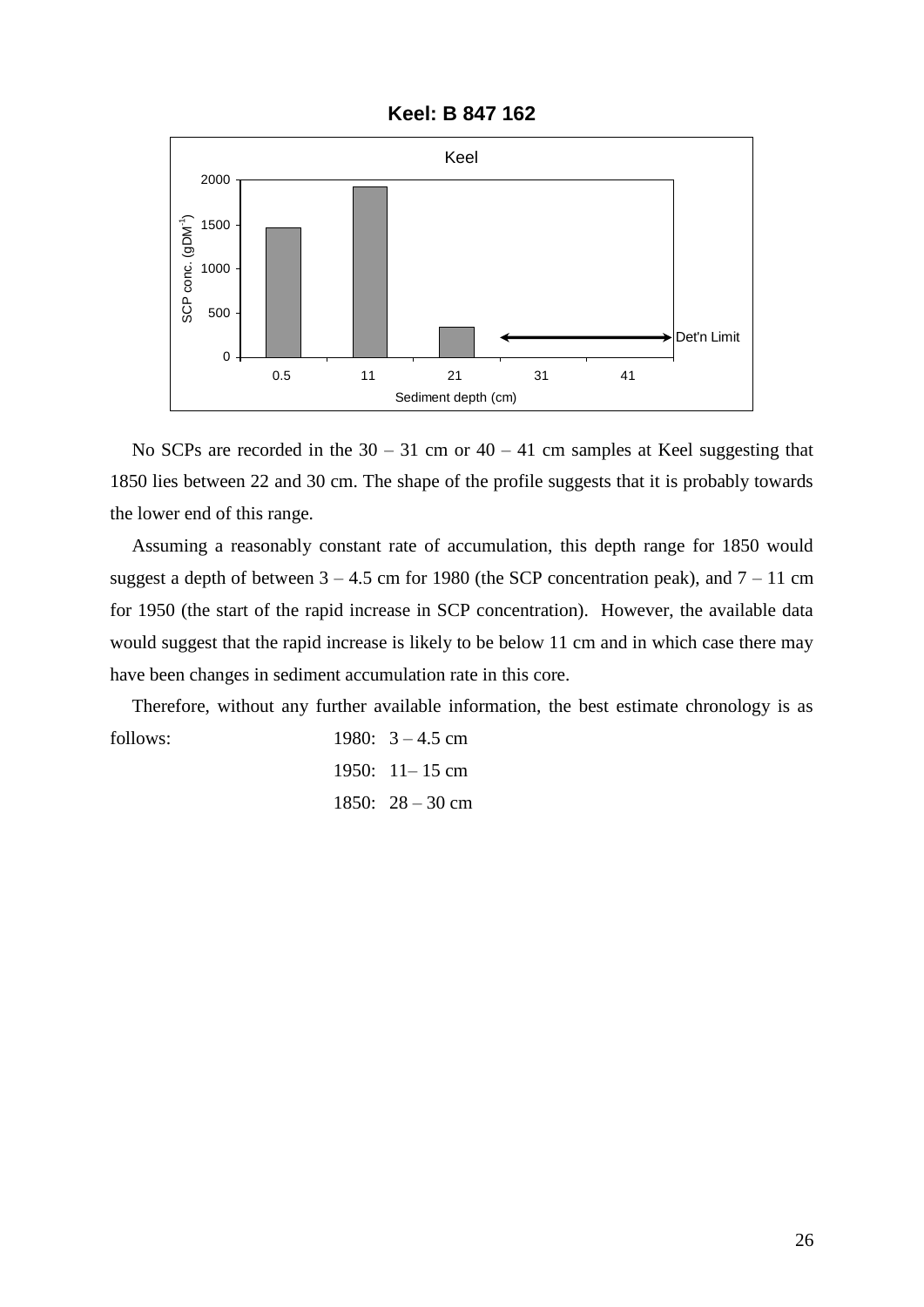#### **Kindrum: C 185 430**



No SCPs are recorded in the  $22 - 23$  cm or  $30 - 31$  cm samples at Kindrum suggesting that 1850 lies between 15 and 22 cm. The shape of the profile suggests that it is probably towards the lower end of this range.

Assuming a reasonably constant rate of accumulation, this depth range for 1850 would suggest a depth of between  $2 - 3.5$  cm for 1980 (the SCP concentration peak), and  $5 - 8$  cm for 1950 (the start of the rapid increase in SCP concentration). However, the available data would suggest that the rapid increase is likely to be below 7 cm and hence the other ranges shift down.

| Therefore best estimate chronology: | 1980: $3 - 4$ cm   |
|-------------------------------------|--------------------|
|                                     | 1950: $7 - 8$ cm   |
|                                     | 1850: $20 - 22$ cm |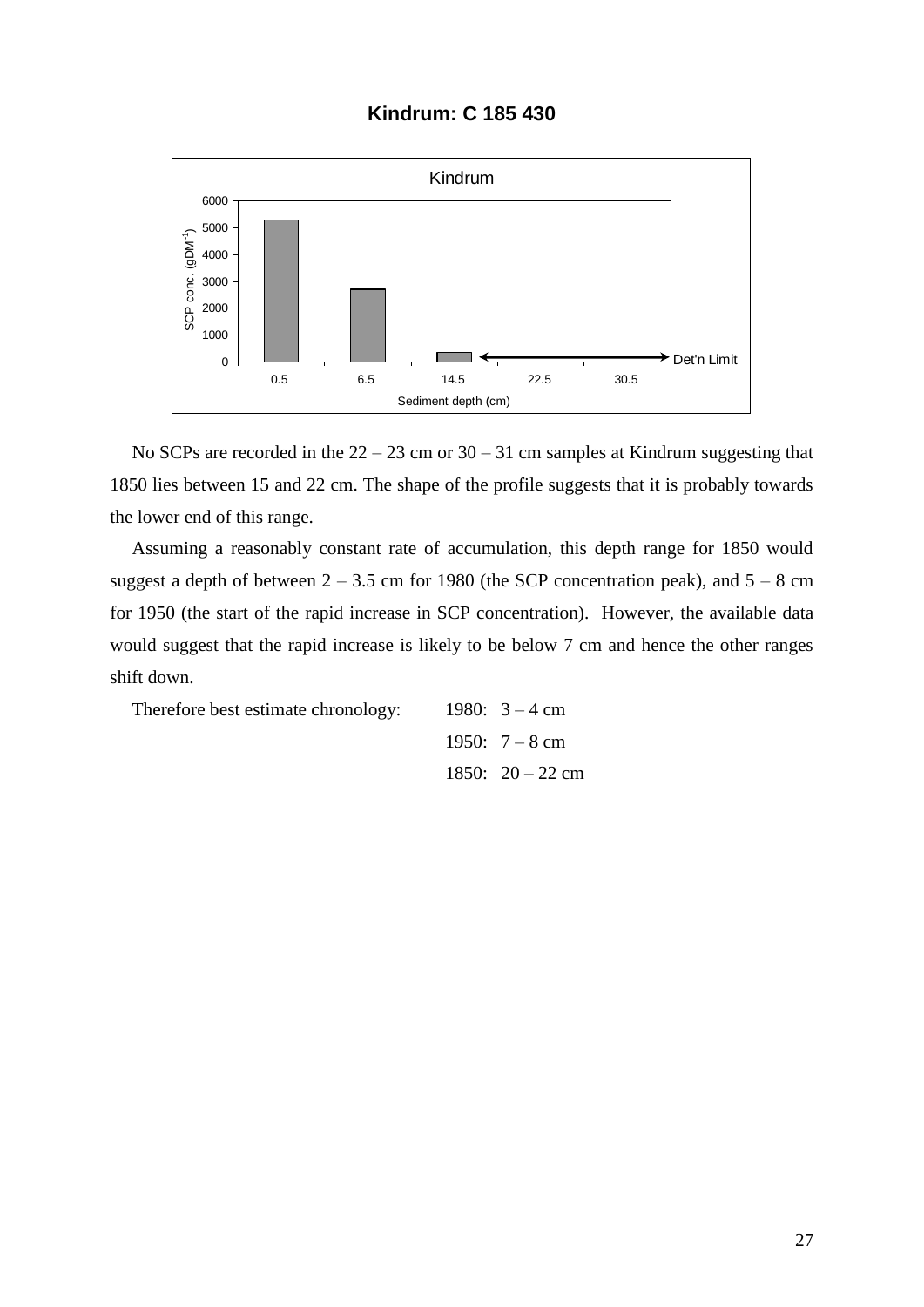#### **McNean: H 040 400**



No SCPs are recorded in the  $22 - 23$  cm sample at McNean suggesting that 1850 lies between 10 and 14 cm. The shape of the profile suggests that it is probably towards the lower end of this range.

Assuming a reasonably constant rate of accumulation, this depth range for 1850 would suggest a depth of between  $1.5 - 2.5$  cm for 1980 (the SCP concentration peak), and  $3.5 - 5$ cm for 1950 (the start of the rapid increase in SCP concentration) and the available data do not contradict these possibilities.

Therefore best estimate chronology:

1980: 
$$
1.5 - 2.5
$$
 cm  
1950:  $3.5 - 5$  cm  
1850:  $12 - 14$  cm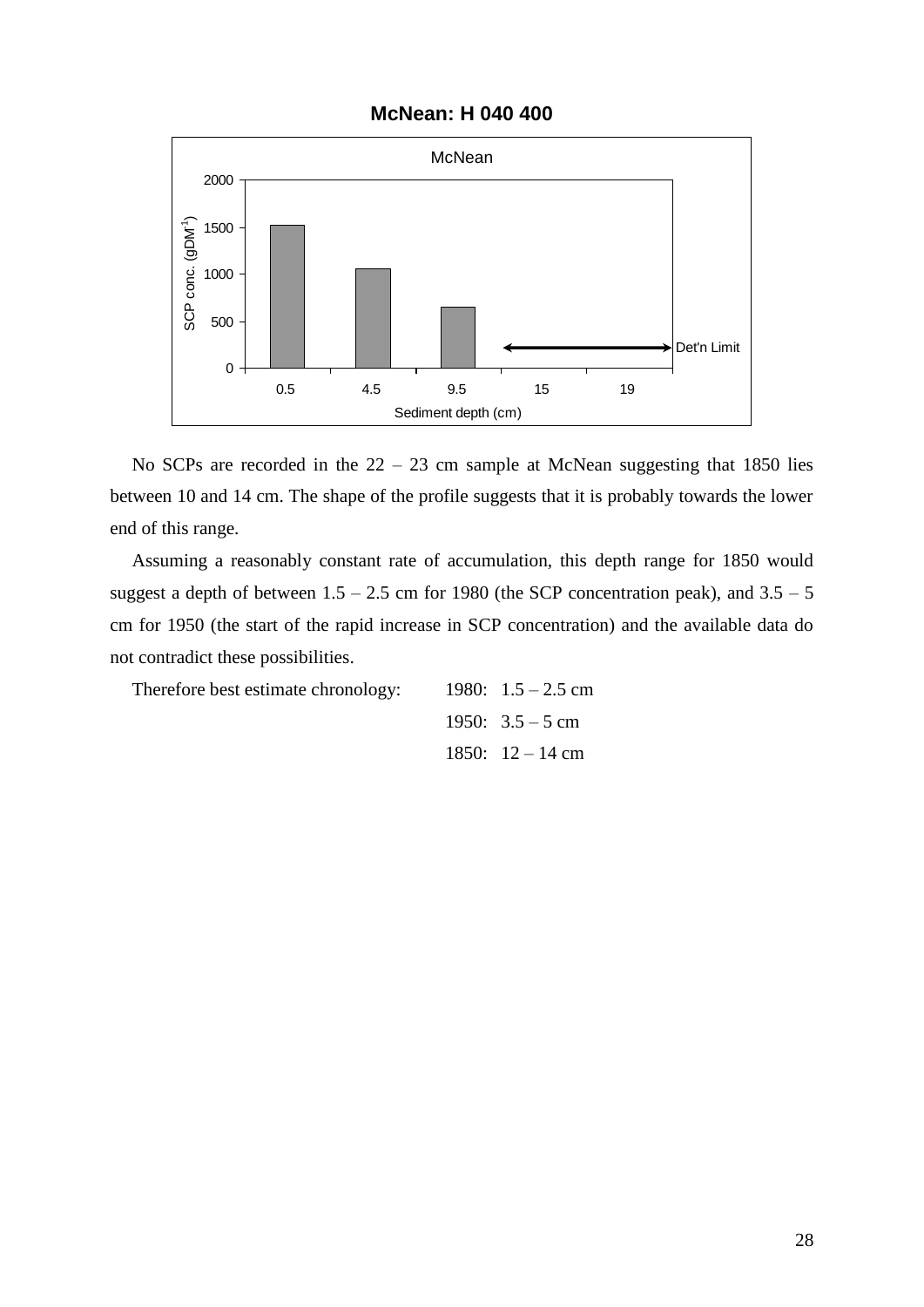

#### **Muckanagh: R 370 925**

No SCPs were recorded in the uppermost sample resulting in a concentration below the limit of detection of 150 gDM<sup>-1</sup>. Further, no SCPs were recorded in the  $40 - 41$  cm sample at Muckanagh suggesting that 1850 lies between 31 and 40 cm. The shape of the profile suggests that it is probably towards the lower end of this range.

Assuming a reasonably constant rate of accumulation, this depth range for 1850 would suggest a depth of between  $4.5 - 6$  cm for 1980 (the SCP concentration peak), and  $10.5 - 14$ cm for 1950 (the start of the rapid increase in SCP concentration). However, all SCP concentrations are very low and the concentration peak could lie anywhere between 0.5 and 30 cm. However, the low concentrations suggest a rapid sediment accumulation rate and therefore, despite a good detection limit, the start of the record may lie below 40 cm. With, effectively, only three data-points to work from and all with very low SCP concentrations, it is not possible to interpret this profile further.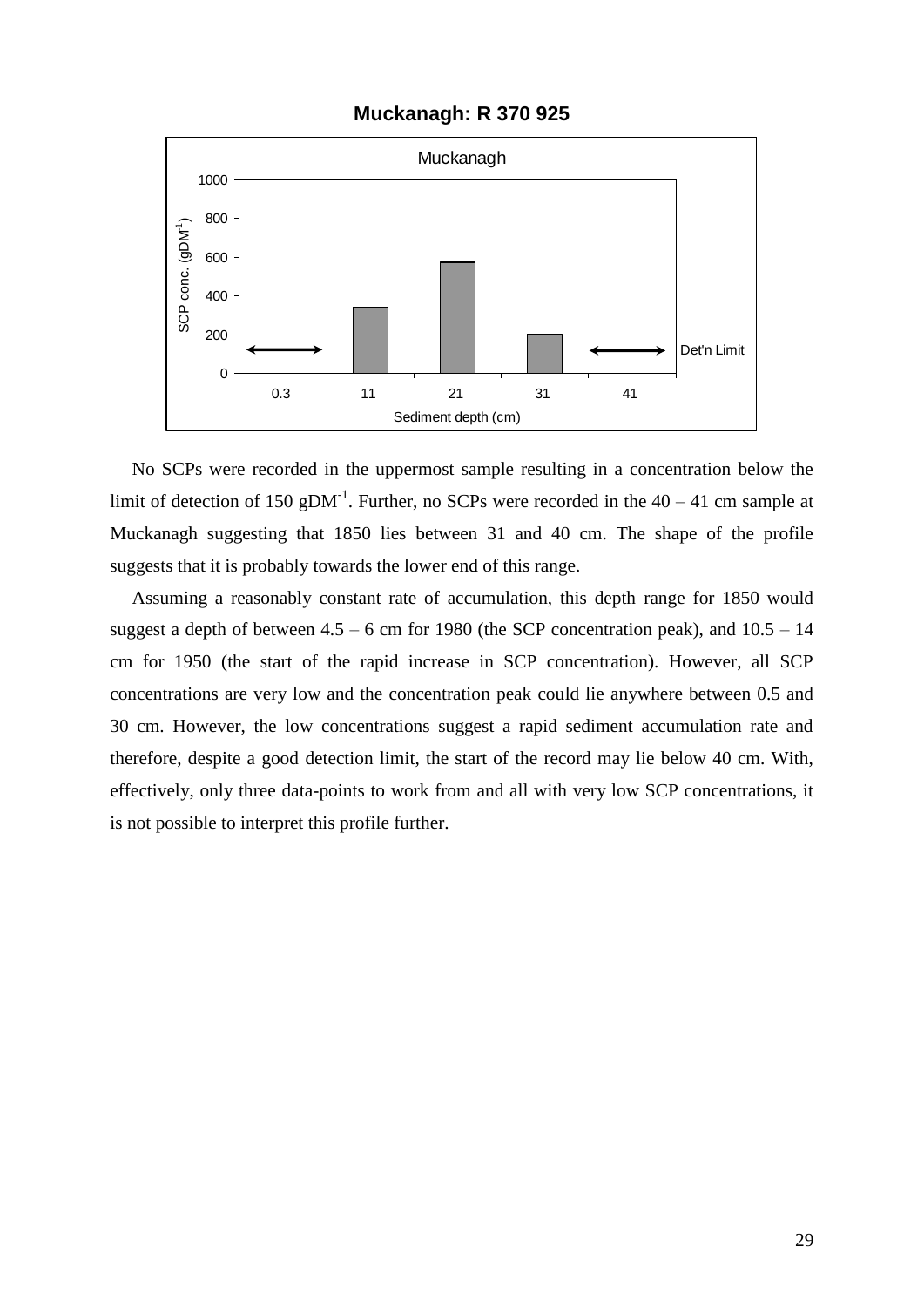



No SCPs are recorded in the  $21 - 22$  cm sample at Nambrackkeagh suggesting that 1850 lies between 15 and 21 cm. The shape of the profile suggests that it is probably towards the lower end of this range.

Assuming a reasonably constant rate of accumulation, this depth range for 1850 would suggest a depth of between  $2 - 3.5$  cm for 1980 (the SCP concentration peak), and  $5 - 7.5$  cm for 1950 (the start of the rapid increase in SCP concentration). The available data would suggest that the rapid increase is likely to be above 7 cm and hence the other ranges shift up slightly.

Therefore best estimate SCP chronology: 1980: 2.5 – 3.5 cm 1950:  $6 - 7$  cm 1850: 17 – 21 cm

This is in reasonable agreement with preliminary data from radiometric dating (David Taylor's e-mail of 4 Dec 2003) which suggests an accumulation rate of 0.11 cm  $yr^{-1}$ . This rate would give 1850 at c. 17cm; 1950 at c. 6cm and 1980 at 2.5 cm.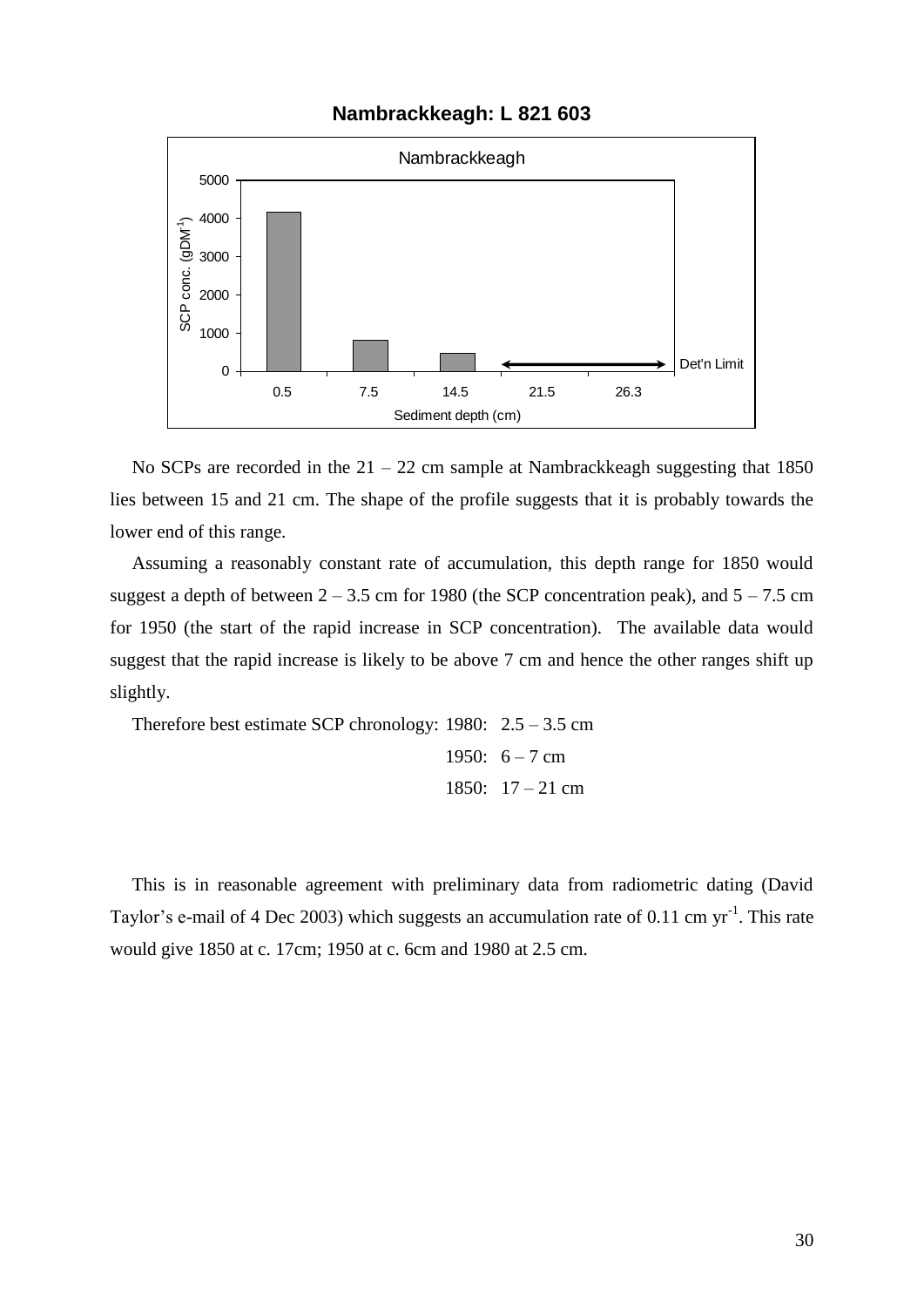

**Namin: C 396 419**

No SCPs are recorded in either the  $14 - 15$  cm sample or the  $27 - 27.5$  cm sample at Namin. Assuming no core smearing has occurred, the SCP concentration in the  $14 - 15$  cm sample is very low  $(< 138 \text{ gDM}^{-1})$  and the SCP record probably starts between 22 and 27 cm. If core smearing has occurred then the SCP record probably begins between 8 and 14 cm.

However, although the profile shape in the upper levels suggests a slow sediment accumulation rate, Namin is located close to other sites (e.g. Doo, Fad) that show relatively high levels of contamination and high SCP concentrations. Therefore, here it is assumed that the concentrations are real and the profile is correct, i.e. that no smearing has occurred.

This being the case, 1850 lies between 22 and 27 cm. Assuming a reasonably constant rate of accumulation, this depth range for 1850 would suggest a depth of between  $3 - 4.5$  cm for 1980 (the SCP concentration peak), and 7.5 – 10 cm for 1950 (the start of the rapid increase in SCP concentration). The available data would suggest that the rapid increase is not likely to be below 7 cm and hence the other ranges must shift upwards, or otherwise there must have been changes in sediment accumulation rate.

Therefore best estimate SCP chronology:  $1980: 2.5 - 3.5$  cm

1950: 
$$
6 - 7
$$
 cm  
1850:  $22 - 24$  cm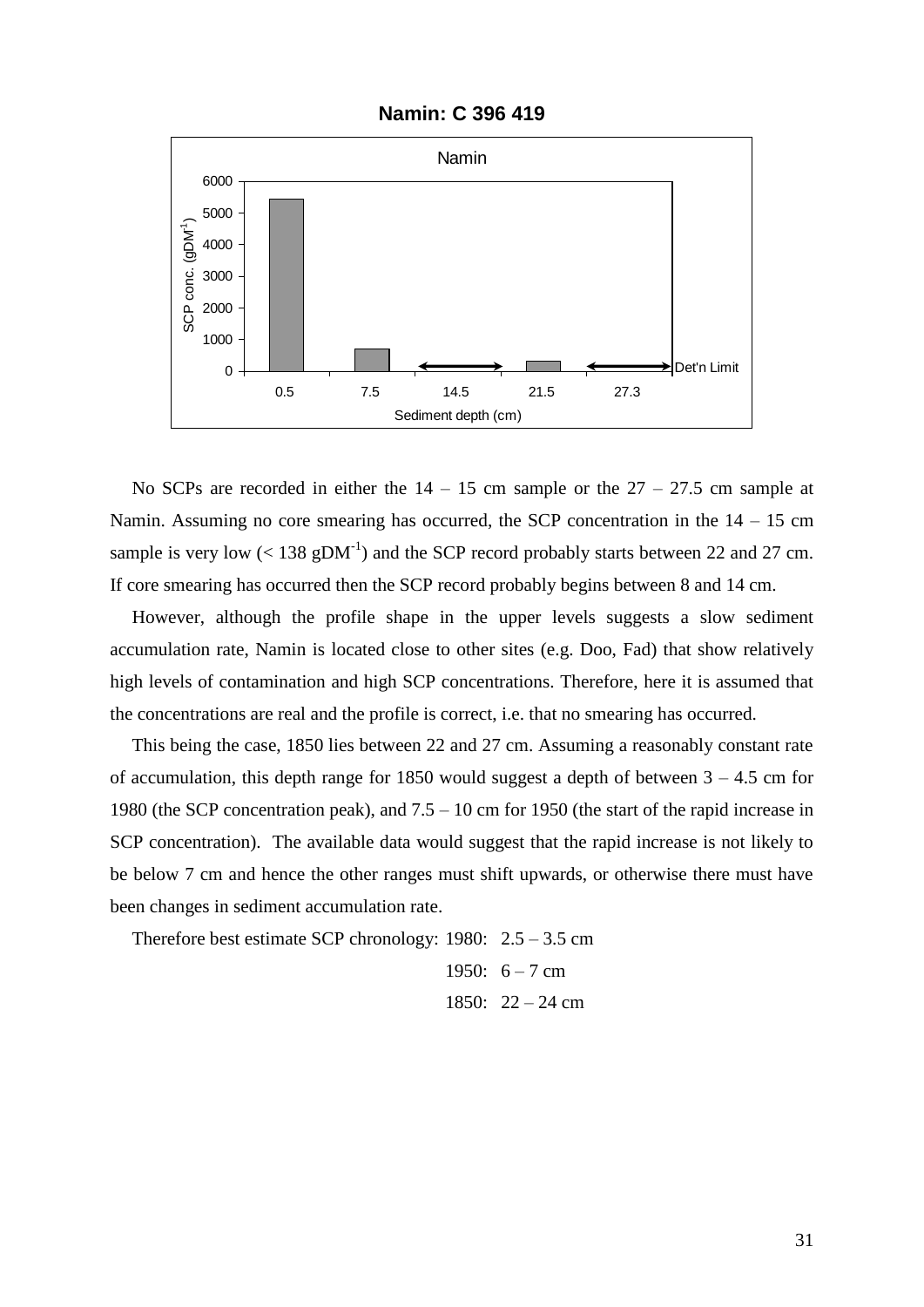



No SCPs are recorded in the  $21 - 22$  cm sample at Shindilla suggesting that 1850 lies between 15 and 21 cm. The shape of the profile suggests that it is probably towards the lower end of this range.

Assuming a reasonably constant rate of accumulation, this depth range for 1850 would suggest a depth of between  $2 - 3.5$  cm for 1980 (the SCP concentration peak), and  $5 - 7.5$  cm for 1950 (the start of the rapid increase in SCP concentration). The available data would suggest that the rapid increase is likely to be above 7 cm and hence the other ranges shift up slightly.

Therefore best estimate SCP chronology: 1980: 2.5 – 3.5 cm 1950:  $6 - 7$  cm 1850: 18 – 21 cm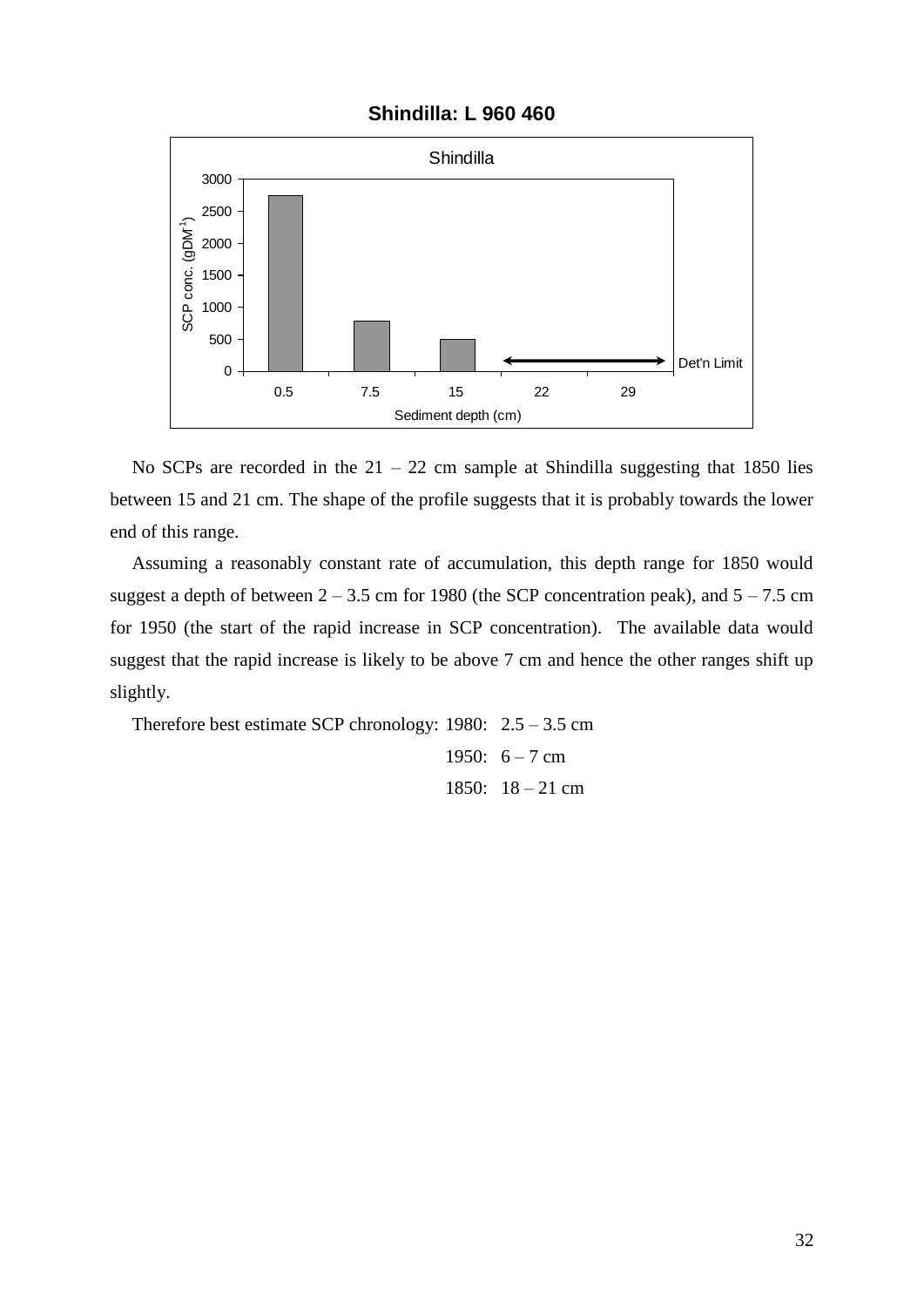

**Talt: G 398 150**

No SCPs are recorded in the  $21 - 22$  cm sample at Talt suggesting that 1850 lies between 16 and 21 cm. The shape of the profile suggests that it is probably towards the lower end of this range.

Assuming a reasonably constant rate of accumulation, this depth range for 1850 would suggest a depth of between  $2 - 3.5$  cm for 1980 (the SCP concentration peak), and  $5.5 - 7.5$ cm for 1950 (the start of the rapid increase in SCP concentration). The available data would suggest that the rapid increase is unlikely to be below 6 - 7 cm and hence the other ranges shift up slightly.

```
Therefore best estimate SCP chronology: 1980: 2 - 3.5 cm
                          1950: 5.5 - 7 cm
                          1850: 18 – 21 cm
```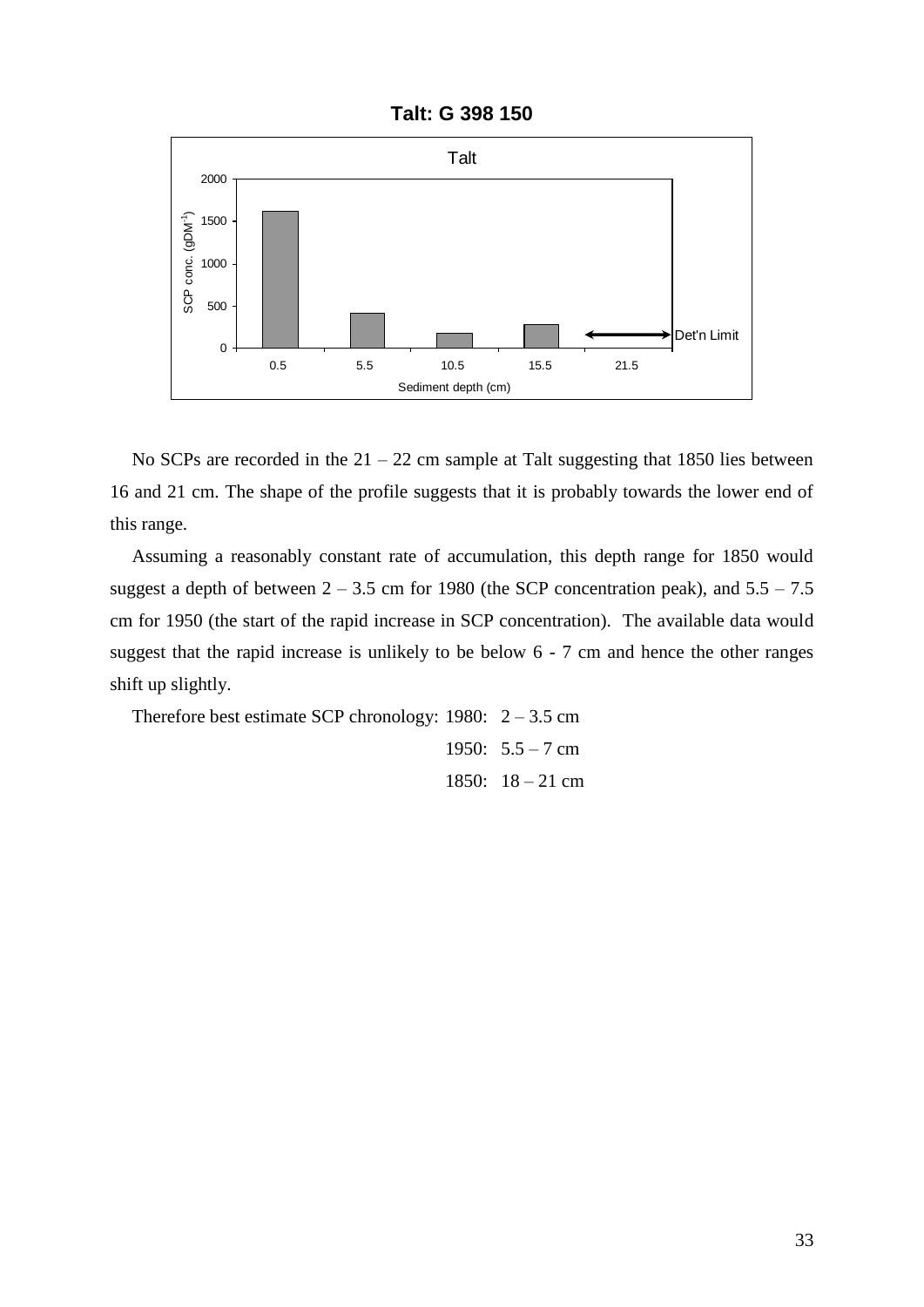**Upper Killarney: V 900 817**



The received surface sediment sample was very small and whilst SCPs were identified in the sample, the errors are large and confidence in this concentration low.

No SCPs are recorded in the  $40 - 40.5$  cm sample at Upper Killarney suggesting that 1850 lies between 31 and 40 cm. The shape of the profile suggests that it is probably towards the lower end of this range.

Assuming a reasonably constant rate of accumulation, this depth range for 1850 would suggest a depth of between  $4.5 - 6$  cm for 1980 (the SCP concentration peak), and  $10.5 - 14$ cm for 1950 (the start of the rapid increase in SCP concentration). The available data would suggest that the rapid increase is likely to be below 11 cm and hence the other ranges may shift up slightly.

Therefore best estimate SCP chronology: 1980: 4.5 – 6 cm 1950:  $11 - 14$  cm 1850:  $35 - 40$  cm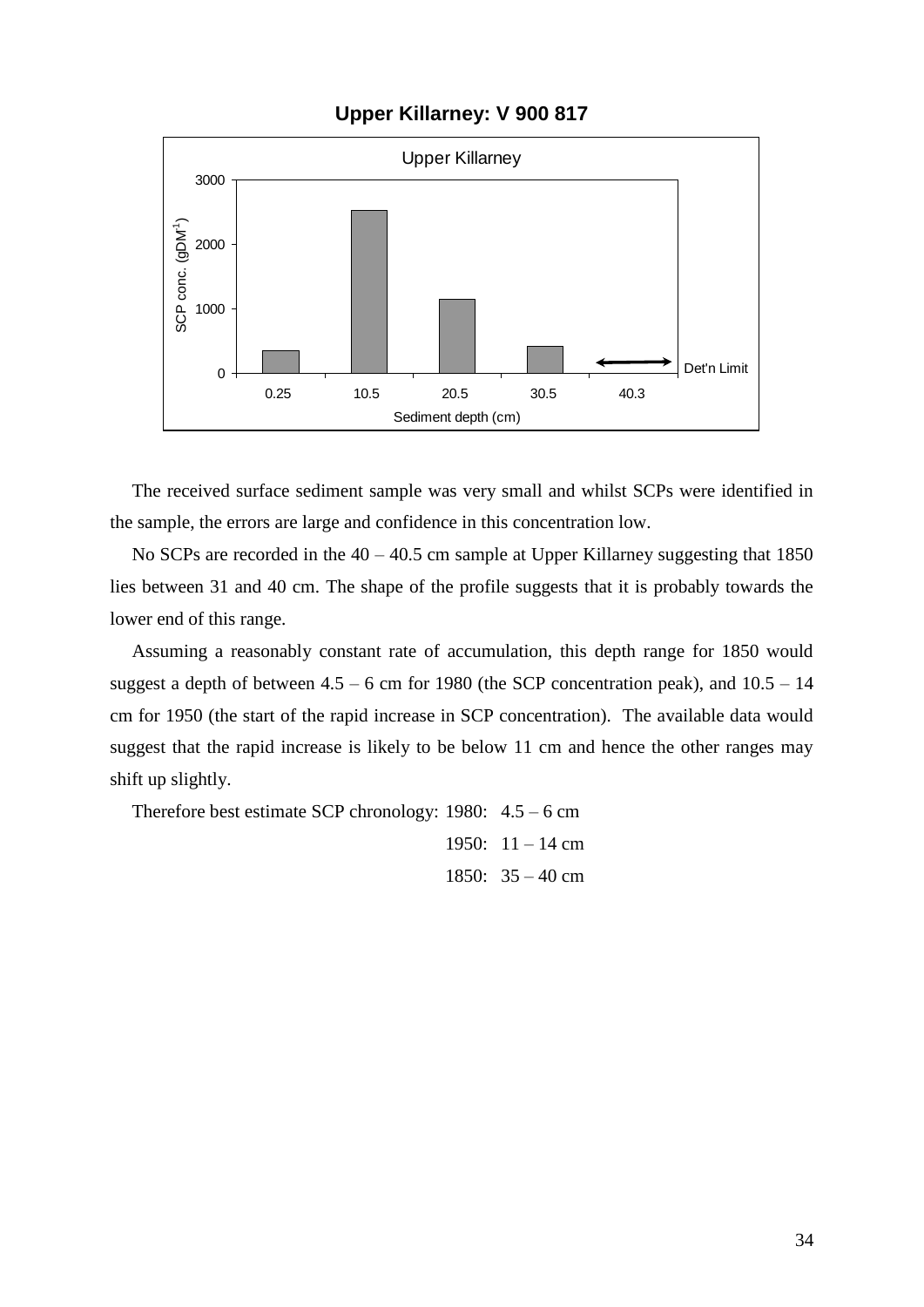### *Section 3: Short or curtailed SCP profiles.*

Possible explanations for SCP profiles of this type are described in the methods section. Here, it is assumed that the cores are intact and that the short profiles are due to slow sediment accumulation rate. Some support for this is derived from the location of these lakes. With the exception of Bane, all sites with short SCP profiles are clustered in two areas, the far south-west but mainly the mid-west area from Fee south to Naminna (see Figure 1).



**Arderry: L 965 457**

SCPs were only found in the surface sample of the Arderry core. Therefore, assuming this short SCP profile is due to a slow sediment accumulation rate, the whole post-1850 sediment record must lie above 9 cm. No further chronological information is can be determined.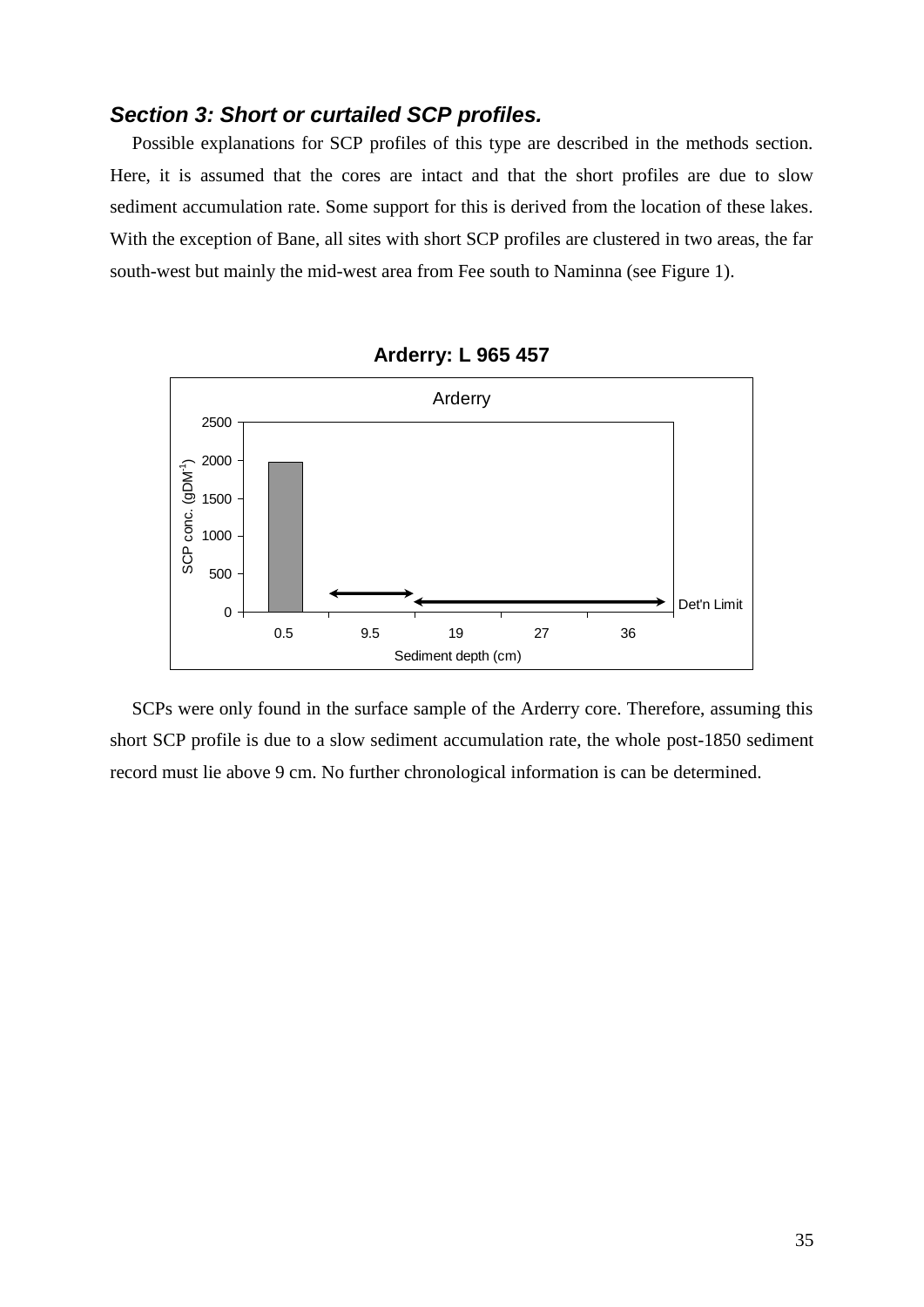

**Bane: N 550 712**

SCPs were only found in the two upper samples of the Bane core. The lower of these contained a very low concentration. Assuming the SCP concentration in this lower sample is not due to core smearing from the higher concentrations in the upper levels then 1850 must lie between 4.5 and 8 cm. If this is the case then, assuming a reasonably constant sediment accumulation rate, 1950 (and the rapid increase in SCP concentration) should be in the range  $1.5 - 3$  cm and 1980 (the SCP concentration peak) should be between  $0.5 - 1.5$  cm. It is not possible, from the available data, to confirm this further.



#### **Barfinihy: V 850 768**

SCPs were only found in the surface sample of the Barfinihy core. Therefore, assuming this short SCP profile is due to a slow sediment accumulation rate, the whole post-1850 sediment record must lie above 9 cm. No further chronological information can be determined.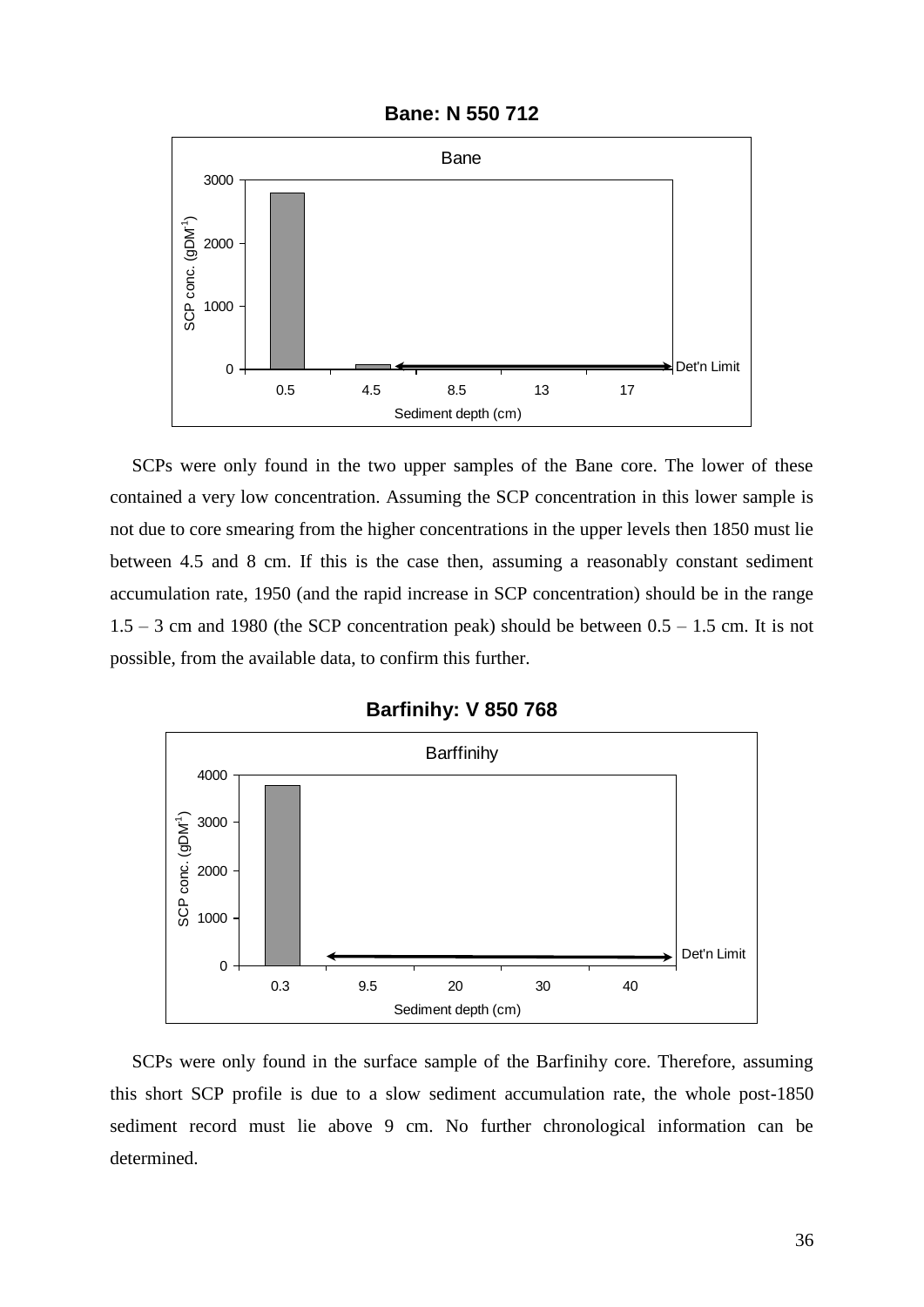#### **Cloonaghlin: V 610 709**



SCPs were only found in the two upper samples of the Cloonaghlin core. Therefore, assuming this short SCP profile is due to a slow sediment accumulation rate, then 1850 must lie between 9 and 17 cm. If this is the case then, assuming a reasonably constant sediment accumulation rate, 1950 (and the rapid increase in SCP concentration) should be in the range  $3 - 6$  cm and 1980 (the SCP concentration peak) should be between  $1 - 2.5$  cm. It is not possible, from the available data, to confirm this further.



**Cullaun: R 315 905**

SCPs were only found in the two upper samples of the Cullaun core. Therefore, assuming this short SCP profile is due to a slow sediment accumulation rate, 1850 must lie between 8 and 14 cm. If this is the case then, assuming a reasonably constant sediment accumulation rate, 1950 (and the rapid increase in SCP concentration) should be in the range 2.5 – 5 cm and 1980 (the SCP concentration peak) should be between  $1 - 2.5$  cm. It is not possible, from the available data, to confirm this further.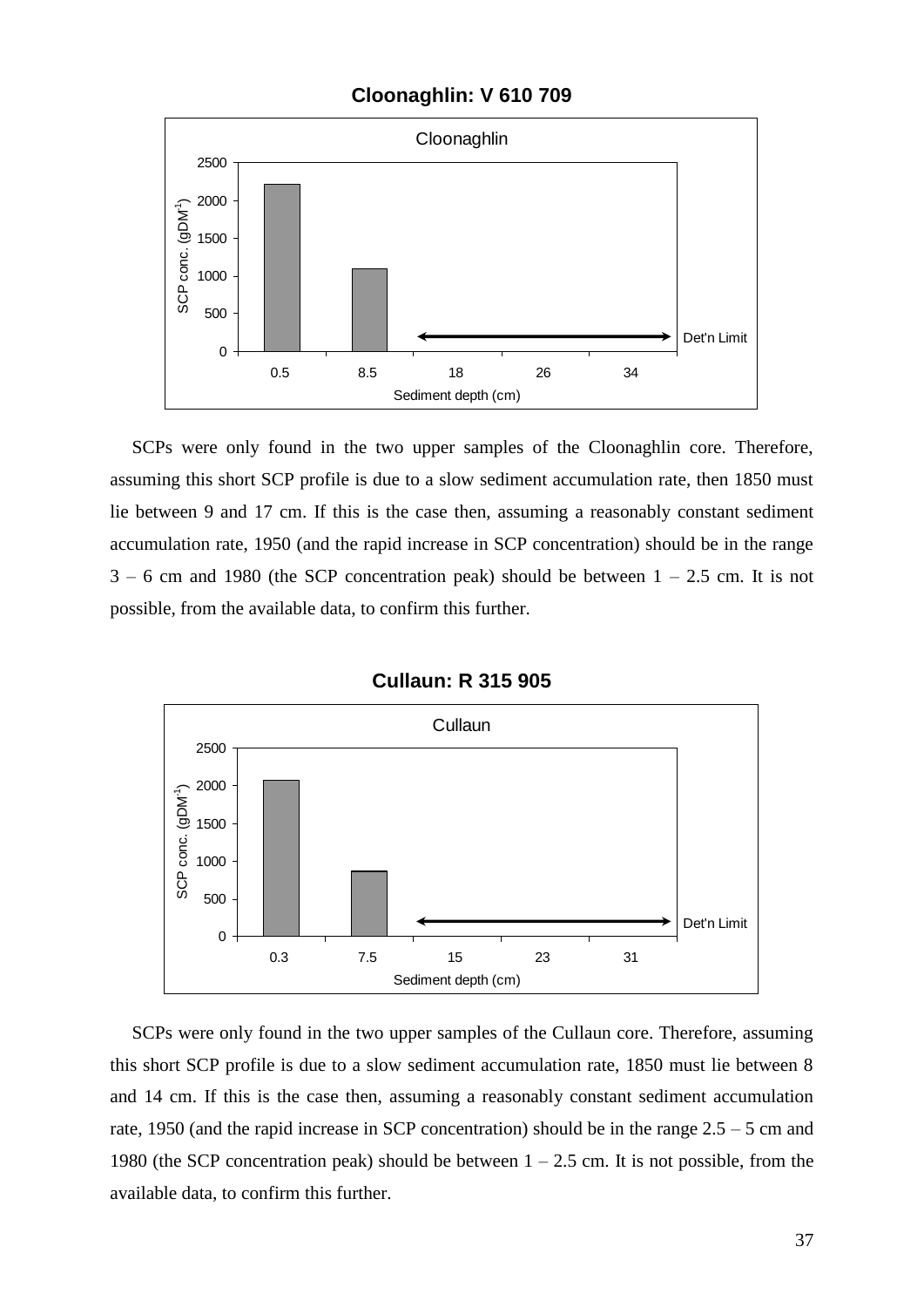**Fee: L 790 613**



SCPs were only found in the two upper samples of the Fee core. The lower of these contained a very low concentration. Assuming the SCP concentration in this lower sample is not due to core smearing from the higher concentrations in the upper levels then 1850 must lie between 10 and 18 cm. If this is the case then, assuming a reasonably constant sediment accumulation rate, 1950 (and the rapid increase in SCP concentration) should be in the range  $3.5 - 6.5$  cm and 1980 (the SCP concentration peak) should be between  $1.5 - 3$  cm. It is not possible, from the available data, to confirm this further.



**Kylemore: L 770 552**

SCPs were only found in the surface sample of the Kylemore core. Therefore, assuming this short SCP profile is due to a slow sediment accumulation rate, the whole post-1850 sediment record must lie above 10 cm. No further chronological information can be determined.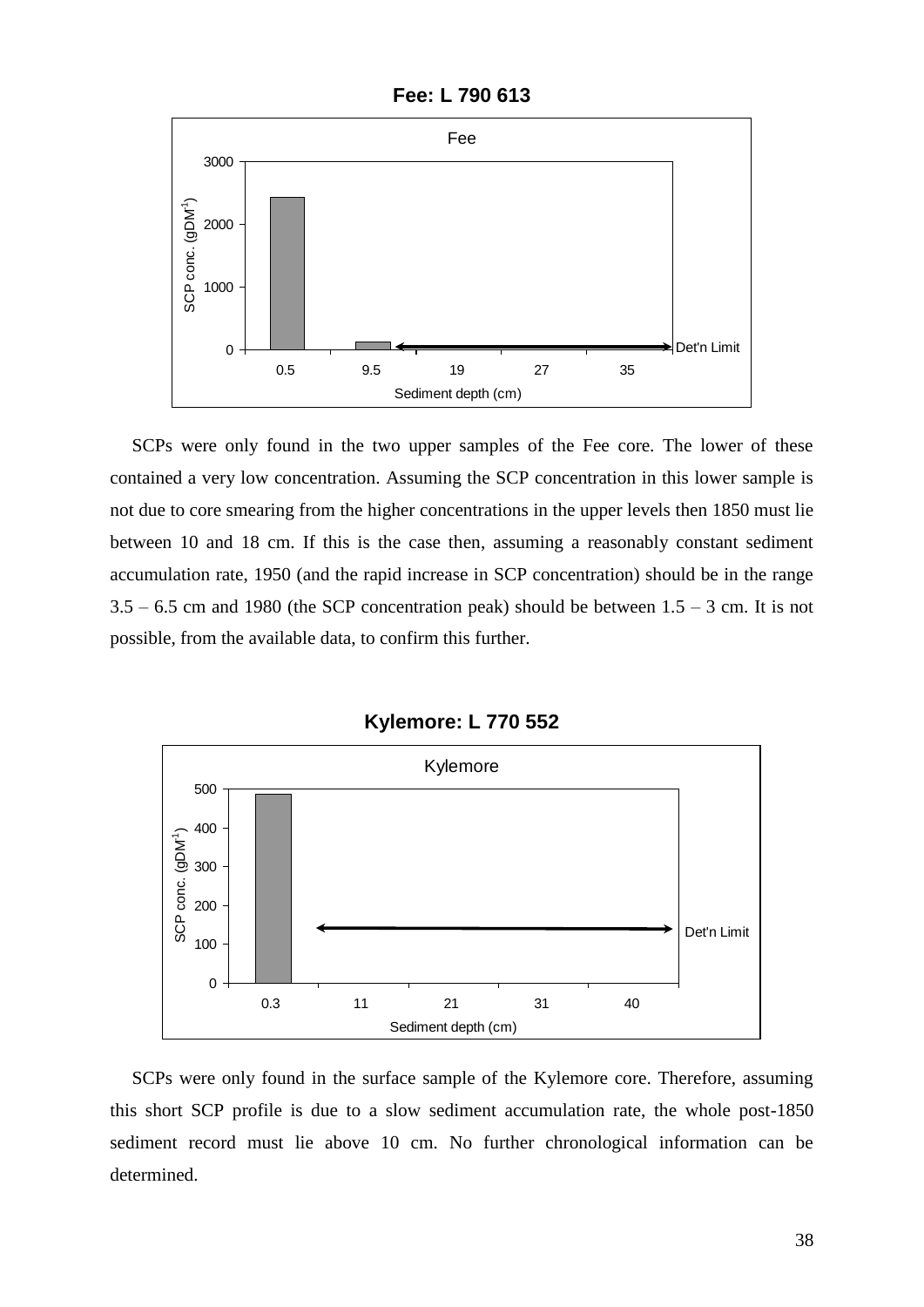**Nahasleam: L 971 244**



SCPs were only found in the two upper samples of the Nahasleam core. The lower of these contained a low concentration. Assuming the SCP concentration in this lower sample is not due to core smearing from the higher concentrations in the upper levels then 1850 must lie between 8 and 14 cm. If this is the case then, assuming a reasonably constant sediment accumulation rate, 1950 (and the rapid increase in SCP concentration) should be in the range  $2.5 - 5$  cm and 1980 (the SCP concentration peak) should be between  $1 - 2.5$  cm. It is not possible, from the available data, to confirm this further.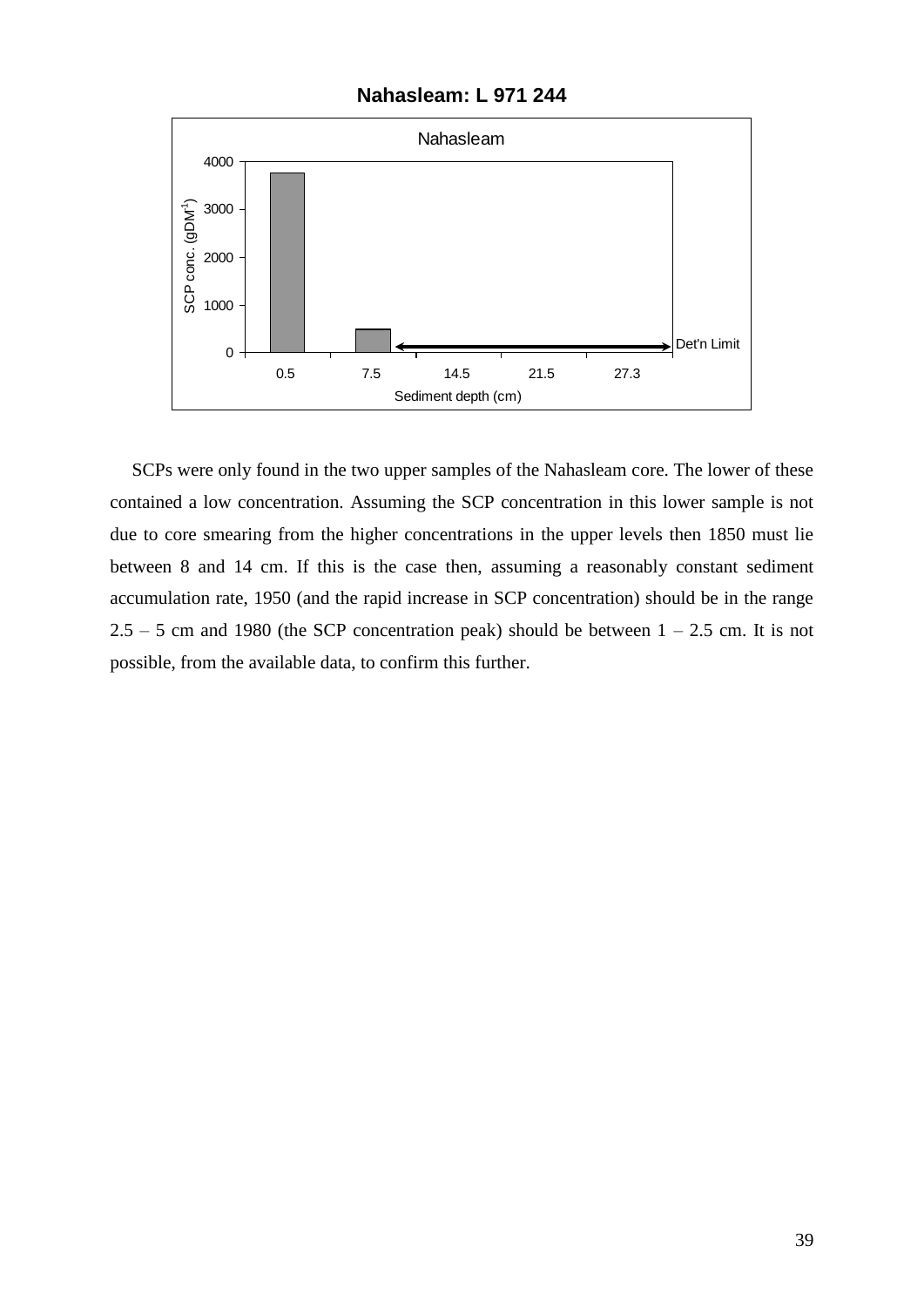#### **Naminna: R 176 710**



SCPs were only found in the two upper samples of the Naminna core. The  $7 - 8$  cm sample contained a very low concentration. Assuming the SCP concentration in this lower sample is not due to core smearing from the higher concentrations in the upper levels then 1850 must lie between 8 and 15 cm. If this is the case then, assuming a reasonably constant sediment accumulation rate, 1950 (and the rapid increase in SCP concentration) should be in the range  $2.5 - 5.5$  cm and 1980 (the SCP concentration peak) should be between  $1 - 2.5$  cm. It is not possible, from the available data, to confirm this further.

The surface sample from Naminna contains the highest SCP concentration found in the INSIGHT dataset and this may be due to the proximity of the Moneypoint coal-fired power station and the Tarbert oil-fired power station on the River Shannon to the south of this site. This concentration is three times as high as the peak concentration in an undated core taken in 1988. In this earlier core, the SCP profile was incomplete, but extended below a depth of 10 cm.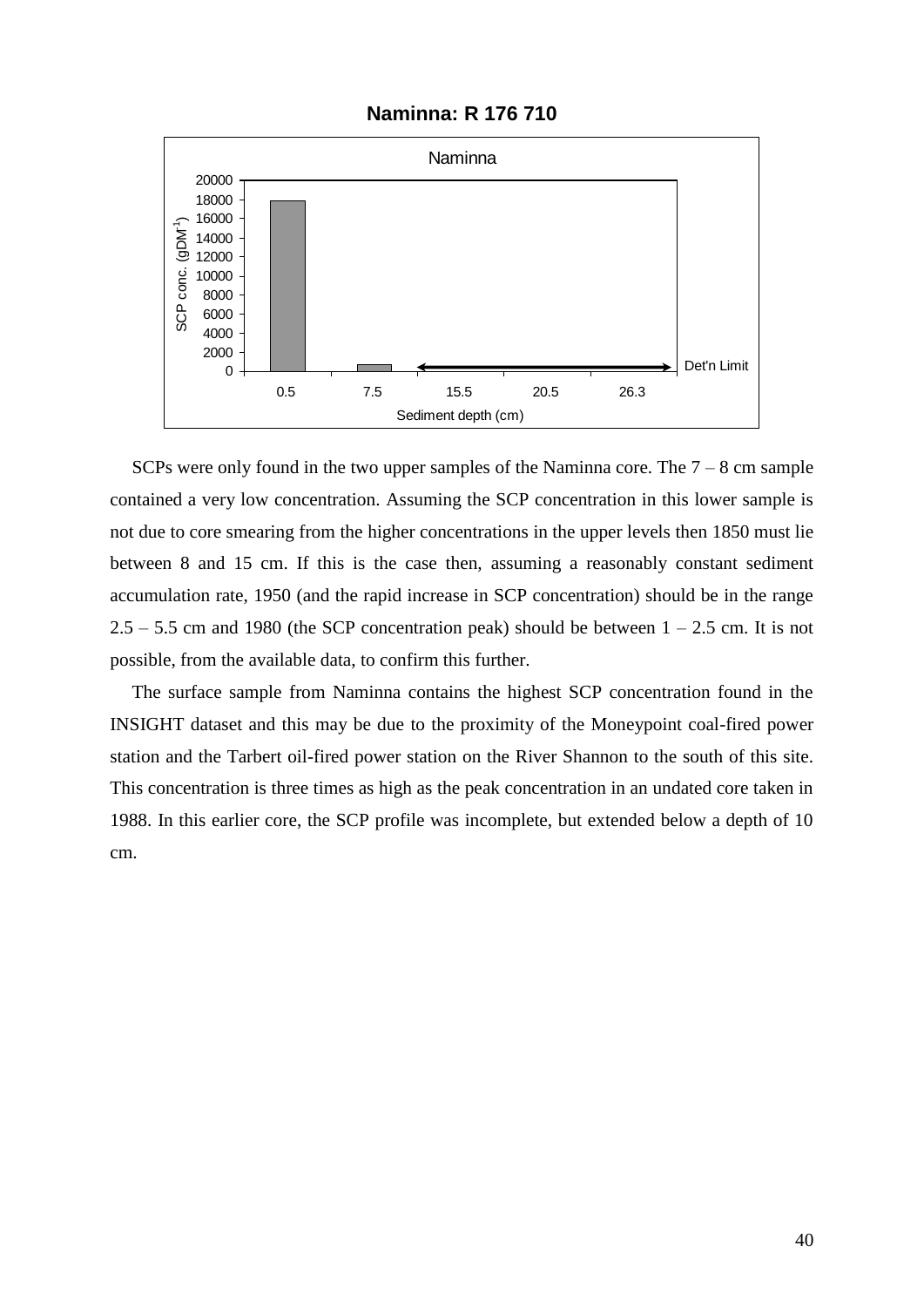



SCPs were only found in the surface sample of the Oorid core. Therefore, assuming this short SCP profile is due to a slow sediment accumulation rate, the whole post-1850 sediment record must lie above 10 cm. No further chronological information can be determined.



**Rea: M 615 155**

SCPs were only found in the two upper samples of the Rea core. The lower of these contained a low concentration. Assuming the SCP concentration in this lower sample is not due to core smearing from the higher concentrations in the upper levels then 1850 must lie between 9 and 17 cm. If this is the case then, assuming a reasonably constant sediment accumulation rate, 1950 (and the rapid increase in SCP concentration) should be in the range  $3 - 6$  cm and 1980 (the SCP concentration peak) should be between  $1 - 2.5$  cm. It is not possible, from the available data, to confirm this further.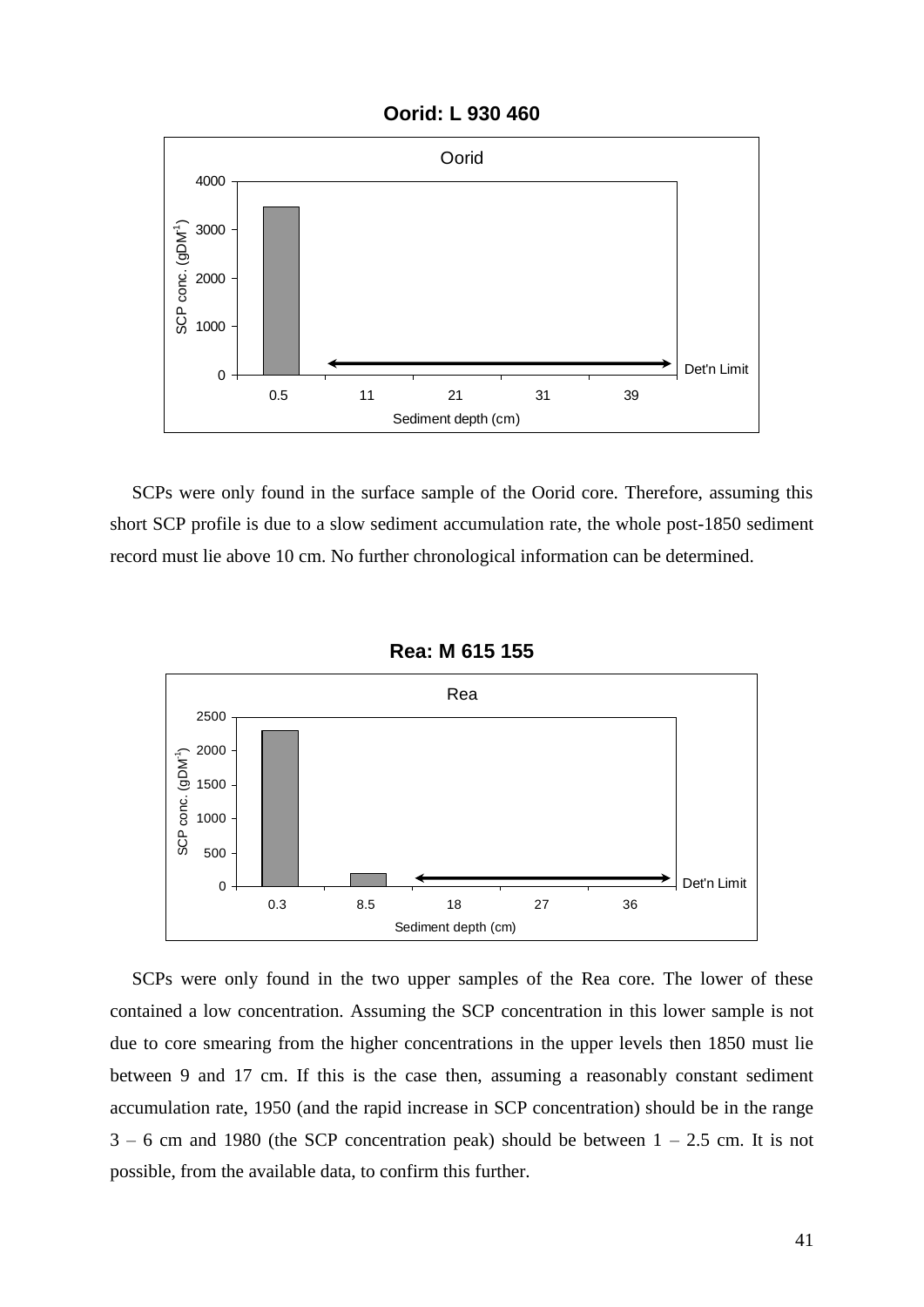#### *Section 4: Some notes on spatial distribution.*

Whilst the sites selected for inclusion within IN-SIGHT do not cover the whole of Ireland, some interesting spatial distributions are apparent in both surface sediment concentrations and in full core inventories and it is perhaps worth comparing these with the surface sediment concentration data generated for Ireland within the EU's FLAME project (Bowman & Harlock, 1998).

Surface sediment concentrations are influenced by sediment accumulation rate and therefore, it is difficult to compare these data between sites. However, two sites within the INSIGHT dataset show exceptional surface sediment SCP concentrations, Fad  $(13200 \text{ gDM}^{-1})$ and Naminna (17900  $gDM^{-1}$ ) and it is possible that these reflect atmospherically deposited contamination from local power station sources, Coolkeragh (north of Derry) and Tarbert and Moneypoint (north and south of the River Shannon east of Kilrush) respectively. These areas were also shown to be contaminated areas in the FLAME project.

However, a better inter-site comparison and a better indication of the full historical atmospherically deposited contamination receieved by a site is available from the use of SCP inventory data. A full comparison is not possible at all INSIGHT sites where the SCP record extended below the base of the core, but the spatial distribution can still highlight areas of contamination. In general, SCP inventories fall in the range  $100 - 550 \times 10^5 \text{ m}^2$ . Sites with lower inventories than this (Kylemore, Fee, Arderry, Talt and Bane) are all 'complete' profiles and lie in a band across central Ireland to the west. This was also identified as a low contamination area in Bowman and Harlock (1998).

Six sites in four areas show SCP inventories >700 x  $10^5$  m<sup>-2</sup> and interestingly only one of these (Naminna) has a 'complete' profile i.e. the remainder should all have still higher SCP inventories than determined here, thus emphasising the distinction between contaminated and less-contaminated areas. Of these four areas, two were the ones highlighted by surface sediment concentrations, the north (Doo – 1800; Fad - 1040) and around the Shannon estuary (Naminna - 970) whilst the others can also be related to power station sources and were also identified by FLAME. They are: Kiltooris (760) in the north-west possibly influenced by the power station at Bellacorrick, and Tay (1030) and Dan (1130) near the east coast possibly influenced by emissions from electricity generation and industry around Dublin (e.g. North Wall generating station).

In summary, SCP spatial distributions confirm the contaminated areas identified in FLAME and high deposition areas can be attributed to electricity generation sources.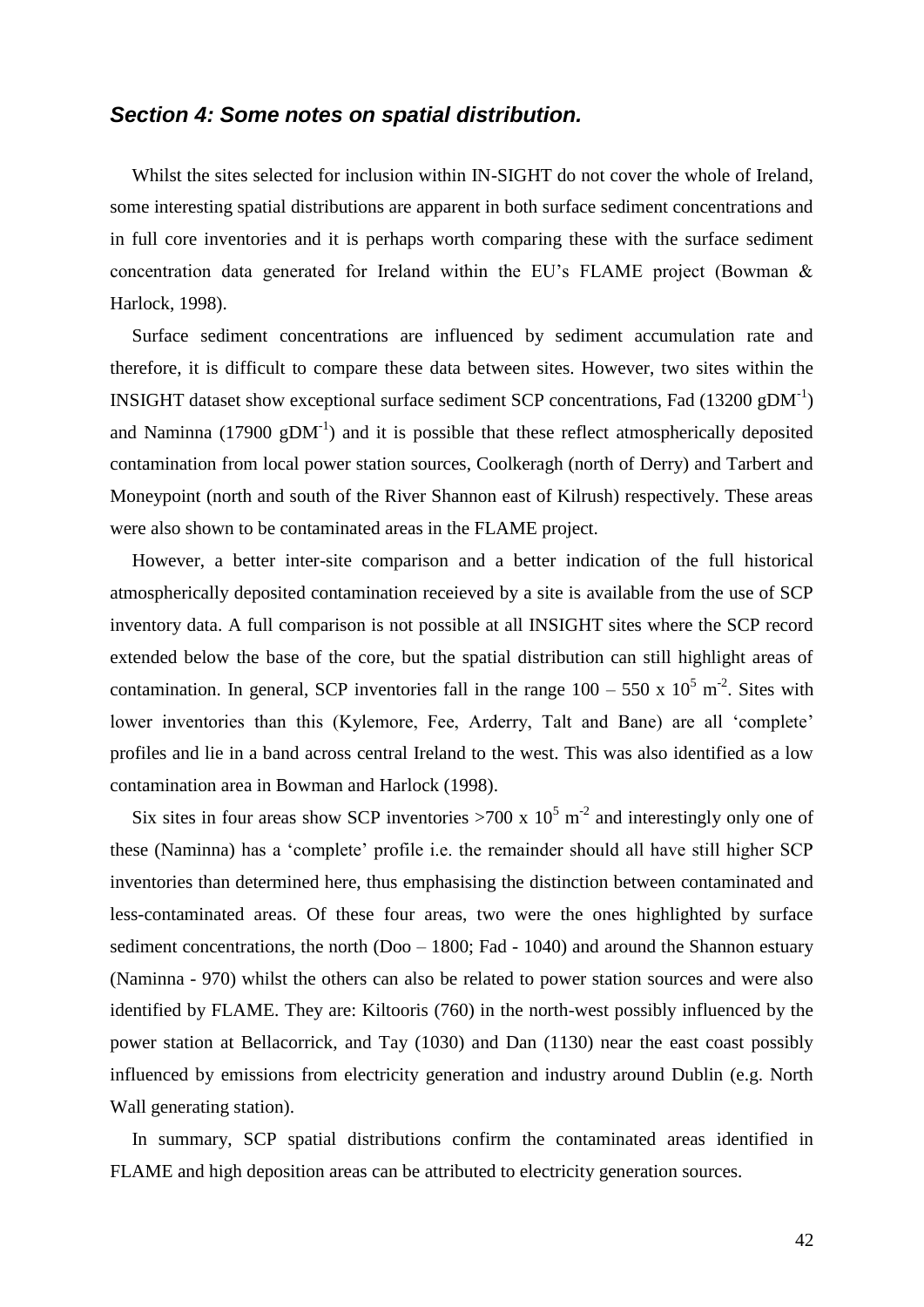### **Conclusions**

SCP profiles were seen to fall into three categories:

- 1. Incomplete, where SCPs were present in all samples. In these cases a depth for 1850 was extrapolated below the base of the core.
- 2. Complete, where the start of the SCP record, and hence 1850, lies within the length of the core. In these cases, depths for 1950 and 1980 were extrapolated assuming a reasonably constant sediment accumulation rate and assessed against available data.
- 3. Short or curtailed SCP profiles where SCPs were only present in the upper one or two samples. These were assumed to be due to slow sediment accumulation rates and were found to be clusterd in the mid-west and south-west.

Given the very small number and the coarse interval between samples any estimated chronology contains a lot of uncertainty. Further, to produce any chronology at all requires a number of assumptions. The main one of these is that sediment accumulation rate has not varied greatly over the last 150 years. Without this assumption, no chronologies can be attributed to the profiles, however, the lack of samples also means that it is not possible to determine whether this is a reasonable assumption or not. A number of external driving factors can influence sediment accumulation rate and it is therefore probable that this assumption is not valid in many cases.

At one site, Nambrackkeagh, where radiometric data were available, estimated SCP chronologies appear to give good agreement with the preliminary  $^{210}Pb$  dates.

It is not possible to draw any conclusions regarding the regional variability of SCP profiles acoss Ireland and hence the validity of the dates used here. Independent dating of more detailed SCP profiles are required from across Ireland in order to calibrate the SCP chronology. This work would make the SCP dating technique more reliable in future studies.

Spatial distributions of SCP surface sediment concentrations and inventories were found to agree well with data from the EU funded project 'FLAME' (1994 – 1996). Areas of low contamination were identified in central areas and the mid- and south-west. Areas of high contamination were identified in the north (possibly influenced by the power station at Coolkeragh, north of Derry), the east (from industry around Dublin) and around the Shannon Estuary (Moneypoint and Tarbert power stations).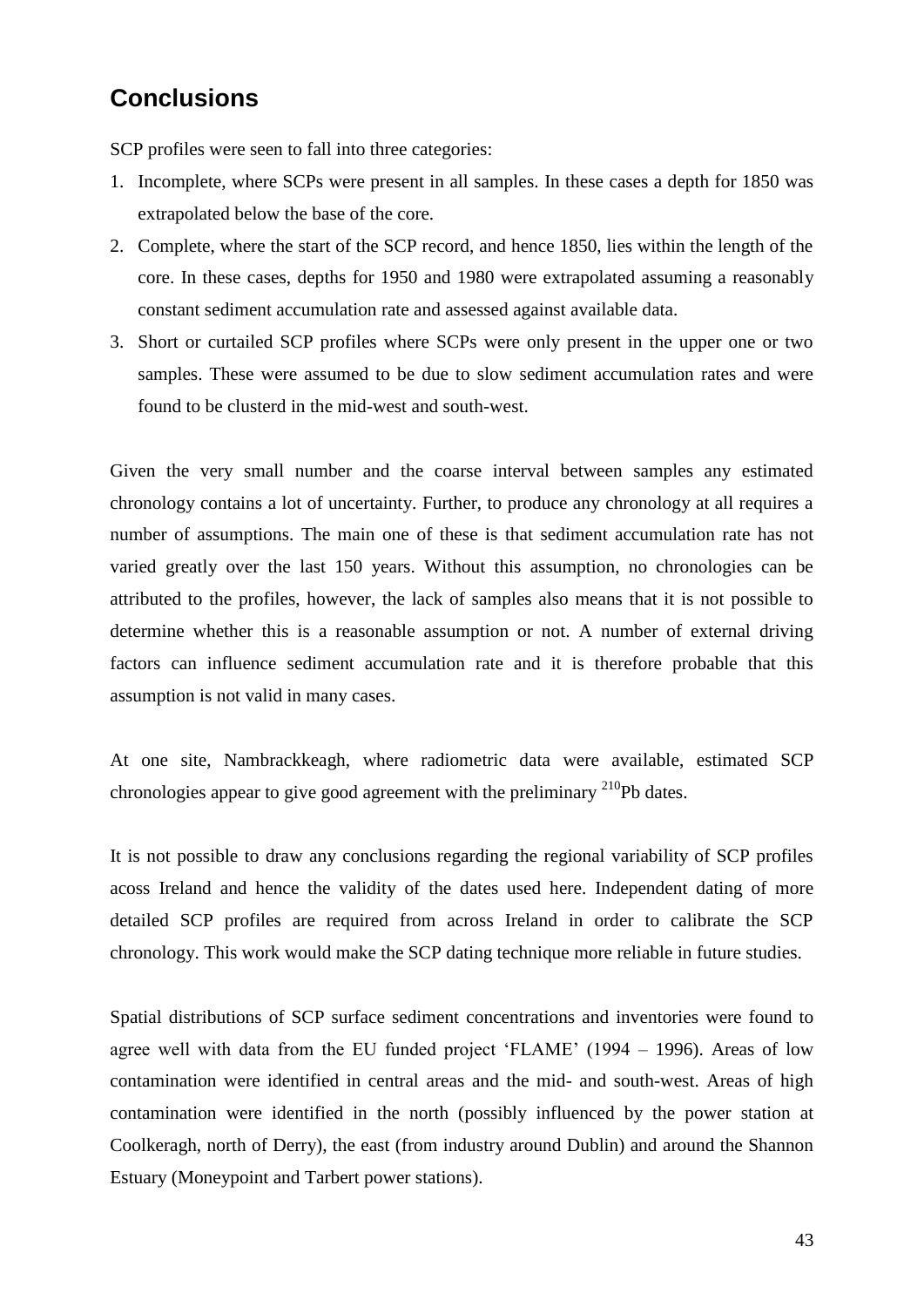### **References**

- Bowman, J.J. & Harlock, S. (1998). The spatial distribution of characterised fly-ash particles and trace metals in lake sediments and catchment mosses: Ireland. *Water, Air and Soil Pollution* 106: 263-286.
- Rose, N.L. (1994). A note on further refinements to a procedure for the extraction of carbonaceous fly-ash particles from sediments. *J. Paleolim.* 11: 201-204.
- Rose, N.L. & Appleby, P.G. (in prep). Regional applications of lake sediment dating by spheroidal carbonaceous particles: The United Kingdom.
- Rose, N.L. & Harlock, S. (1998) The spatial distribution of characterised fly-ash particles and trace metals in lake sediments and catchment mosses in the United Kingdom. *Water, Air and Soil Pollution* 106: 287-308.
- Rose, N.L., Harlock, S., Appleby, P.G. & Battarbee, R.W. (1995). The dating of recent lake sediments in the United Kingdom and Ireland using spheroidal carbonaceous particle concentration profiles. *Holocene.* 5: 328-335.
- Rose, N.L., Harlock, S. & Appleby, P.G. (1999). The spatial and temporal distributions of spheroidal carbonaceous fly-ash particles (SCP) in the sediment records of European mountain lakes. *Water, Air and Soil Pollution* 113: 1-32.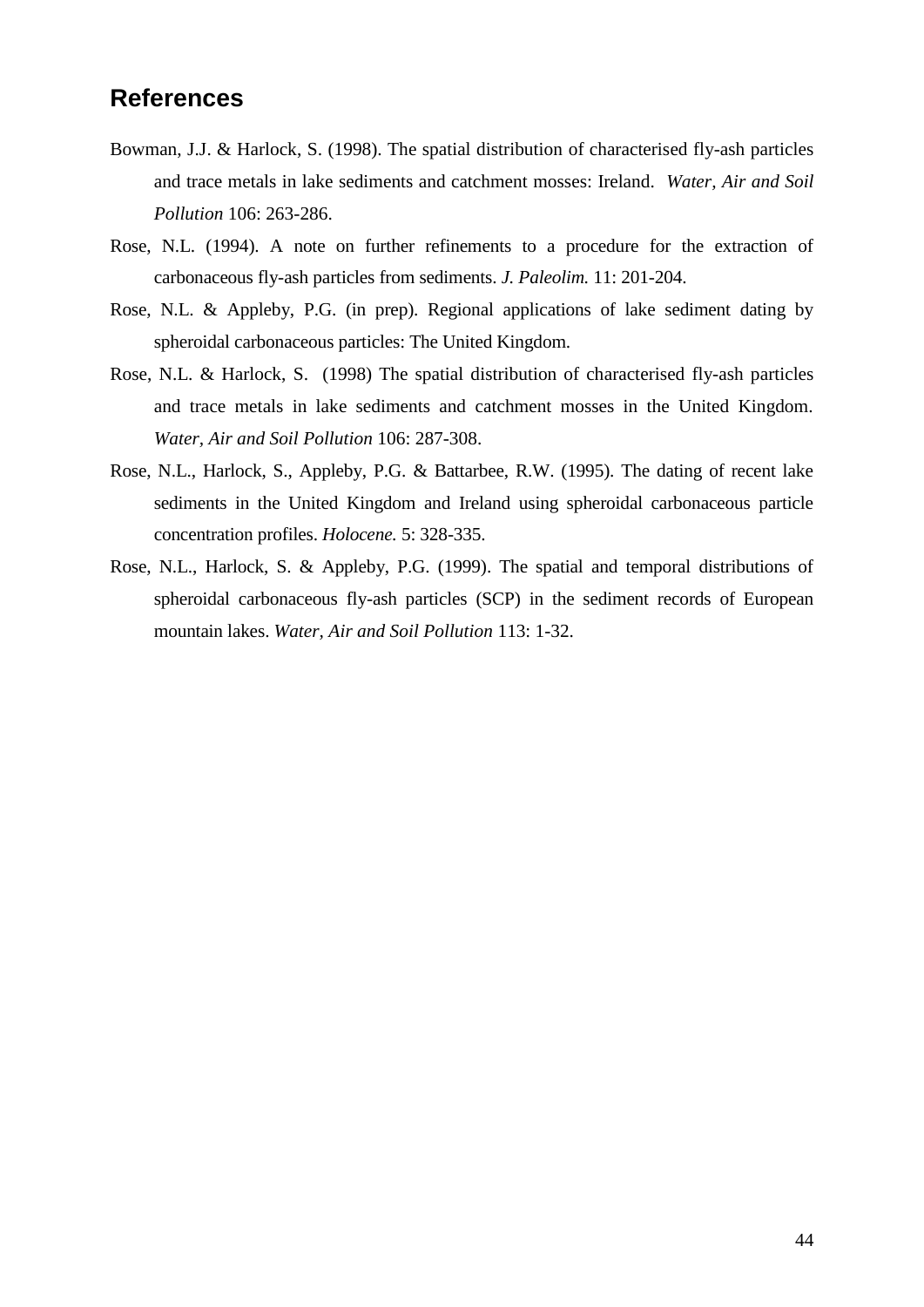# **Appendix: INSIGHT SCP data.**

| Site              | Top                      | <b>Bottom</b>  | Mean  | <b>SCP</b>       |                  | 90% confidence limits |
|-------------------|--------------------------|----------------|-------|------------------|------------------|-----------------------|
|                   | depth                    | depth          | depth | concentration    |                  |                       |
|                   | (cm)                     | (cm)           | (cm)  | $(gDM^{-1})$     |                  | $(gDM^{-1})$          |
| <b>KINDRUM</b>    | $\boldsymbol{0}$         | 0.5            | 0.25  | 5259             | 6474             | 4044                  |
| <b>KINDRUM</b>    | 6                        | $\overline{7}$ | 6.5   | 2706             | 3369             | 2043                  |
| <b>KINDRUM</b>    | 14                       | 15             | 14.5  | 337              | 528              | 146                   |
| <b>KINDRUM</b>    | 22                       | 23             | 22.5  | $\boldsymbol{0}$ | $\boldsymbol{0}$ | $\boldsymbol{0}$      |
| <b>KINDRUM</b>    | 30                       | 31             | 30.5  | $\overline{0}$   | $\boldsymbol{0}$ | $\boldsymbol{0}$      |
| <b>TALT</b>       | $\overline{0}$           | 0.5            | 0.25  | 1624             | 2155             | 1094                  |
| <b>TALT</b>       | 5                        | $\sqrt{6}$     | 5.5   | 405              | 685              | 124                   |
| <b>TALT</b>       | 10                       | 11             | 10.5  | 173              | 343              | 3                     |
| <b>TALT</b>       | 15                       | 16             | 15.5  | 274              | 465              | 84                    |
| <b>TALT</b>       | 21                       | 22             | 21.5  | $\boldsymbol{0}$ | $\boldsymbol{0}$ | $\boldsymbol{0}$      |
| <b>FEEAGH</b>     | $\boldsymbol{0}$         | 0.5            | 0.25  | 1326             | 2076             | 576                   |
| <b>FEEAGH</b>     | 9                        | 10             | 9.5   | 1775             | 2780             | 771                   |
| <b>FEEAGH</b>     | 18                       | 19             | 18.5  | 2183             | 2896             | 1470                  |
| <b>FEEAGH</b>     | 27                       | 28             | 27.5  | 281              | 557              | 6                     |
| <b>FEEAGH</b>     | 35                       | 36             | 35.5  | 618              | 1046             | 190                   |
| <b>KEEL</b>       | $\overline{0}$           | 0.5            | 0.25  | 1463             | 2291             | 635                   |
| <b>KEEL</b>       | 10                       | 11             | 10.5  | 1931             | 2777             | 1085                  |
| <b>KEEL</b>       | 20                       | 21             | 20.5  | 340              | 674              | $\boldsymbol{7}$      |
| <b>KEEL</b>       | 30                       | 31             | 30.5  | $\boldsymbol{0}$ | $\boldsymbol{0}$ | $\boldsymbol{0}$      |
| <b>KEEL</b>       | 40                       | 41             | 40.5  | $\boldsymbol{0}$ | $\boldsymbol{0}$ | $\boldsymbol{0}$      |
| <b>O'FLYNN</b>    | $\mathbf{1}$             | $\overline{2}$ | 1.5   | $\overline{0}$   | $\overline{0}$   | $\mathbf{0}$          |
| <b>O'FLYNN</b>    | 9                        | 10             | 9.5   | 1190             | 1602             | 778                   |
| <b>O'FLYNN</b>    | 19                       | 20             | 19.5  | 998              | 1344             | 652                   |
| <b>O'FLYNN</b>    | 29                       | 30             | 29.5  | 694              | 1087             | 301                   |
| <b>O'FLYNN</b>    | 41                       | 42             | 41.5  | 176              | 348              | $\overline{4}$        |
| <b>McNEAN</b>     | $\overline{0}$           | 0.5            | 0.25  | 1523             | 2269             | 777                   |
| <b>McNEAN</b>     | $\overline{4}$           | 5              | 4.5   | 1057             | 1790             | 325                   |
| <b>McNEAN</b>     | 9                        | 10             | 9.5   | 651              | 1102             | 200                   |
| <b>McNEAN</b>     | 14                       | 15             | 14.5  | $\boldsymbol{0}$ | $\boldsymbol{0}$ | $\boldsymbol{0}$      |
| <b>McNEAN</b>     | 18                       | 19             | 18.5  | $\boldsymbol{0}$ | $\boldsymbol{0}$ | $\boldsymbol{0}$      |
| <b>LENE</b>       | $\boldsymbol{0}$         | 0.5            | 0.25  | 1333             | 1866             | 799                   |
| <b>LENE</b>       | 6                        | $\tau$         | 6.5   | 406              | 636              | 176                   |
| <b>LENE</b>       | 13                       | 14             | 13.5  | 1093             | 1416             | 770                   |
| <b>LENE</b>       | 20                       | 21             | 20.5  | 158              | 313              | 3                     |
| <b>LENE</b>       | 28                       | 29             | 28.5  | 287              | 486              | 88                    |
| <b>ANNAGHMORE</b> | $\boldsymbol{0}$         | 0.5            | 0.25  | 559              | 876              | 243                   |
| <b>ANNAGHMORE</b> | $\overline{\mathcal{A}}$ | 5              | 4.5   | 852              | 1167             | 536                   |
| <b>ANNAGHMORE</b> | 9                        | 10             | 9.5   | 501              | 784              | 217                   |
| <b>ANNAGHMORE</b> | 14                       | 15             | 14.5  | 147              | 291              | 3                     |
| <b>ANNAGHMORE</b> | 19                       | 20             | 19.5  | $\boldsymbol{0}$ | $\boldsymbol{0}$ | $\boldsymbol{0}$      |
| <b>EASKY</b>      | $\overline{0}$           | 0.5            | 0.25  | 2760             | 3511             | 2010                  |
| <b>EASKY</b>      | $\overline{7}$           | 8              | 7.5   | 3112             | 4076             | 2148                  |
| <b>EASKY</b>      | 13                       | 14             | 13.5  | 1152             | 1716             | 587                   |
| <b>EASKY</b>      | 19                       | 20             | 19.5  | 181              | 357              | $\overline{4}$        |
| <b>EASKY</b>      | 26                       | $27\,$         | 26.5  | $\boldsymbol{0}$ | $\boldsymbol{0}$ | $\boldsymbol{0}$      |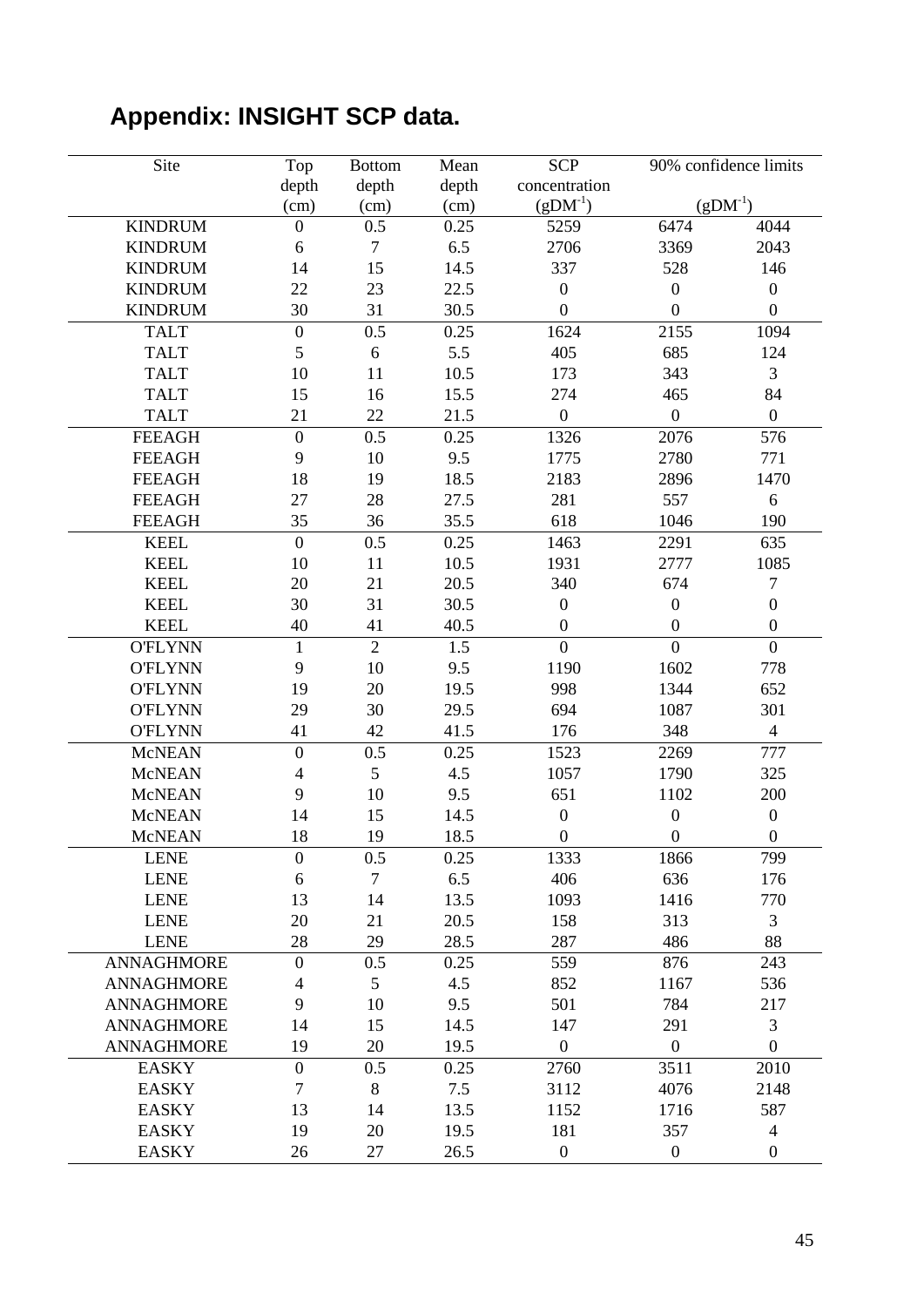| Site             |                  | <b>Bottom</b>  | Mean  | <b>SCP</b>                    |                  | 90% confidence limits |
|------------------|------------------|----------------|-------|-------------------------------|------------------|-----------------------|
|                  | Top              |                |       |                               |                  |                       |
|                  | depth            | depth          | depth | concentration<br>$(gDM^{-1})$ |                  | $(gDM^{-1})$          |
|                  | (cm)             | (cm)           | (cm)  |                               |                  |                       |
| <b>NAHASLEAM</b> | $\boldsymbol{0}$ | 0.5            | 0.25  | 3757                          | 5404             | 2110                  |
| <b>NAHASLEAM</b> | 7                | 8              | 7.5   | 481                           | 953              | 10                    |
| <b>NAHASLEAM</b> | 14               | 15             | 14.5  | $\boldsymbol{0}$              | $\boldsymbol{0}$ | $\boldsymbol{0}$      |
| <b>NAHASLEAM</b> | 21               | 22             | 21.5  | $\boldsymbol{0}$              | $\boldsymbol{0}$ | $\boldsymbol{0}$      |
| <b>NAHASLEAM</b> | 27               | 27.5           | 27.25 | $\boldsymbol{0}$              | $\boldsymbol{0}$ | $\mathbf{0}$          |
| <b>BANE</b>      | $\overline{0}$   | 0.5            | 0.25  | 2796                          | 3831             | 1760                  |
| <b>BANE</b>      | $\overline{4}$   | $\mathfrak{S}$ | 4.5   | 74                            | 147              | $\mathbf{1}$          |
| <b>BANE</b>      | $8\,$            | 9              | 8.5   | $\boldsymbol{0}$              | $\boldsymbol{0}$ | $\boldsymbol{0}$      |
| <b>BANE</b>      | 12               | 13             | 12.5  | $\boldsymbol{0}$              | $\boldsymbol{0}$ | $\boldsymbol{0}$      |
| <b>BANE</b>      | 16               | 17             | 16.5  | $\boldsymbol{0}$              | $\boldsymbol{0}$ | $\boldsymbol{0}$      |
| <b>FEE</b>       | $\overline{0}$   | 0.5            | 0.25  | 2429                          | 3493             | 1364                  |
| <b>FEE</b>       | 9                | 10             | 9.5   | $\boldsymbol{0}$              | $\boldsymbol{0}$ | $\boldsymbol{0}$      |
| <b>FEE</b>       | 18               | 19             | 18.5  | $\boldsymbol{0}$              | $\boldsymbol{0}$ | $\boldsymbol{0}$      |
| <b>FEE</b>       | 26               | 27             | 26.5  | $\mathbf{0}$                  | $\boldsymbol{0}$ | $\boldsymbol{0}$      |
| <b>FEE</b>       | 34               | 35             | 34.5  | $\overline{0}$                | $\overline{0}$   | $\boldsymbol{0}$      |
| <b>DAN</b>       | $\overline{0}$   | 0.5            | 0.25  | 5125                          | 6639             | 3610                  |
| <b>DAN</b>       | $8\,$            | 9              | 8.5   | 1963                          | 2748             | 1178                  |
| <b>DAN</b>       | 16               | 17             | 16.5  | 3980                          | 5359             | 2601                  |
| <b>DAN</b>       | 24               | 25             | 24.5  | 1538                          | 2408             | 668                   |
| <b>DAN</b>       | 30               | 31             | 30.5  | 904                           | 1530             | 277                   |
| DO <sub>O</sub>  | $\overline{0}$   | 0.5            | 0.25  | 2485                          | 3575             | 1396                  |
| DO <sub>O</sub>  | $\overline{7}$   | $8\,$          | 7.5   | 1957                          | 2740             | 1174                  |
|                  |                  |                |       |                               |                  |                       |
| DO <sub>O</sub>  | 15               | 16             | 15.5  | 7468                          | 9298             | 5639                  |
| DO <sub>O</sub>  | 23               | 24             | 23.5  | 3493                          | 4575             | 2410                  |
| DO <sub>O</sub>  | 30               | 31             | 30.5  | 587                           | 994              | 180                   |
| <b>BARRA</b>     | $\overline{0}$   | 0.5            | 0.25  | 4843                          | 6275             | 3412                  |
| <b>BARRA</b>     | 9                | 10             | 9.5   | 1697                          | 2440             | 953                   |
| <b>BARRA</b>     | 18               | 19             | 18.5  | 2111                          | 2956             | 1266                  |
| <b>BARRA</b>     | 26               | 27             | 26.5  | 581                           | 1151             | 12                    |
| <b>BARRA</b>     | 35               | 36             | 35.5  | 318                           | 538              | 98                    |
| <b>NAMINN</b>    | $\boldsymbol{0}$ | 0.5            | 0.25  | 5441                          | 6980             | 3902                  |
| <b>NAMINN</b>    | $\overline{7}$   | $8\,$          | 7.5   | 713                           | 1411             | 14                    |
| <b>NAMINN</b>    | 14               | 15             | 14.5  | $\boldsymbol{0}$              | $\boldsymbol{0}$ | $\boldsymbol{0}$      |
| <b>NAMINN</b>    | 21               | 22             | 21.5  | 315                           | 624              | 6                     |
| <b>NAMINN</b>    | 27               | 27.5           | 27.25 | $\boldsymbol{0}$              | $\boldsymbol{0}$ | $\boldsymbol{0}$      |
| <b>KILTOORIS</b> | $\boldsymbol{0}$ | 0.5            | 0.25  | 668                           | 1131             | 205                   |
| <b>KILTOORIS</b> | 9                | 10             | 9.5   | 1960                          | 2819             | 1101                  |
| <b>KILTOORIS</b> | 18               | 19             | 18.5  | 4360                          | 5785             | 2936                  |
| <b>KILTOORIS</b> | 26               | 27             | 26.5  | 2197                          | 2879             | 1516                  |
| <b>KILTOORIS</b> | 34               | 35             | 34.5  | 2012                          | 2893             | 1130                  |
| <b>ARDERRY</b>   | $\overline{0}$   | 0.5            | 0.25  | 1977                          | 2946             | 1008                  |
| <b>ARDERRY</b>   | 9                | 10             | 9.5   | $\boldsymbol{0}$              | $\boldsymbol{0}$ | $\boldsymbol{0}$      |
| <b>ARDERRY</b>   | 18               | 19             | 18.5  | $\overline{0}$                | $\boldsymbol{0}$ | $\boldsymbol{0}$      |
| <b>ARDERRY</b>   | 26               | 27             | 26.5  | $\boldsymbol{0}$              | $\boldsymbol{0}$ | $\boldsymbol{0}$      |
| <b>ARDERRY</b>   | 35               | 36             | 35.5  | $\boldsymbol{0}$              | $\boldsymbol{0}$ | $\boldsymbol{0}$      |
| <b>SHINDILLA</b> | $\overline{0}$   | 0.5            | 0.25  | 2751                          | 4307             | 1194                  |
| <b>SHINDILLA</b> | $\tau$           | $\,8\,$        | 7.5   | 786                           | 1330             | 241                   |
| <b>SHINDILLA</b> | 14               | 15             | 14.5  | 493                           | 976              | 10                    |
|                  |                  |                |       | $\boldsymbol{0}$              |                  |                       |
| <b>SHINDILLA</b> | 21               | 22             | 21.5  |                               | $\boldsymbol{0}$ | $\boldsymbol{0}$      |
| <b>SHINDILLA</b> | 28               | 29             | 28.5  | $\boldsymbol{0}$              | $\boldsymbol{0}$ | $\boldsymbol{0}$      |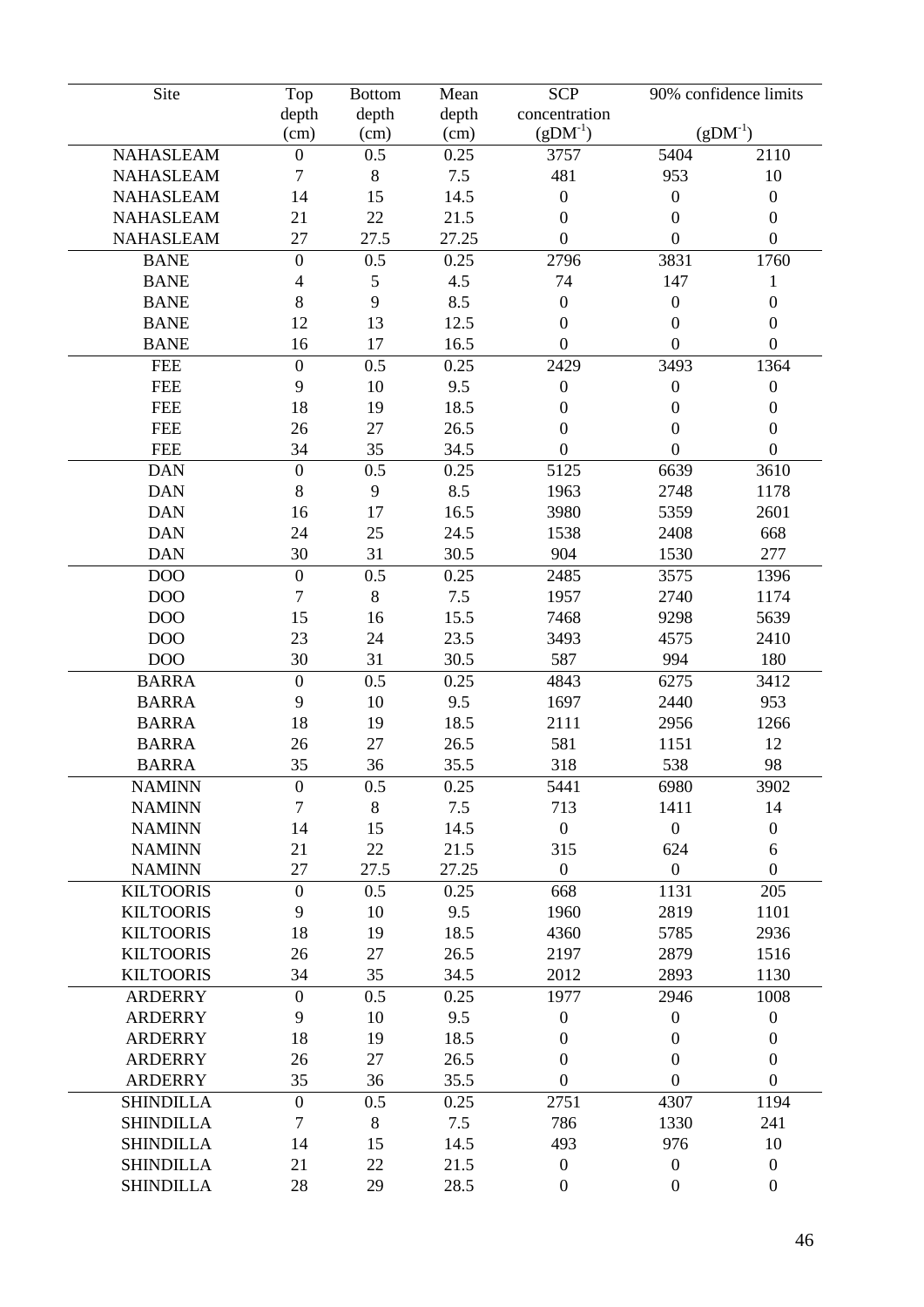| Site               | Top              | <b>Bottom</b>  | Mean  | <b>SCP</b>       |                  | 90% confidence limits |
|--------------------|------------------|----------------|-------|------------------|------------------|-----------------------|
|                    | depth            | depth          | depth | concentration    |                  |                       |
|                    | (cm)             | (cm)           | (cm)  | $(gDM^{-1})$     |                  | $(gDM^{-1})$          |
| <b>BALLYNAKILL</b> | $\boldsymbol{0}$ | 0.5            | 0.25  | 2305             | 3315             | 1295                  |
| <b>BALLYNAKILL</b> | 9                | 10             | 9.5   | 2056             | 3063             | 1048                  |
| <b>BALLYNAKILL</b> | 18               | 19             | 18.5  | 926              | 1567             | 284                   |
| <b>BALLYNAKILL</b> | 26               | 27             | 26.5  | 155              | 306              | 3                     |
| <b>BALLYNAKILL</b> | 35               | 36             | 35.5  | $\overline{0}$   | $\mathbf{0}$     | $\mathbf{0}$          |
| <b>VEAGH</b>       | $\mathbf{0}$     | 0.5            | 0.25  | 4434             | 5639             | 3229                  |
| <b>VEAGH</b>       | 9                | 10             | 9.5   | 3020             | 4066             | 1973                  |
| <b>VEAGH</b>       | 18               | 19             | 18.5  | 2847             | 3986             | 1708                  |
| <b>VEAGH</b>       | 25               | 26             | 25.5  | 738              | 1249             | 227                   |
| <b>VEAGH</b>       | 33               | 34             | 33.5  | 686              | 1074             | 298                   |
| NAMBRACKKEAGH      | $\mathbf{0}$     | 0.5            | 0.25  | 4173             | 5619             | 2727                  |
| NAMBRACKKEAGH      | 7                | 8              | 7.5   | 808              | 1368             | 248                   |
| NAMBRACKKEAGH      | 14               | 15             | 14.5  | 462              | 914              | 9                     |
| NAMBRACKKEAGH      | 21               | 22             | 21.5  | $\boldsymbol{0}$ | $\boldsymbol{0}$ | $\boldsymbol{0}$      |
| NAMBRACKKEAGH      | 26               | 26.5           | 26.25 | $\overline{0}$   | $\overline{0}$   | $\overline{0}$        |
| <b>DUNGLOW</b>     | $\mathbf{0}$     | 0.5            | 0.25  | 6127             | 8026             | 4228                  |
| <b>DUNGLOW</b>     | 3                | $\overline{4}$ | 3.5   | 1463             | 2292             | 635                   |
| <b>DUNGLOW</b>     | 6                | $\overline{7}$ | 6.5   | 1007             | 1705             | 309                   |
| <b>DUNGLOW</b>     | 9                | 10             | 9.5   | 497              | 984              | 10                    |
| <b>DUNGLOW</b>     | 11               | 12             | 11.5  | 428              | 848              | 9                     |
| FAD                | $\mathbf{0}$     | 0.5            | 0.25  | 13199            | 15010            | 11387                 |
| FAD                | 6                | $\tau$         | 6.5   | 1775             | 2553             | 997                   |
|                    | 12               | 13             | 12.5  |                  |                  |                       |
| FAD                |                  |                |       | 1097             | 1718             | 476                   |
| FAD                | 18               | 19             | 18.5  | 290              | 575              | 6                     |
| FAD                | 26               | 27             | 26.5  | 491              | 831              | 151                   |
| <b>MUCKANAGH</b>   | $\overline{0}$   | 0.5            | 0.25  | <158             | $\overline{0}$   | $\overline{0}$        |
| <b>MUCKANAGH</b>   | 10               | 11             | 10.5  | 345              | 539              | 150                   |
| <b>MUCKANAGH</b>   | 20               | 21             | 20.5  | 577              | 860              | 294                   |
| <b>MUCKANAGH</b>   | 30               | 31             | 30.5  | 204              | 345              | 63                    |
| <b>MUCKANAGH</b>   | 40               | 41             | 40.5  | <145             | $\mathbf{0}$     | $\boldsymbol{0}$      |
| <b>BARFFINIHY</b>  | $\overline{0}$   | 0.5            | 0.25  | 3792             | 4623             | 2961                  |
| <b>BARFFINIHY</b>  | 9                | 10             | 9.5   | < 183            | $\boldsymbol{0}$ | $\boldsymbol{0}$      |
| <b>BARFFINIHY</b>  | 19               | 20             | 19.5  | <121             | $\boldsymbol{0}$ | $\boldsymbol{0}$      |
| <b>BARFFINIHY</b>  | 29               | 30             | 29.5  | <169             | $\boldsymbol{0}$ | $\boldsymbol{0}$      |
| <b>BARFFINIHY</b>  | 39               | 40             | 39.5  | <169             | $\boldsymbol{0}$ | $\overline{0}$        |
| <b>REA</b>         | $\boldsymbol{0}$ | 0.5            | 0.25  | 2312             | 3068             | 1557                  |
| <b>REA</b>         | 8                | 9              | 8.5   | 193              | 383              | $\overline{4}$        |
| <b>REA</b>         | 17               | 18             | 17.5  | <135             | $\boldsymbol{0}$ | $\boldsymbol{0}$      |
| <b>REA</b>         | 26               | 27             | 26.5  | $\boldsymbol{0}$ | $\overline{0}$   | $\boldsymbol{0}$      |
| <b>REA</b>         | 35               | 36             | 35.5  | $\boldsymbol{0}$ | $\mathbf{0}$     | $\overline{0}$        |
| <b>CLOONAGHLIN</b> | $\overline{0}$   | 0.5            | 0.25  | 2219             | 2944             | 1494                  |
| <b>CLOONAGHLIN</b> | $8\,$            | 9              | 8.5   | 1100             | 1581             | 618                   |
| <b>CLOONAGHLIN</b> | 17               | 18             | 17.5  | <156             | $\boldsymbol{0}$ | $\boldsymbol{0}$      |
| <b>CLOONAGHLIN</b> | 25               | 26             | 25.5  | $<$ 237          | $\boldsymbol{0}$ | $\boldsymbol{0}$      |
| <b>CLOONAGHLIN</b> | 33               | 34             | 33.5  | < 209            | $\boldsymbol{0}$ | $\boldsymbol{0}$      |
| <b>CULLAUN</b>     | $\boldsymbol{0}$ | 0.5            | 0.25  | 2073             | 2598             | 1549                  |
| <b>CULLAUN</b>     | $\tau$           | 8              | 7.5   | 867              | 1247             | 487                   |
| <b>CULLAUN</b>     | 14               | 15             | 14.5  | <162             | $\boldsymbol{0}$ | $\overline{0}$        |
| <b>CULLAUN</b>     | 22               | 23             | 22.5  | <195             | $\boldsymbol{0}$ | $\boldsymbol{0}$      |
| <b>CULLAUN</b>     | 30               | 31             | 30.5  | $<$ 225          | $\boldsymbol{0}$ | $\boldsymbol{0}$      |
|                    |                  |                |       |                  |                  |                       |